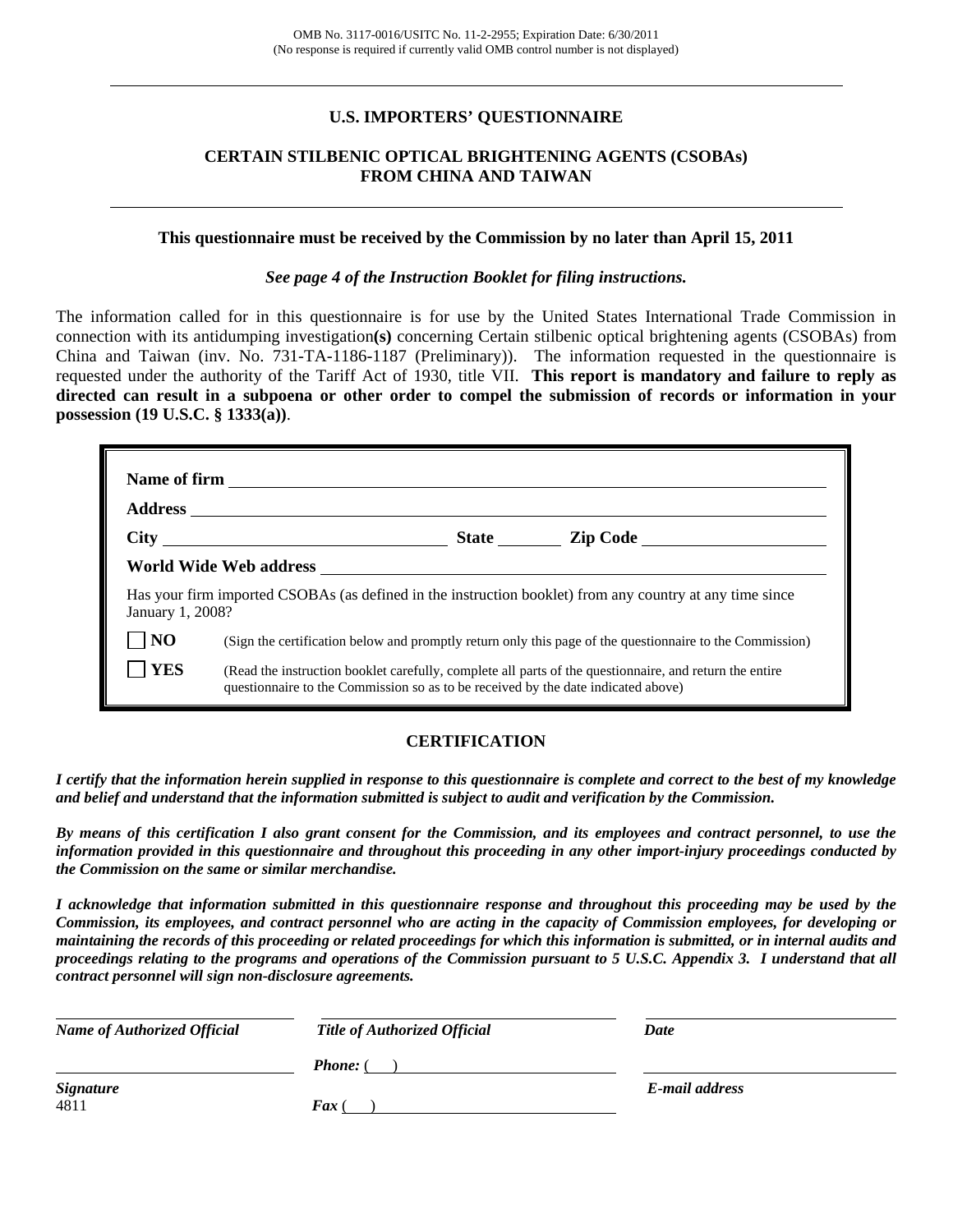# PART I.—GENERAL INFORMATION

 $\overline{a}$ 

The questions in this questionnaire have been reviewed with market participants to ensure that issues of concern are adequately addressed and that data requests are sufficient, meaningful, and as limited as possible. Public reporting burden for this questionnaire is estimated to average 40 hours per response, including the time for reviewing instructions, searching existing data sources, gathering the data needed, and completing and reviewing the questionnaire. Send comments regarding the accuracy of this burden estimate or any other aspect of this collection of information, including suggestions for reducing the burden, to the Office of Investigations, U.S. International Trade Commission, 500 E Street, SW, Washington, DC 20436.

I-1a. **OMB statistics**.--Please report below the actual number of hours required and the cost to your firm of preparing the reply to this questionnaire and completing the form.

hours dollars

- I-1b. **OMB feedback**.--We are interested in any comments you may have for improving this questionnaire in general or the clarity of specific questions. Please attach such comments to your response or send them to the above address.
- I-2. **Establishments covered**.--Provide the name and address of establishment(s) covered by this questionnaire (see page 3 of the instruction booklet for reporting guidelines). If your firm is publicly traded, please specify the stock exchange and trading symbol.

|           | <b>Ownership.</b> --Is your firm owned, in whole or in part, by any other firm? |                        |
|-----------|---------------------------------------------------------------------------------|------------------------|
| $\neg$ No | Yes--List the following information                                             |                        |
| Firm name | Address                                                                         | Extent of<br>ownership |
|           |                                                                                 |                        |
|           |                                                                                 |                        |
|           |                                                                                 |                        |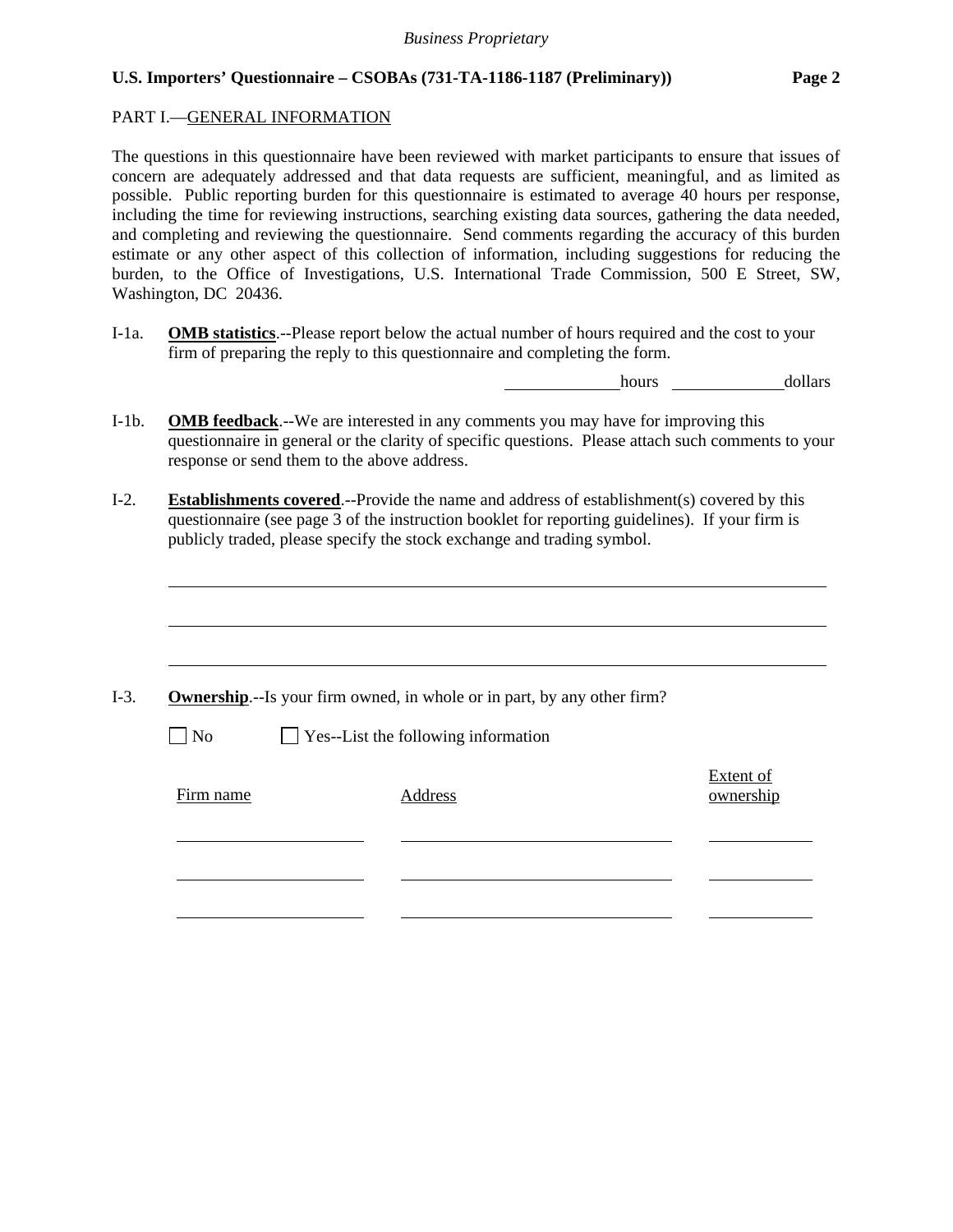# **PART I.--GENERAL INFORMATION***--Continued*

I-4. **Related importers/exporter**.--Does your firm have any related firms, either domestic or foreign, that are engaged in importing CSOBAs from China and/or Taiwan into the United States or that are engaged in exporting CSOBAs from China and/or Taiwan to the United States?

| Firm name                                                                                                                                           | <b>Address</b> | Affiliation                                                                                               |
|-----------------------------------------------------------------------------------------------------------------------------------------------------|----------------|-----------------------------------------------------------------------------------------------------------|
|                                                                                                                                                     |                |                                                                                                           |
| engaged in the production of CSOBAs?                                                                                                                |                | Related producers.--Does your firm have any related firms, either domestic or foreign, that are           |
| Firm name                                                                                                                                           | Address        | Affiliation                                                                                               |
| <b>Importing operations</b> .--Please indicate the nature of your firm's importing operations on<br>CSOBAs. More than one answer may be applicable. |                |                                                                                                           |
|                                                                                                                                                     |                |                                                                                                           |
| Importer of record                                                                                                                                  |                | Takes title to the imported product(s)                                                                    |
| Consignee of the imported products(s)                                                                                                               |                | Customs broker or freight forwarder.                                                                      |
|                                                                                                                                                     |                | <b>Consignee.</b> --If your firm is an importer of record of CSOBAs but is not the consignee, please list |
| the consignees below (firm name, address, telephone number, and individual to contact).<br>Firm name                                                | <b>Address</b> | Contact person and phone<br>number                                                                        |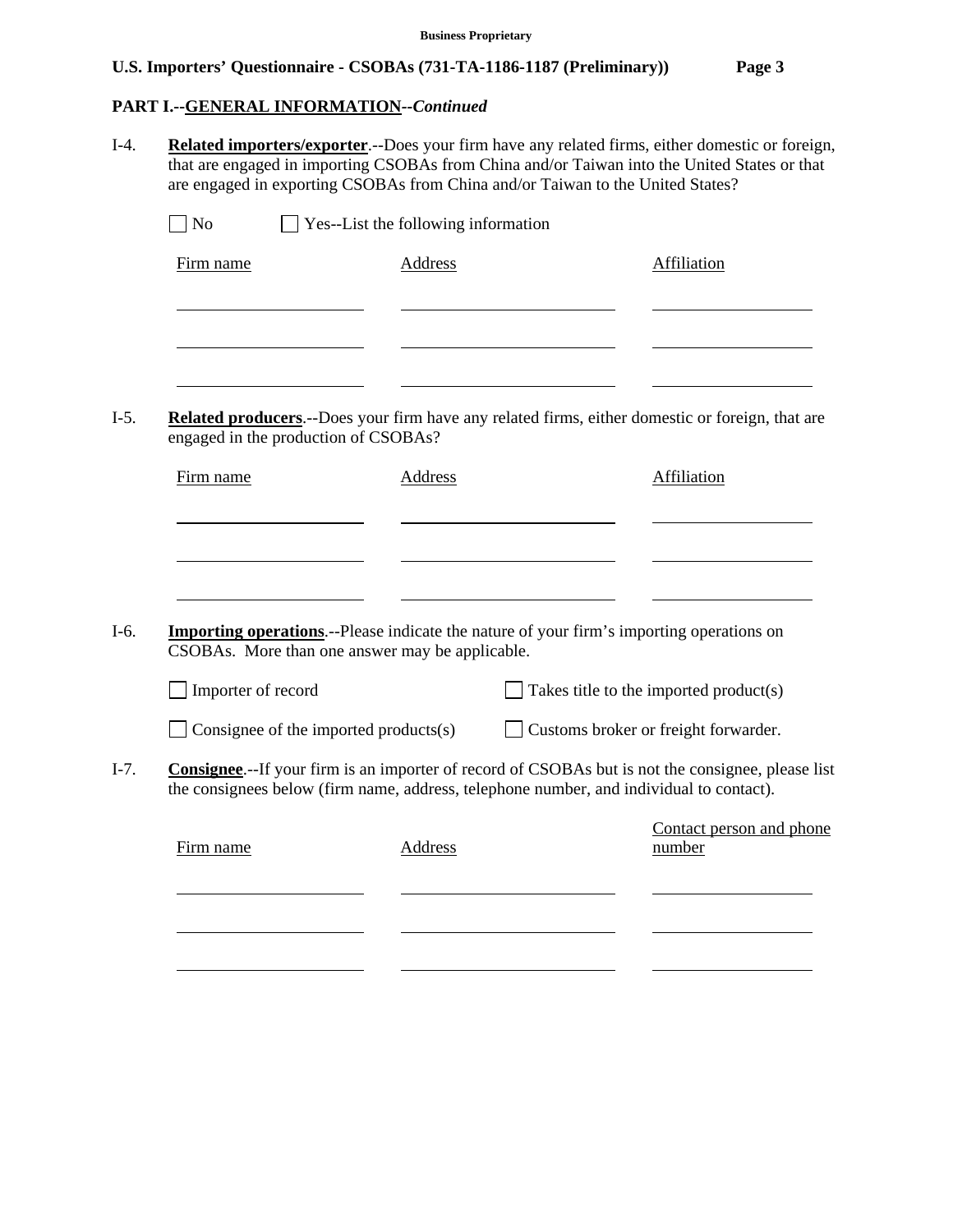# **PART I.--GENERAL INFORMATION***--Continued*

 $\overline{a}$ 

| $I-8.$  | FTZ or bonded warehouses.--Please indicate whether your firm enters CSOBAs into, or<br>withdraws such merchandise from, foreign trade zones or bonded warehouses.                                                     |  |
|---------|-----------------------------------------------------------------------------------------------------------------------------------------------------------------------------------------------------------------------|--|
|         | Yes<br>Foreign trade zones<br>N <sub>0</sub>                                                                                                                                                                          |  |
|         | Yes<br>Bonded warehouses<br>$ $ No                                                                                                                                                                                    |  |
| $I-9.$  | <b>Temporary importation under bond.</b> --Please indicate whether your firm imports CSOBAs<br>under the TIB (temporary importation under bond) program.                                                              |  |
|         | $ $ No<br>Yes                                                                                                                                                                                                         |  |
| $I-10.$ | <b>Third-country trade activities.--To your knowledge, have the products subject to this</b><br>proceeding been the subject of any other import relief proceedings in the United States or in any<br>other countries? |  |
|         | Yes-Please specify.<br>No                                                                                                                                                                                             |  |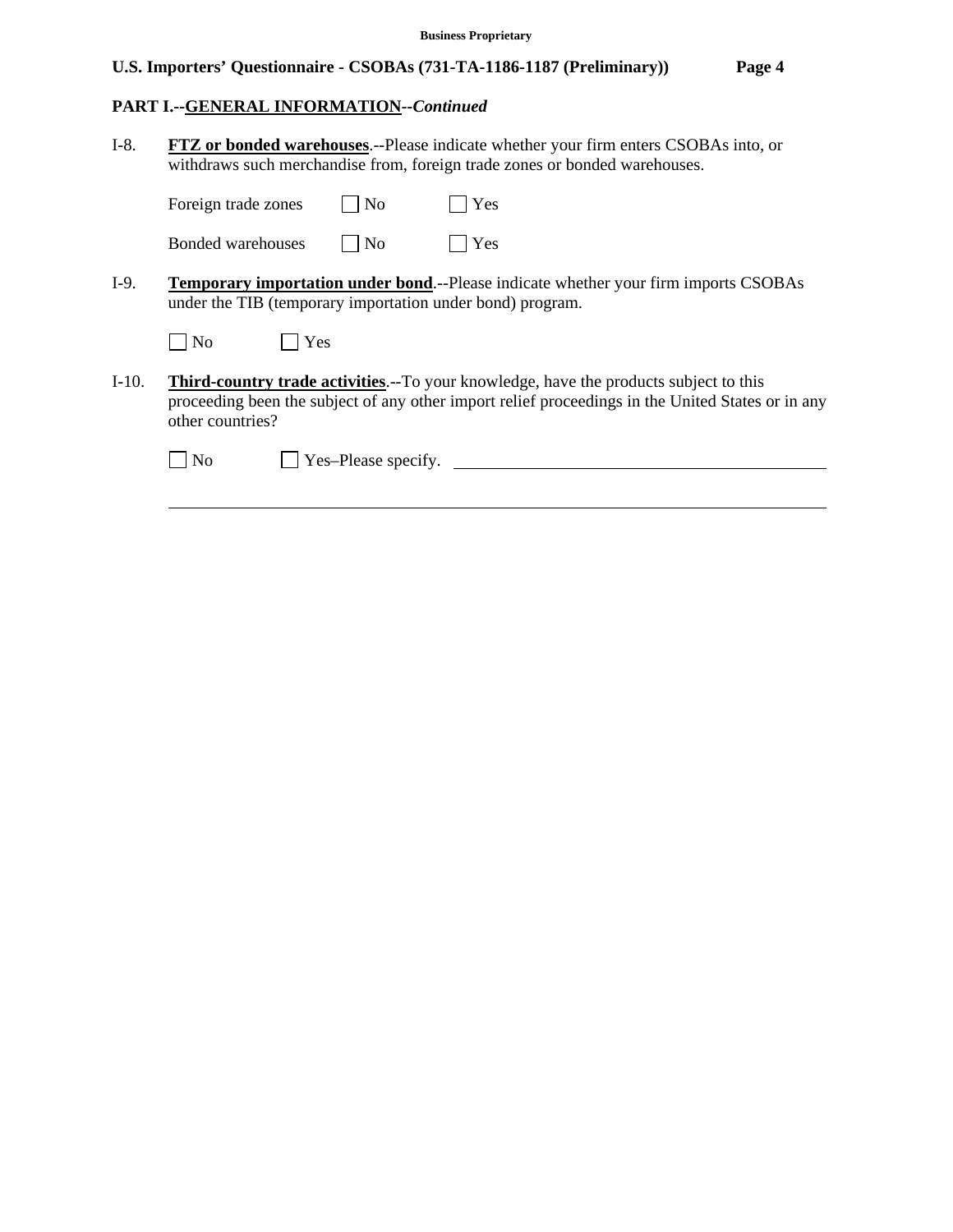# **PART II.--TRADE AND RELATED INFORMATION**

Further information on this part of the questionnaire can be obtained from **Cynthia Trainor (202-205- 3354, cynthia.trainor@usitc.gov**). Supply all data requested on a calendar-year basis.

II-1. Please identify the individual to be contacted regarding the confidential information requested in part II.

|                                                                                                           | Telephone: ( )                                                                                 |
|-----------------------------------------------------------------------------------------------------------|------------------------------------------------------------------------------------------------|
| Fax: $($ )                                                                                                |                                                                                                |
|                                                                                                           | Changes in operations.--Please indicate whether your firm has experienced any of the following |
| changes in relation to the importation of CSOBAs since January 1, 2008.<br>(check as many as appropriate) | (please describe)                                                                              |
| office/warehouse openings                                                                                 |                                                                                                |
| office/warehouse closings                                                                                 |                                                                                                |
|                                                                                                           |                                                                                                |
|                                                                                                           | <u> 1989 - Johann John Stone, market fan de Amerikaanske kommunister († 1958)</u>              |
|                                                                                                           |                                                                                                |
|                                                                                                           |                                                                                                |
| $\Box$ prolonged shutdowns or<br>importation curtailments                                                 |                                                                                                |
| revised labor agreements                                                                                  |                                                                                                |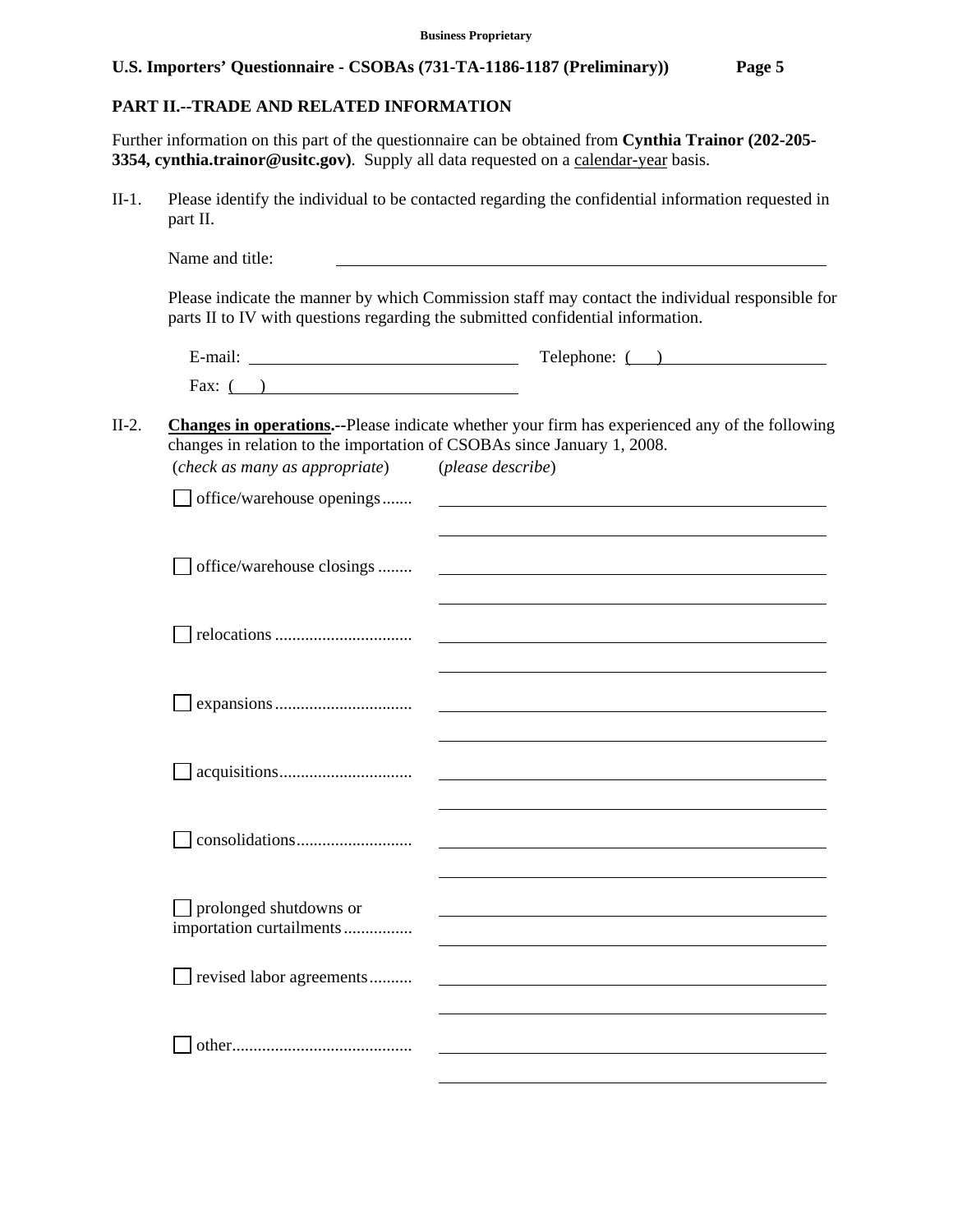# **PART II.--TRADE AND RELATED INFORMATION***--Continued*

l

 $\overline{a}$ 

 $\overline{a}$ 

l

 $\overline{a}$ 

 $\overline{a}$ 

II-3. **Arranged imports**.--Has your firm imported or arranged for the importation of CSOBAs from China and/or Taiwan for delivery after **December 31, 2010**?

| N <sub>o</sub> | $\Box$ Yes-Indicate when such orders are to be delivered and the quantities |
|----------------|-----------------------------------------------------------------------------|
|                | involved.                                                                   |

II-4. **Reasons for importing**.--If your firm also produces CSOBAs in the United States, please indicate your reasons for importing this product. If your reasons differ by source, please elaborate.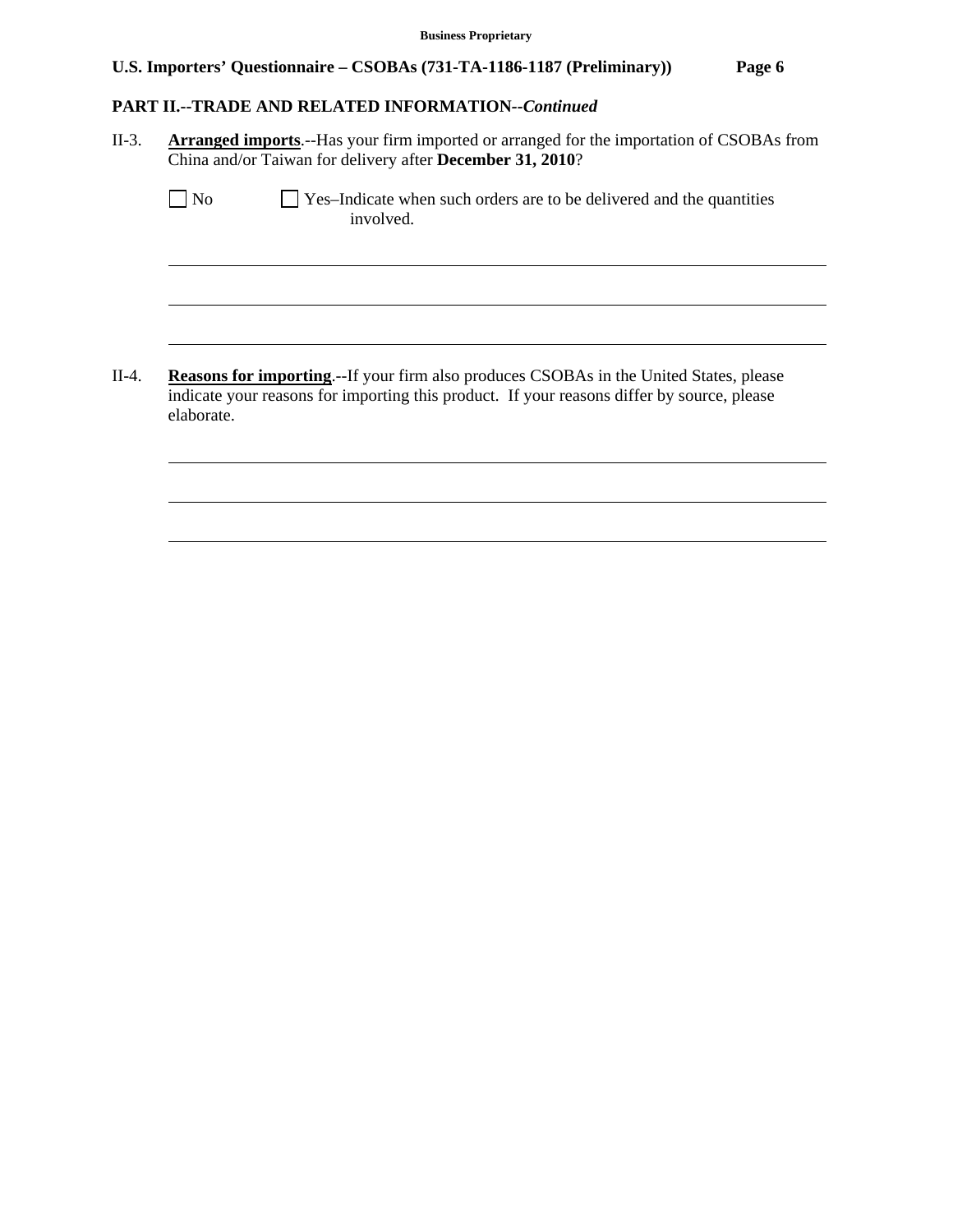# **PART II.--TRADE AND RELATED INFORMATION***--Continued*

II-5a **IMPORTS FROM SUBJECT SOURCES**.–Report your firm's imports and your firm's shipments and inventories of **CSOBAs imported from China** by your firm during the specified periods. (See definitions in the instruction booklet

|                                                                                                                                                                                                                                                                                                                                               | <b>Calendar years</b> |      |      |
|-----------------------------------------------------------------------------------------------------------------------------------------------------------------------------------------------------------------------------------------------------------------------------------------------------------------------------------------------|-----------------------|------|------|
| <b>Item</b>                                                                                                                                                                                                                                                                                                                                   | 2008                  | 2009 | 2010 |
| Beginning-of-period inventories (quantity)                                                                                                                                                                                                                                                                                                    |                       |      |      |
| $Imports:$ <sup>1</sup>                                                                                                                                                                                                                                                                                                                       |                       |      |      |
| Quantity of imports                                                                                                                                                                                                                                                                                                                           |                       |      |      |
| Value of imports                                                                                                                                                                                                                                                                                                                              |                       |      |      |
| U.S. shipments:                                                                                                                                                                                                                                                                                                                               |                       |      |      |
| <b>Commercial shipments:</b>                                                                                                                                                                                                                                                                                                                  |                       |      |      |
| Quantity of commercial shipments                                                                                                                                                                                                                                                                                                              |                       |      |      |
| Value of commercial shipments                                                                                                                                                                                                                                                                                                                 |                       |      |      |
| Internal consumption/company transfers:                                                                                                                                                                                                                                                                                                       |                       |      |      |
| Quantity of internal consumption/transfers                                                                                                                                                                                                                                                                                                    |                       |      |      |
| Value <sup>2</sup> of internal consumption/transfers                                                                                                                                                                                                                                                                                          |                       |      |      |
| Export shipments:3                                                                                                                                                                                                                                                                                                                            |                       |      |      |
| Quantity of export shipments                                                                                                                                                                                                                                                                                                                  |                       |      |      |
| Value of export shipments                                                                                                                                                                                                                                                                                                                     |                       |      |      |
| End-of-period inventories <sup>4</sup> (quantity)                                                                                                                                                                                                                                                                                             |                       |      |      |
| <b>Channels of distribution:</b>                                                                                                                                                                                                                                                                                                              |                       |      |      |
| U.S. shipments to distributors (quantity)                                                                                                                                                                                                                                                                                                     |                       |      |      |
| U.S. shipments to end users (quantity)                                                                                                                                                                                                                                                                                                        |                       |      |      |
| $1$ Please identify the foreign producers, if known:                                                                                                                                                                                                                                                                                          |                       |      |      |
|                                                                                                                                                                                                                                                                                                                                               |                       |      |      |
| <sup>2</sup> Sales to related firms (including internal consumption) must be valued at fair market value. In the event that you use a<br>different basis for valuing these sales within your company, please specify that basis (e.g., cost, cost plus, etc.) and provide<br>value data using that basis for each of the periods noted above: |                       |      |      |

# **CHINA**

 <sup>4</sup> Reconciliation of data.--Please note that the **quantities** reported above should reconcile as follows: beginning-of-period inventories, plus imports, less total shipments, equals end-of-period inventories. Do the data reported reconcile?

 $\Box$  Yes  $\Box$  No--Please explain: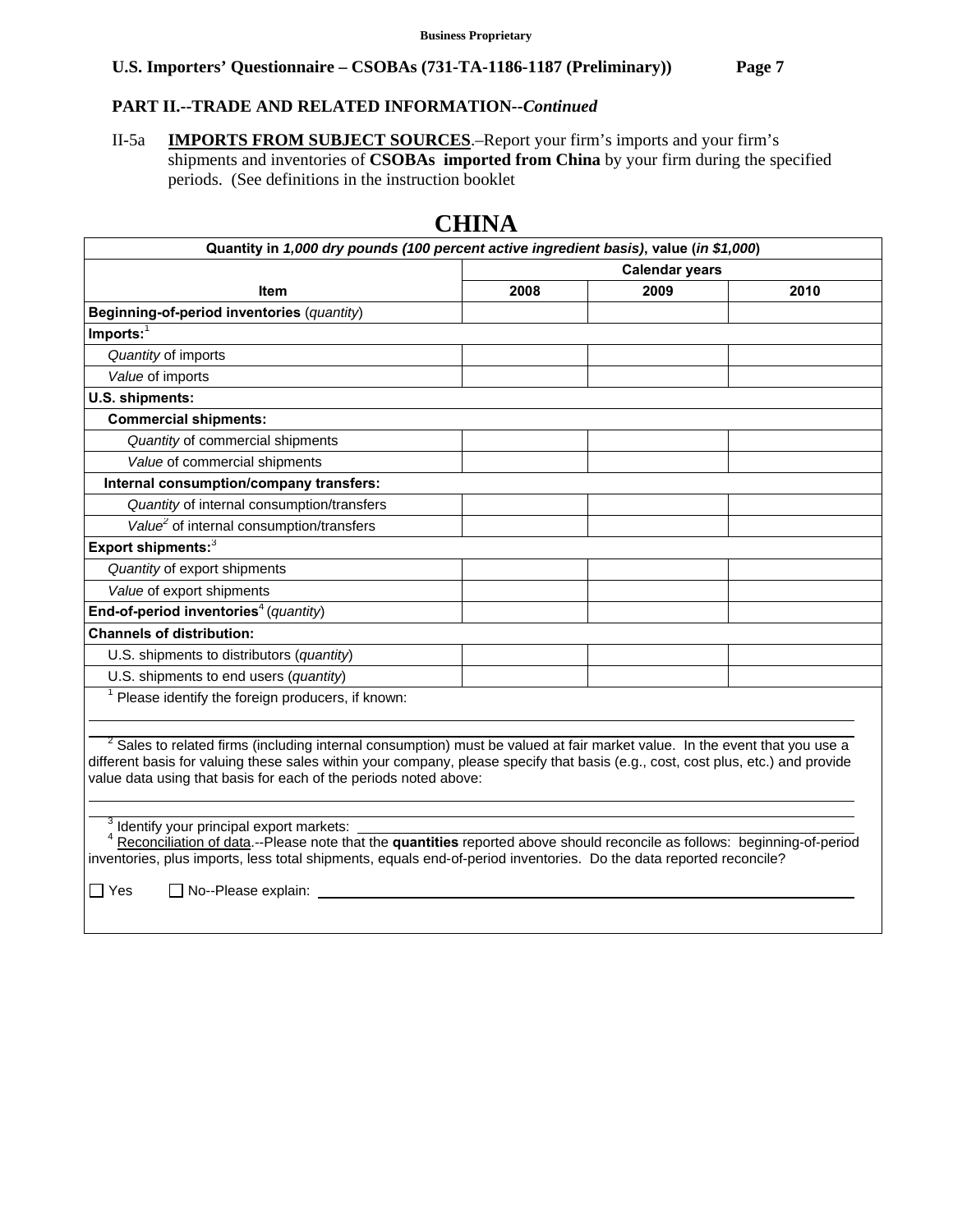# **PART II.--TRADE AND RELATED INFORMATION***--Continued*

II-5b **IMPORTS FROM SUBJECT SOURCES**.–Report your firm's imports and your firm's shipments and inventories of **CSOBAs imported from China** by your firm during the specified periods. (See definitions in the instruction booklet

|                                                                                                                                            | CHINA |                       |      |  |
|--------------------------------------------------------------------------------------------------------------------------------------------|-------|-----------------------|------|--|
| Quantity in 1,000 pounds (in solution), value (in \$1,000)                                                                                 |       |                       |      |  |
|                                                                                                                                            |       | <b>Calendar years</b> |      |  |
| <b>Item</b>                                                                                                                                | 2008  | 2009                  | 2010 |  |
| Beginning-of-period inventories $(quantity)^5$                                                                                             |       |                       |      |  |
| $Imports:$ <sup>15</sup>                                                                                                                   |       |                       |      |  |
| Quantity of imports                                                                                                                        |       |                       |      |  |
| Value of imports                                                                                                                           |       |                       |      |  |
| U.S. shipments:                                                                                                                            |       |                       |      |  |
| Commercial shipments: <sup>5</sup>                                                                                                         |       |                       |      |  |
| Quantity of commercial shipments                                                                                                           |       |                       |      |  |
| Value of commercial shipments                                                                                                              |       |                       |      |  |
| Internal consumption/company transfers: <sup>5</sup>                                                                                       |       |                       |      |  |
| Quantity of internal consumption/transfers                                                                                                 |       |                       |      |  |
| Value <sup>2</sup> of internal consumption/transfers                                                                                       |       |                       |      |  |
| Export shipments: 35                                                                                                                       |       |                       |      |  |
| Quantity of export shipments                                                                                                               |       |                       |      |  |
| Value of export shipments                                                                                                                  |       |                       |      |  |
| End-of-period inventories <sup>45</sup> (quantity)                                                                                         |       |                       |      |  |
| Channels of distribution: <sup>5</sup>                                                                                                     |       |                       |      |  |
| U.S. shipments to distributors (quantity)                                                                                                  |       |                       |      |  |
| U.S. shipments to end users (quantity)                                                                                                     |       |                       |      |  |
| $1$ Please identify the foreign producers, if known:                                                                                       |       |                       |      |  |
|                                                                                                                                            |       |                       |      |  |
| <sup>2</sup> Sales to related firms (including internal consumption) must be valued at fair market value. In the event that you use a      |       |                       |      |  |
| different basis for valuing these sales within your company, please specify that basis (e.g., cost, cost plus, etc.) and provide           |       |                       |      |  |
| value data using that basis for each of the periods noted above:                                                                           |       |                       |      |  |
|                                                                                                                                            |       |                       |      |  |
| <sup>3</sup> Identify your principal export markets:                                                                                       |       |                       |      |  |
| <sup>4</sup> Reconciliation of data.--Please note that the quantities reported above should reconcile as follows: beginning-of-period      |       |                       |      |  |
| inventories, plus imports, less total shipments, equals end-of-period inventories. Do the data reported reconcile?                         |       |                       |      |  |
| $\Box$ Yes<br>$\Box$ No--Please explain:                                                                                                   |       |                       |      |  |
| <sup>5</sup> If the quantity in these categories is not in the form of a solution, please provide the quantity in 1000 pounds and weighted |       |                       |      |  |
| average percentage of active ingredient                                                                                                    |       |                       |      |  |
| Category: 2008: Quantity _____________; % active ingredient _________                                                                      |       |                       |      |  |
| 2009: Quantity_______________; % active ingredient __________                                                                              |       |                       |      |  |
| 2010: Quantity ____________; % active ingredient _________                                                                                 |       |                       |      |  |
|                                                                                                                                            |       |                       |      |  |

# **CHINA**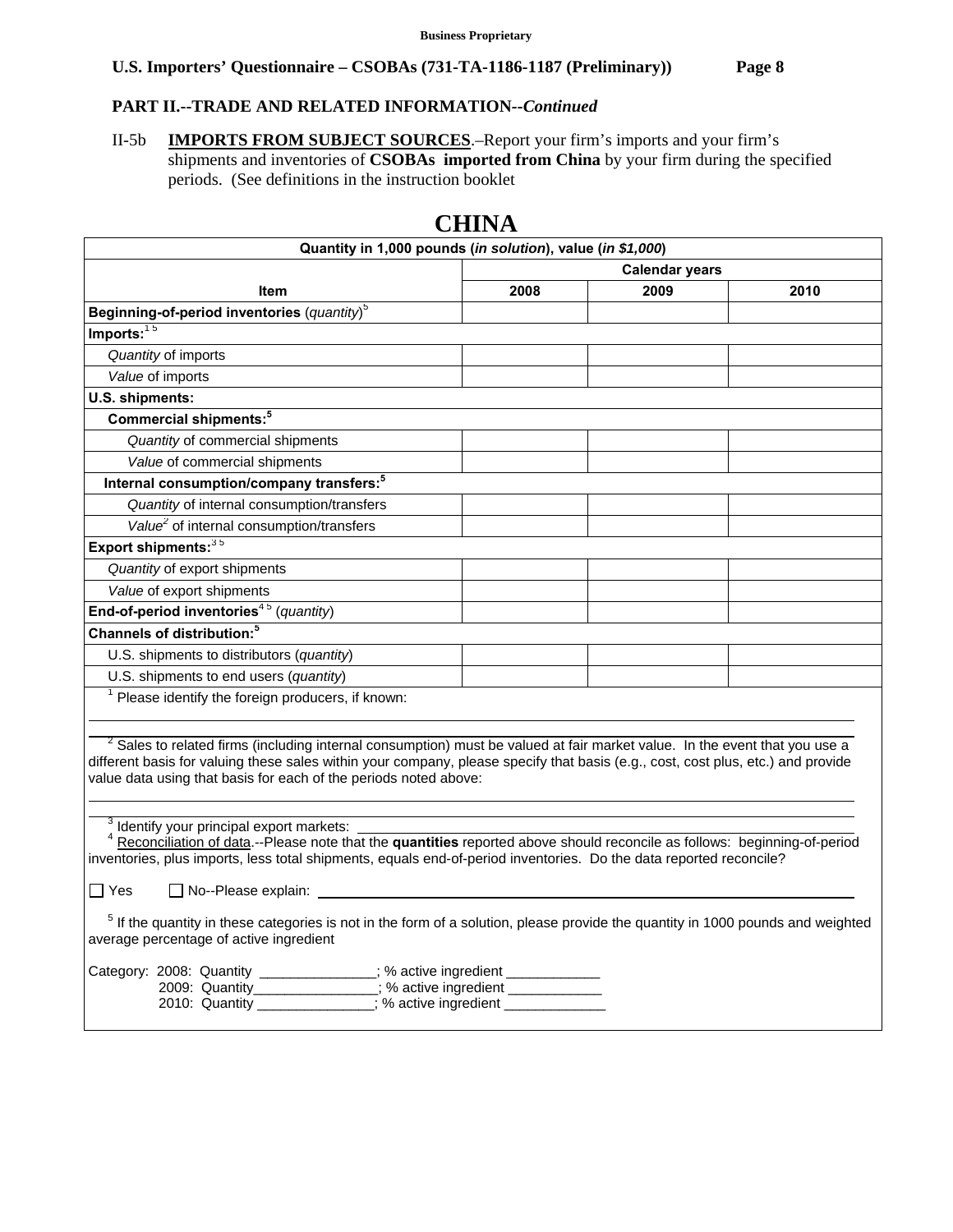# **PART II.--TRADE AND RELATED INFORMATION***--Continued*

II-6a. **Trade data**.--Report your firm's shipments by category of **CSOBAs and Fluorescent Brightener 71** from your **imports from China** during the specified periods. (See definitions in the instruction booklet.)

|                                                                                                                                                                                                                                                                                   | спита                 |      |      |  |  |  |
|-----------------------------------------------------------------------------------------------------------------------------------------------------------------------------------------------------------------------------------------------------------------------------------|-----------------------|------|------|--|--|--|
| Quantity in 1,000 dry pounds (100 percent active ingredient basis), and value (in \$1,000)                                                                                                                                                                                        |                       |      |      |  |  |  |
|                                                                                                                                                                                                                                                                                   | <b>Calendar years</b> |      |      |  |  |  |
| <b>Item</b>                                                                                                                                                                                                                                                                       | 2008                  | 2009 | 2010 |  |  |  |
| U.S. commercial shipments of CSOBAs: <sup>1</sup>                                                                                                                                                                                                                                 |                       |      |      |  |  |  |
| Di-category:                                                                                                                                                                                                                                                                      |                       |      |      |  |  |  |
| Quantity of commercial shipments                                                                                                                                                                                                                                                  |                       |      |      |  |  |  |
| Value of commercial shipments                                                                                                                                                                                                                                                     |                       |      |      |  |  |  |
| Tetra-category:                                                                                                                                                                                                                                                                   |                       |      |      |  |  |  |
| Quantity of commercial shipments                                                                                                                                                                                                                                                  |                       |      |      |  |  |  |
| Value of commercial shipments                                                                                                                                                                                                                                                     |                       |      |      |  |  |  |
| Hexa-category:                                                                                                                                                                                                                                                                    |                       |      |      |  |  |  |
| Quantity of commercial shipments                                                                                                                                                                                                                                                  |                       |      |      |  |  |  |
| Value of commercial shipments                                                                                                                                                                                                                                                     |                       |      |      |  |  |  |
| All other categories of CSOBAs:                                                                                                                                                                                                                                                   |                       |      |      |  |  |  |
| Quantity of commercial shipments                                                                                                                                                                                                                                                  |                       |      |      |  |  |  |
| Value of commercial shipments                                                                                                                                                                                                                                                     |                       |      |      |  |  |  |
| U.S. commercial shipments of Fluorescent<br><b>Brightener 71:</b>                                                                                                                                                                                                                 |                       |      |      |  |  |  |
| Quantity of commercial shipments                                                                                                                                                                                                                                                  |                       |      |      |  |  |  |
| Value of commercial shipments                                                                                                                                                                                                                                                     |                       |      |      |  |  |  |
| <sup>1</sup> Reconciliation of data.--Please note that the total of the quantities and values reported by category should equal the<br>total quantity and value of commercial shipments reported in question II-5a. Do the data reported reconcile?<br>□ Yes□ No--Please explain: |                       |      |      |  |  |  |
|                                                                                                                                                                                                                                                                                   |                       |      |      |  |  |  |

# **CHINA**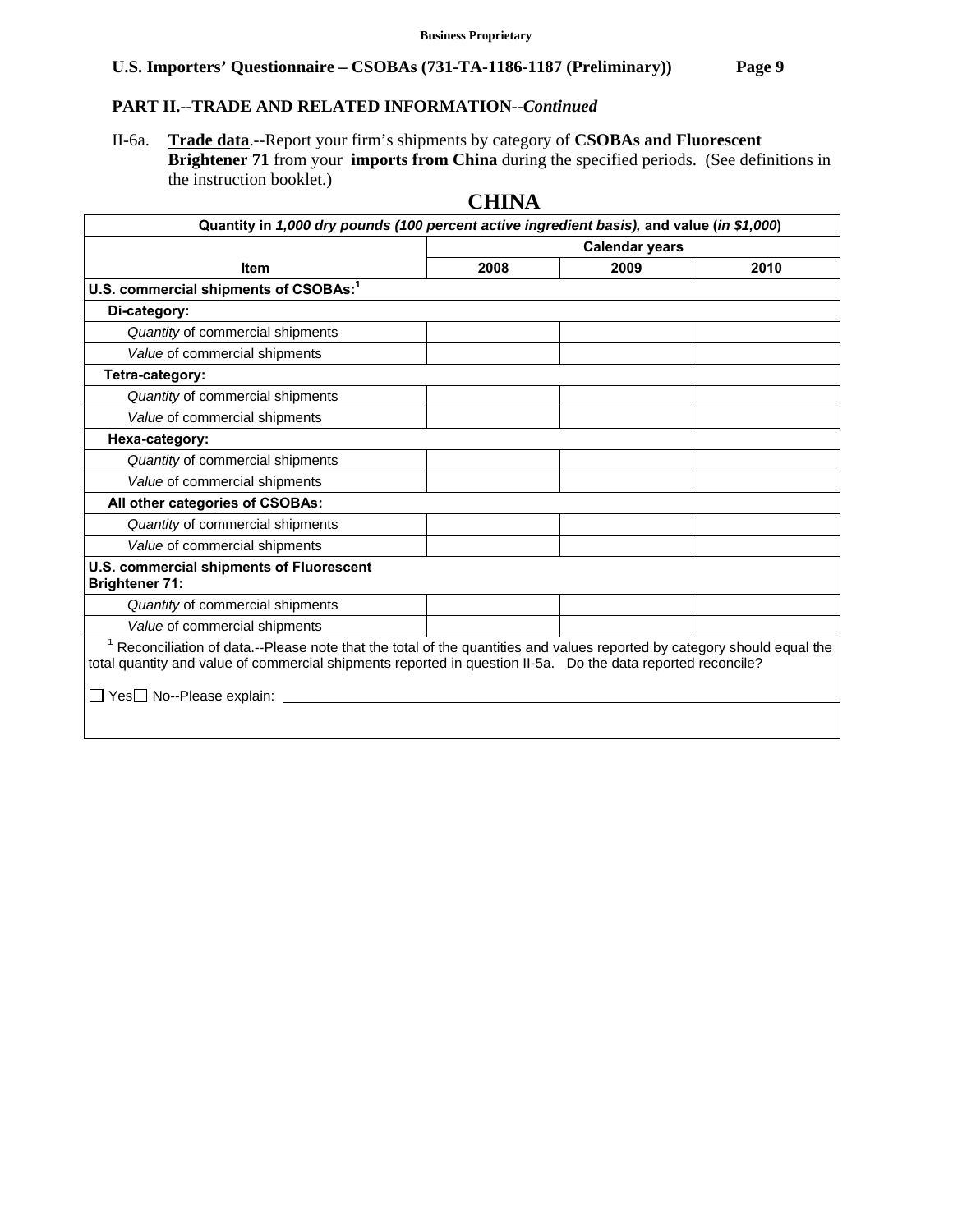# **PART II.--TRADE AND RELATED INFORMATION***--Continued*

II-6b. **Trade data**.--Report your firm's shipments by category of **CSOBAs and Fluorescent Brightener 71** from your **imports from China** during the specified periods. (See definitions in the instruction booklet.)

|                                                                                                                                                                                                                                                                                                                                                                                                                                                                                      | СППУА                 | Quantity in 1,000 pounds (in solution), and value (in \$1,000) |      |
|--------------------------------------------------------------------------------------------------------------------------------------------------------------------------------------------------------------------------------------------------------------------------------------------------------------------------------------------------------------------------------------------------------------------------------------------------------------------------------------|-----------------------|----------------------------------------------------------------|------|
|                                                                                                                                                                                                                                                                                                                                                                                                                                                                                      | <b>Calendar years</b> |                                                                |      |
| <b>Item</b>                                                                                                                                                                                                                                                                                                                                                                                                                                                                          | 2008                  | 2009                                                           | 2010 |
| U.S. commercial shipments of CSOBAs: <sup>1</sup>                                                                                                                                                                                                                                                                                                                                                                                                                                    |                       |                                                                |      |
| Di-category:                                                                                                                                                                                                                                                                                                                                                                                                                                                                         |                       |                                                                |      |
| Quantity of commercial shipments                                                                                                                                                                                                                                                                                                                                                                                                                                                     |                       |                                                                |      |
| Value of commercial shipments                                                                                                                                                                                                                                                                                                                                                                                                                                                        |                       |                                                                |      |
| Tetra-category:                                                                                                                                                                                                                                                                                                                                                                                                                                                                      |                       |                                                                |      |
| Quantity of commercial shipments                                                                                                                                                                                                                                                                                                                                                                                                                                                     |                       |                                                                |      |
| Value of commercial shipments                                                                                                                                                                                                                                                                                                                                                                                                                                                        |                       |                                                                |      |
| Hexa-category:                                                                                                                                                                                                                                                                                                                                                                                                                                                                       |                       |                                                                |      |
| Quantity of commercial shipments                                                                                                                                                                                                                                                                                                                                                                                                                                                     |                       |                                                                |      |
| Value of commercial shipments                                                                                                                                                                                                                                                                                                                                                                                                                                                        |                       |                                                                |      |
| All other categories of CSOBAs:                                                                                                                                                                                                                                                                                                                                                                                                                                                      |                       |                                                                |      |
| Quantity of commercial shipments                                                                                                                                                                                                                                                                                                                                                                                                                                                     |                       |                                                                |      |
| Value of commercial shipments                                                                                                                                                                                                                                                                                                                                                                                                                                                        |                       |                                                                |      |
| U.S. commercial shipments of Fluorescent<br><b>Brightener 71:</b>                                                                                                                                                                                                                                                                                                                                                                                                                    |                       |                                                                |      |
| Quantity of commercial shipments                                                                                                                                                                                                                                                                                                                                                                                                                                                     |                       |                                                                |      |
| Value of commercial shipments                                                                                                                                                                                                                                                                                                                                                                                                                                                        |                       |                                                                |      |
| <sup>1</sup> Reconciliation of data.--Please note that the total of the quantities and values reported by category should equal the<br>total quantity and value of commercial shipments reported in question II-5b. Do the data reported reconcile?<br>□ Yes□ No--Please explain: Version of the Second Second Second Second Second Second Second Second Second Second Second Second Second Second Second Second Second Second Second Second Second Second Second Second Second Seco |                       |                                                                |      |
| If the quantity in these categories is not in the form of a solution, please provide the quantity in 1000 pounds and<br>weighted average percentage of active ingredient                                                                                                                                                                                                                                                                                                             |                       |                                                                |      |
| Category: 2008: Quantity ______________; % active ingredient ____________<br>2009: Quantity______________; % active ingredient _____________<br>2010: Quantity ____________; % active ingredient __________                                                                                                                                                                                                                                                                          |                       |                                                                |      |

# **CHINA**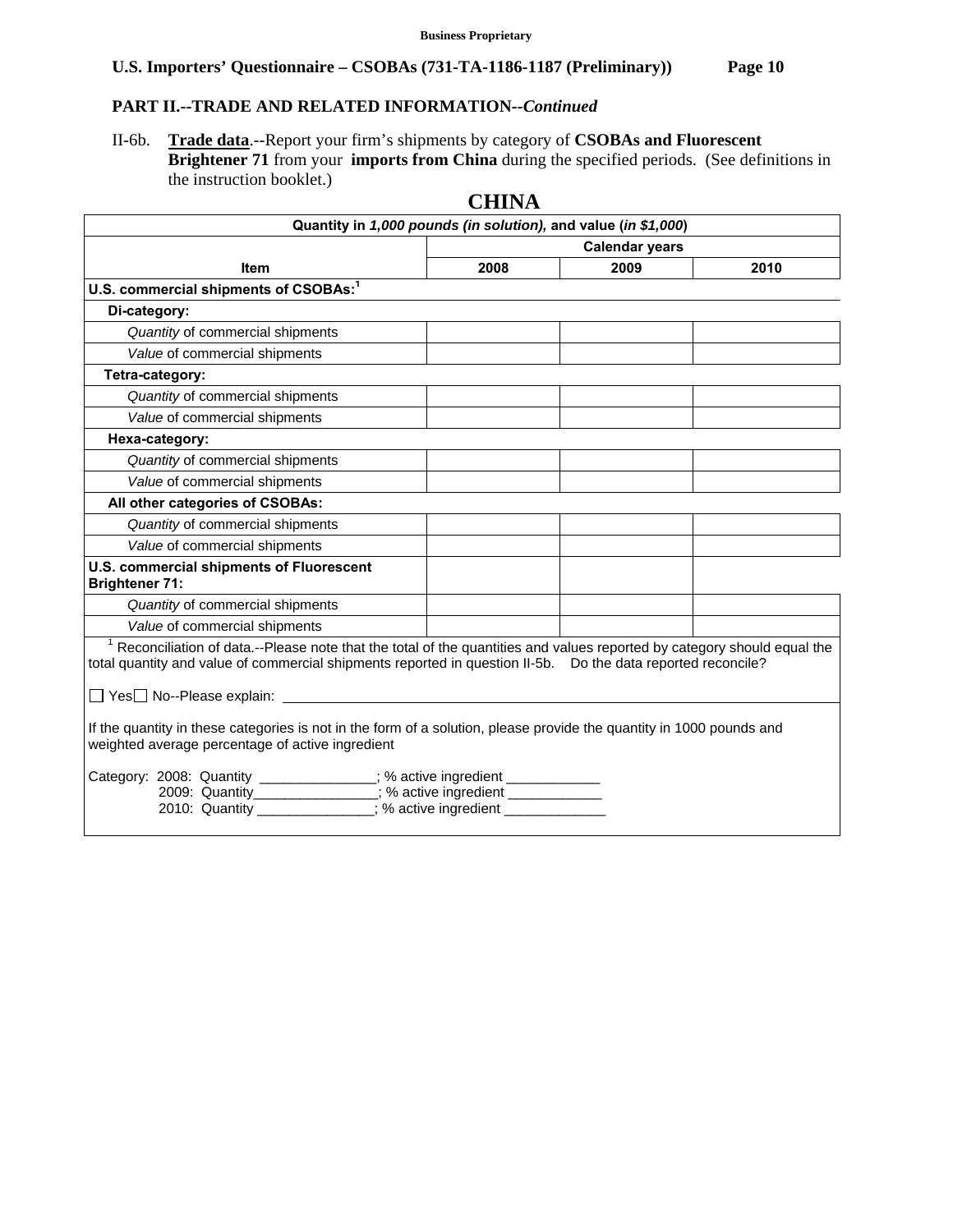# **PART II.--TRADE AND RELATED INFORMATION***--Continued*

II-7a. **IMPORTS FROM SUBJECT SOURCES**.–Report your firm's imports and your firm's shipments and inventories of **CSOBAs imported from TAIWAN** by your firm during the specified periods. (See definitions in the instruction booklet

**TAIWAN** 

| Quantity in 1,000 dry pounds (100 percent active ingredient basis), value (in \$1,000)                                                                                                                                                                                                                                               |                       |      |      |
|--------------------------------------------------------------------------------------------------------------------------------------------------------------------------------------------------------------------------------------------------------------------------------------------------------------------------------------|-----------------------|------|------|
|                                                                                                                                                                                                                                                                                                                                      | <b>Calendar years</b> |      |      |
| <b>Item</b>                                                                                                                                                                                                                                                                                                                          | 2008                  | 2009 | 2010 |
| Beginning-of-period inventories (quantity)                                                                                                                                                                                                                                                                                           |                       |      |      |
| $Imports:$ <sup>1</sup>                                                                                                                                                                                                                                                                                                              |                       |      |      |
| Quantity of imports                                                                                                                                                                                                                                                                                                                  |                       |      |      |
| Value of imports                                                                                                                                                                                                                                                                                                                     |                       |      |      |
| U.S. shipments:                                                                                                                                                                                                                                                                                                                      |                       |      |      |
| <b>Commercial shipments:</b>                                                                                                                                                                                                                                                                                                         |                       |      |      |
| Quantity of commercial shipments                                                                                                                                                                                                                                                                                                     |                       |      |      |
| Value of commercial shipments                                                                                                                                                                                                                                                                                                        |                       |      |      |
| Internal consumption/company transfers:                                                                                                                                                                                                                                                                                              |                       |      |      |
| Quantity of internal consumption/transfers                                                                                                                                                                                                                                                                                           |                       |      |      |
| Value <sup>2</sup> of internal consumption/transfers                                                                                                                                                                                                                                                                                 |                       |      |      |
| Export shipments: <sup>3</sup>                                                                                                                                                                                                                                                                                                       |                       |      |      |
| Quantity of export shipments                                                                                                                                                                                                                                                                                                         |                       |      |      |
| Value of export shipments                                                                                                                                                                                                                                                                                                            |                       |      |      |
| End-of-period inventories <sup>4</sup> (quantity)                                                                                                                                                                                                                                                                                    |                       |      |      |
| <b>Channels of distribution:</b>                                                                                                                                                                                                                                                                                                     |                       |      |      |
| U.S. shipments to distributors (quantity)                                                                                                                                                                                                                                                                                            |                       |      |      |
| U.S. shipments to end users (quantity)                                                                                                                                                                                                                                                                                               |                       |      |      |
| <sup>1</sup> Please identify the foreign producers, if known:                                                                                                                                                                                                                                                                        |                       |      |      |
|                                                                                                                                                                                                                                                                                                                                      |                       |      |      |
| $2$ Sales to related firms (including internal consumption) must be valued at fair market value. In the event that you use a<br>different basis for valuing these sales within your company, please specify that basis (e.g., cost, cost plus, etc.) and provide<br>value data using that basis for each of the periods noted above: |                       |      |      |
| Identify your principal export markets:<br><sup>4</sup> Reconciliation of data.--Please note that the quantities reported above should reconcile as follows: beginning-of-period<br>inventories, plus imports, less total shipments, equals end-of-period inventories. Do the data reported reconcile?                               |                       |      |      |

Yes No--Please explain: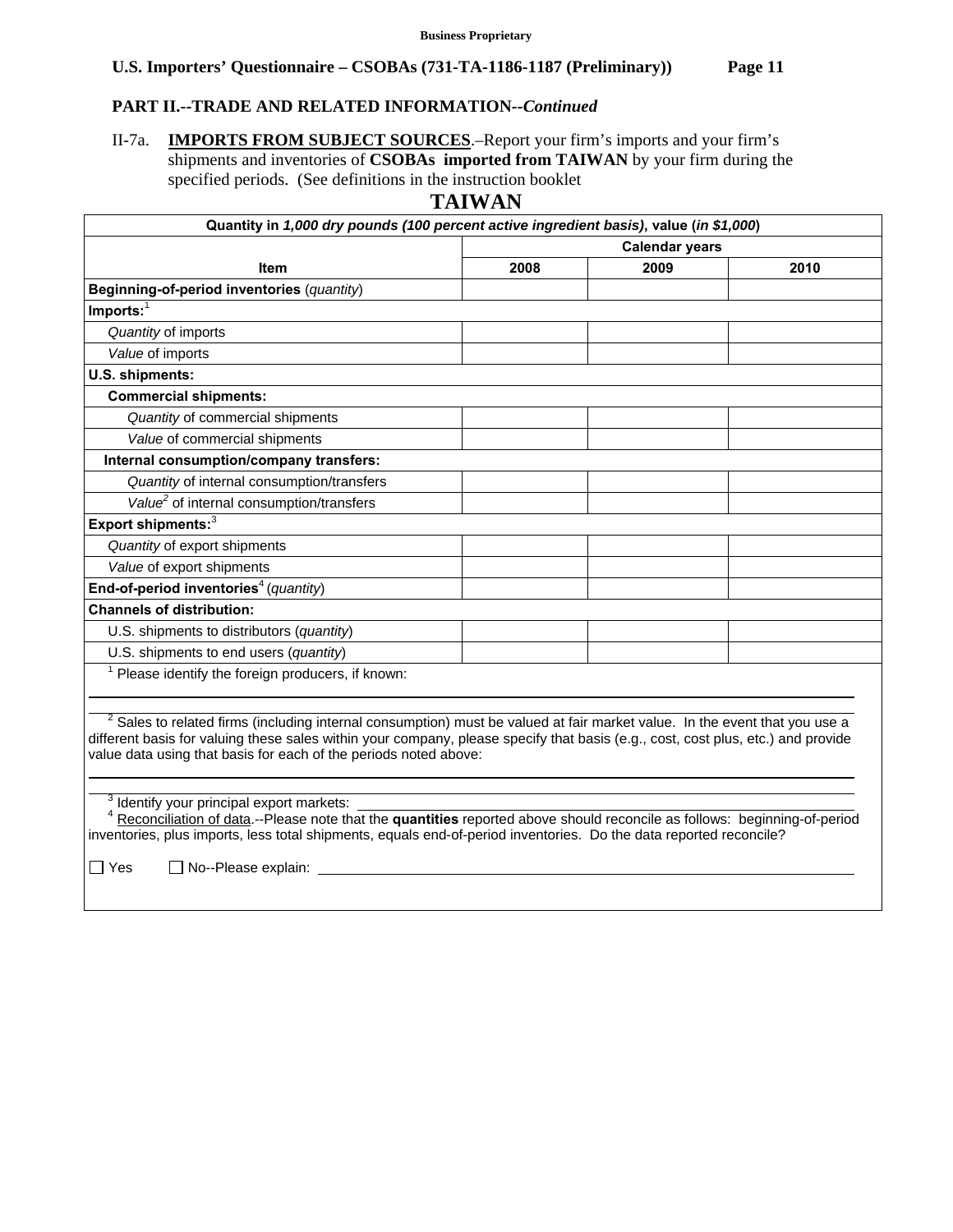# **PART II.--TRADE AND RELATED INFORMATION***--Continued*

2010: Quantity \_\_\_\_\_\_\_\_\_\_\_\_\_\_; % active ingredient \_\_\_\_\_\_\_\_\_\_\_\_\_\_

II-7b. **IMPORTS FROM SUBJECT SOURCES**.–Report your firm's imports and your firm's shipments and inventories of **CSOBAs imported from TAIWAN** by your firm during the specified periods. (See definitions in the instruction booklet

**TAIWAN** 

| Quantity in 1,000 pounds (in solution), value (in \$1,000)                                                                                                                                                                                                                                                                                    | 1711 VV 711           |      |      |  |  |  |
|-----------------------------------------------------------------------------------------------------------------------------------------------------------------------------------------------------------------------------------------------------------------------------------------------------------------------------------------------|-----------------------|------|------|--|--|--|
|                                                                                                                                                                                                                                                                                                                                               | <b>Calendar years</b> |      |      |  |  |  |
| Item                                                                                                                                                                                                                                                                                                                                          | 2008                  | 2009 | 2010 |  |  |  |
| Beginning-of-period inventories (quantity) <sup>5</sup>                                                                                                                                                                                                                                                                                       |                       |      |      |  |  |  |
| Imports: $15$                                                                                                                                                                                                                                                                                                                                 |                       |      |      |  |  |  |
| Quantity of imports                                                                                                                                                                                                                                                                                                                           |                       |      |      |  |  |  |
| Value of imports                                                                                                                                                                                                                                                                                                                              |                       |      |      |  |  |  |
| U.S. shipments:                                                                                                                                                                                                                                                                                                                               |                       |      |      |  |  |  |
| Commercial shipments: <sup>5</sup>                                                                                                                                                                                                                                                                                                            |                       |      |      |  |  |  |
| Quantity of commercial shipments                                                                                                                                                                                                                                                                                                              |                       |      |      |  |  |  |
| Value of commercial shipments                                                                                                                                                                                                                                                                                                                 |                       |      |      |  |  |  |
| Internal consumption/company transfers: <sup>5</sup>                                                                                                                                                                                                                                                                                          |                       |      |      |  |  |  |
| Quantity of internal consumption/transfers                                                                                                                                                                                                                                                                                                    |                       |      |      |  |  |  |
| Value <sup>2</sup> of internal consumption/transfers                                                                                                                                                                                                                                                                                          |                       |      |      |  |  |  |
| Export shipments: 35                                                                                                                                                                                                                                                                                                                          |                       |      |      |  |  |  |
| Quantity of export shipments                                                                                                                                                                                                                                                                                                                  |                       |      |      |  |  |  |
| Value of export shipments                                                                                                                                                                                                                                                                                                                     |                       |      |      |  |  |  |
| End-of-period inventories <sup>45</sup> (quantity)                                                                                                                                                                                                                                                                                            |                       |      |      |  |  |  |
| Channels of distribution: <sup>5</sup>                                                                                                                                                                                                                                                                                                        |                       |      |      |  |  |  |
| U.S. shipments to distributors (quantity)                                                                                                                                                                                                                                                                                                     |                       |      |      |  |  |  |
| U.S. shipments to end users (quantity)                                                                                                                                                                                                                                                                                                        |                       |      |      |  |  |  |
| <sup>1</sup> Please identify the foreign producers, if known:                                                                                                                                                                                                                                                                                 |                       |      |      |  |  |  |
| <sup>2</sup> Sales to related firms (including internal consumption) must be valued at fair market value. In the event that you use a<br>different basis for valuing these sales within your company, please specify that basis (e.g., cost, cost plus, etc.) and provide<br>value data using that basis for each of the periods noted above: |                       |      |      |  |  |  |
| <sup>3</sup> Identify your principal export markets:<br>Reconciliation of data.--Please note that the quantities reported above should reconcile as follows: beginning-of-period<br>inventories, plus imports, less total shipments, equals end-of-period inventories. Do the data reported reconcile?<br>$\Box$ Yes<br>□ No--Please explain: |                       |      |      |  |  |  |
| <sup>5</sup> If the quantity in these categories is not in the form of a solution, please provide the quantity in 1000 pounds and weighted<br>average percentage of active ingredient                                                                                                                                                         |                       |      |      |  |  |  |
| Category:<br>2008: Quantity _____________; % active ingredient<br>; % active ingredient<br>2009: Quantity                                                                                                                                                                                                                                     |                       |      |      |  |  |  |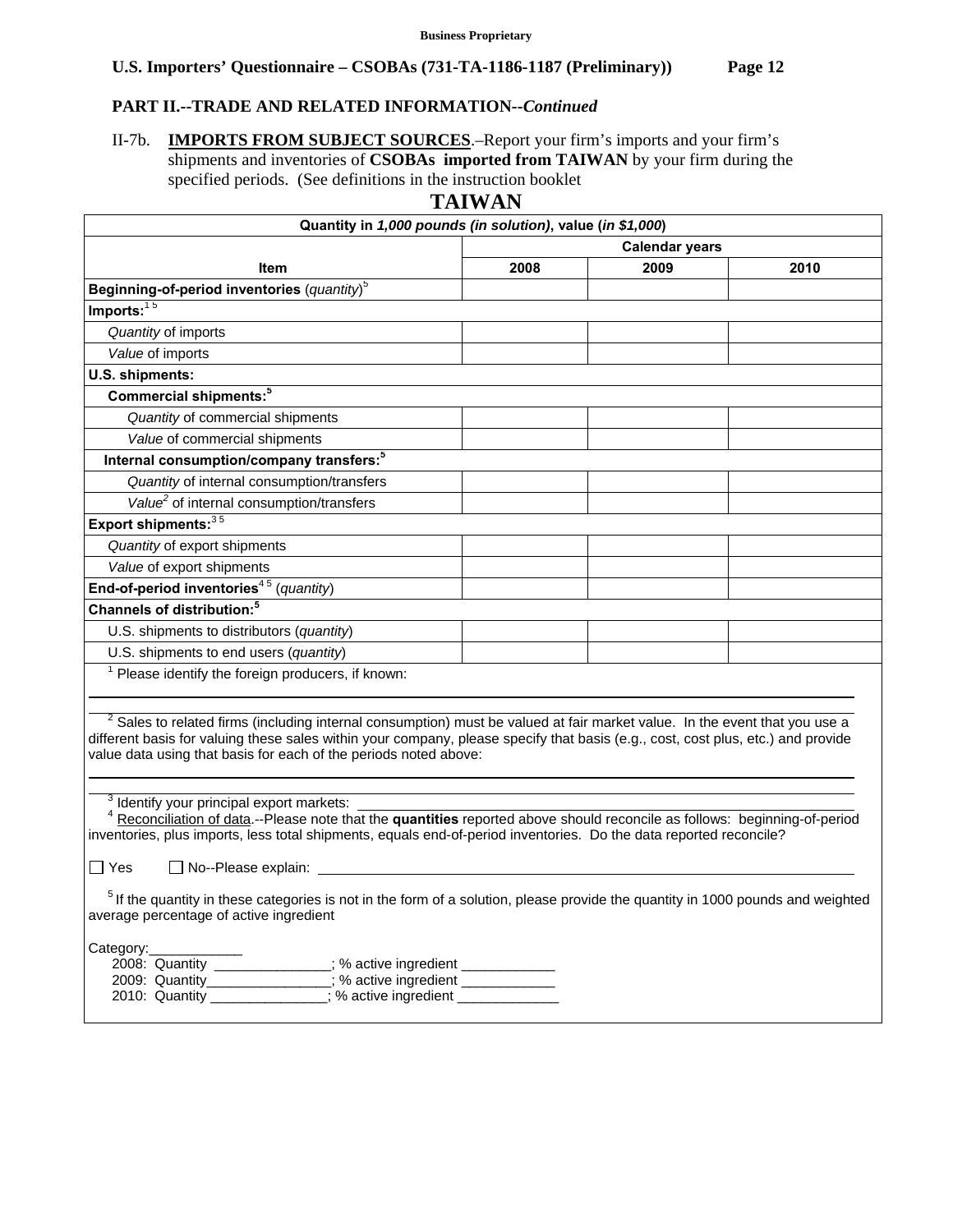# **PART II.--TRADE AND RELATED INFORMATION***--Continued*

II-8a. **Trade data**.--Report your firm's shipments by category of **CSOBAs and Fluorescent Brightener 71** from your firm's **imports from TAIWAN** during the specified periods. (See definitions in the instruction booklet.)

# **TAIWAN**

| Quantity in 1,000 dry pounds (100 percent active ingredient basis), value (in \$1,000)                                                                                                                                                                                    |                       |      |      |  |  |  |  |
|---------------------------------------------------------------------------------------------------------------------------------------------------------------------------------------------------------------------------------------------------------------------------|-----------------------|------|------|--|--|--|--|
|                                                                                                                                                                                                                                                                           | <b>Calendar years</b> |      |      |  |  |  |  |
| <b>Item</b>                                                                                                                                                                                                                                                               | 2008                  | 2009 | 2010 |  |  |  |  |
| U.S. commercial shipments of CSOBAs: <sup>1</sup>                                                                                                                                                                                                                         |                       |      |      |  |  |  |  |
| Di-category:                                                                                                                                                                                                                                                              |                       |      |      |  |  |  |  |
| Quantity of commercial shipments                                                                                                                                                                                                                                          |                       |      |      |  |  |  |  |
| Value of commercial shipments                                                                                                                                                                                                                                             |                       |      |      |  |  |  |  |
| Tetra-category:                                                                                                                                                                                                                                                           |                       |      |      |  |  |  |  |
| Quantity of commercial shipments                                                                                                                                                                                                                                          |                       |      |      |  |  |  |  |
| Value of commercial shipments                                                                                                                                                                                                                                             |                       |      |      |  |  |  |  |
| Hexa-category:                                                                                                                                                                                                                                                            |                       |      |      |  |  |  |  |
| Quantity of commercial shipments                                                                                                                                                                                                                                          |                       |      |      |  |  |  |  |
| Value of commercial shipments                                                                                                                                                                                                                                             |                       |      |      |  |  |  |  |
| All other categories of CSOBAs:                                                                                                                                                                                                                                           |                       |      |      |  |  |  |  |
| Quantity of commercial shipments                                                                                                                                                                                                                                          |                       |      |      |  |  |  |  |
| Value of commercial shipments                                                                                                                                                                                                                                             |                       |      |      |  |  |  |  |
| U.S. commercial shipments of Fluorescent<br><b>Brightener 71:</b>                                                                                                                                                                                                         |                       |      |      |  |  |  |  |
| Quantity of commercial shipments                                                                                                                                                                                                                                          |                       |      |      |  |  |  |  |
| Value of commercial shipments                                                                                                                                                                                                                                             |                       |      |      |  |  |  |  |
| $1$ Reconciliation of data.--Please note that the total of the quantities and values reported by category should equal the<br>total quantity and value of commercial shipments reported in question II-7a.  Do the data reported reconcile?<br>□ Yes□ No--Please explain: |                       |      |      |  |  |  |  |
|                                                                                                                                                                                                                                                                           |                       |      |      |  |  |  |  |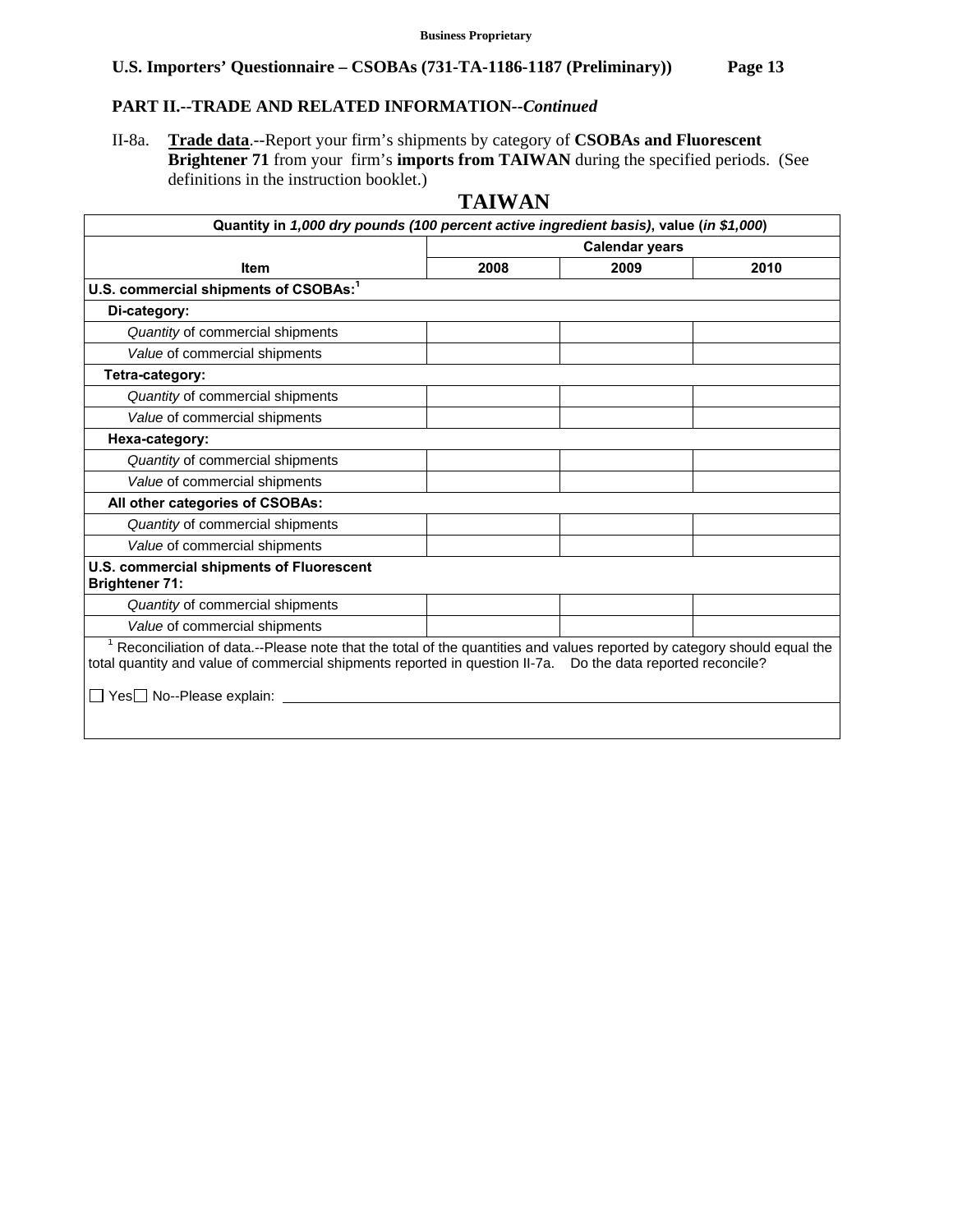# **PART II.--TRADE AND RELATED INFORMATION***--Continued*

II-8b. **Trade data**.--Report your firm's shipments by category of **CSOBAs and Fluorescent Brightener 71** from your firm's **imports from TAIWAN** during the specified periods. (See definitions in the instruction booklet.)

|                                                                                                                                                                                                                                                                                 | 1 A I VY A IN         |      |      |  |  |  |
|---------------------------------------------------------------------------------------------------------------------------------------------------------------------------------------------------------------------------------------------------------------------------------|-----------------------|------|------|--|--|--|
| Quantity in 1,000 wet pounds (in solution), and value (in \$1,000)                                                                                                                                                                                                              |                       |      |      |  |  |  |
|                                                                                                                                                                                                                                                                                 | <b>Calendar years</b> |      |      |  |  |  |
| <b>Item</b>                                                                                                                                                                                                                                                                     | 2008                  | 2009 | 2010 |  |  |  |
| U.S. commercial shipments of CSOBAs: <sup>1</sup>                                                                                                                                                                                                                               |                       |      |      |  |  |  |
| Di-category:                                                                                                                                                                                                                                                                    |                       |      |      |  |  |  |
| Quantity of commercial shipments                                                                                                                                                                                                                                                |                       |      |      |  |  |  |
| Value of commercial shipments                                                                                                                                                                                                                                                   |                       |      |      |  |  |  |
| Tetra-category:                                                                                                                                                                                                                                                                 |                       |      |      |  |  |  |
| Quantity of commercial shipments                                                                                                                                                                                                                                                |                       |      |      |  |  |  |
| Value of commercial shipments                                                                                                                                                                                                                                                   |                       |      |      |  |  |  |
| Hexa-category:                                                                                                                                                                                                                                                                  |                       |      |      |  |  |  |
| Quantity of commercial shipments                                                                                                                                                                                                                                                |                       |      |      |  |  |  |
| Value of commercial shipments                                                                                                                                                                                                                                                   |                       |      |      |  |  |  |
| All other categories of CSOBAs:                                                                                                                                                                                                                                                 |                       |      |      |  |  |  |
| Quantity of commercial shipments                                                                                                                                                                                                                                                |                       |      |      |  |  |  |
| Value of commercial shipments                                                                                                                                                                                                                                                   |                       |      |      |  |  |  |
| U.S. commercial shipments of Fluorescent<br><b>Brightener 71:</b>                                                                                                                                                                                                               |                       |      |      |  |  |  |
| Quantity of commercial shipments                                                                                                                                                                                                                                                |                       |      |      |  |  |  |
| Value of commercial shipments                                                                                                                                                                                                                                                   |                       |      |      |  |  |  |
| Reconciliation of data.--Please note that the total of the quantities and values reported by category should equal the<br>total quantity and value of commercial shipments reported in question II-7b. Do the data reported reconcile?<br>$\Box$ Yes $\Box$ No--Please explain: |                       |      |      |  |  |  |
| If the quantity in these categories is not in the form of a solution, please provide the quantity in 1000 pounds and<br>weighted average percentage of active ingredient<br>Category: 2008: Quantity _____________; % active ingredient _____________                           |                       |      |      |  |  |  |
| 2009: Quantity_______________; % active ingredient _____________<br>2010: Quantity ____________; % active ingredient __________                                                                                                                                                 |                       |      |      |  |  |  |

# **TAIWAN**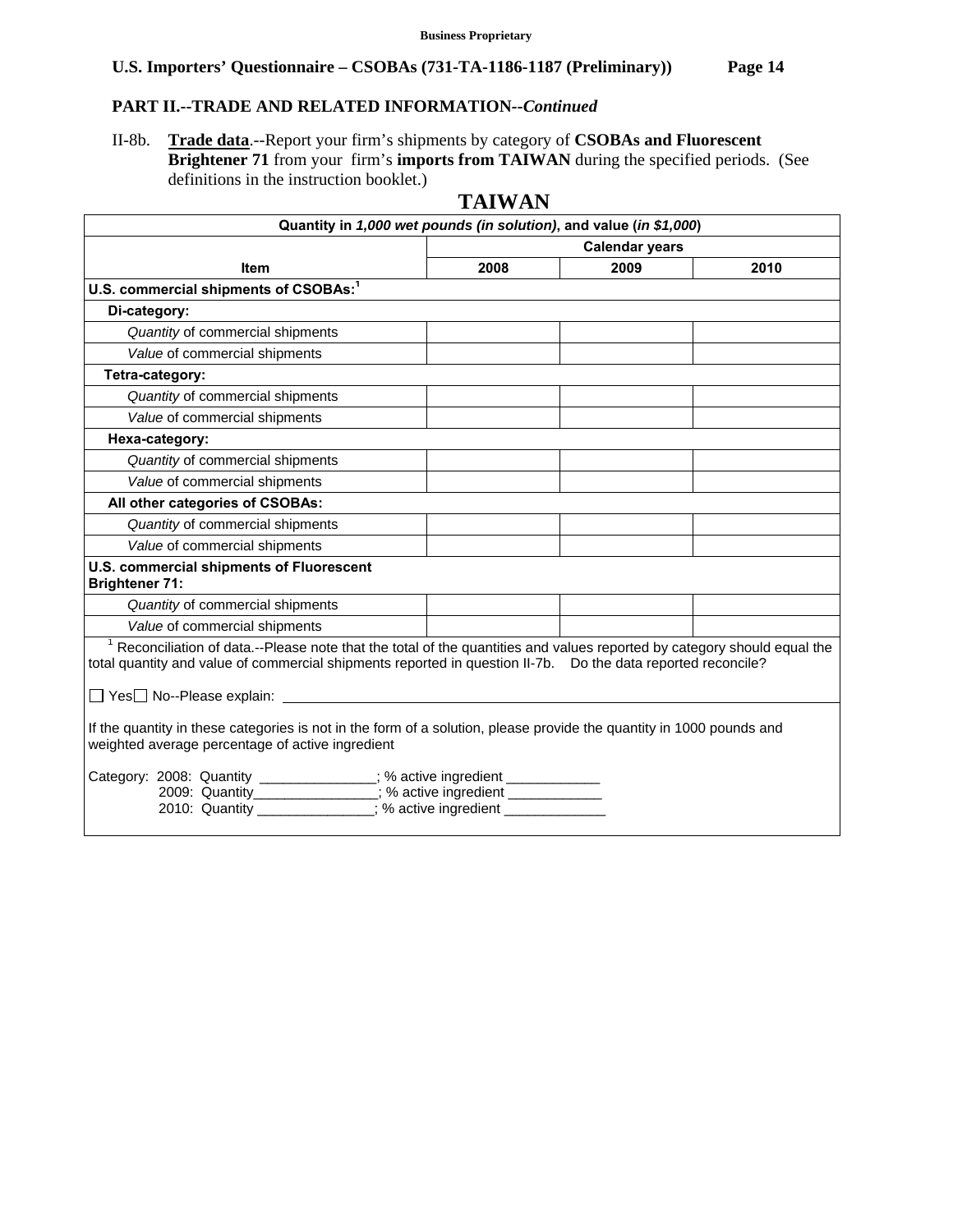# **PART II.--TRADE AND RELATED INFORMATION***--Continued*

II-9a. **IMPORTS FROM NONSUBJECT SOURCES**.–Report your firm's imports and your firm's shipments and inventories of **CSOBAs imported from all other sources combined** by your firm during the specified periods. (See definitions in the instruction booklet.)

# **ALL OTHER SOURCES COMBINED**

| Quantity in 1,000 dry pounds (100 percent active ingredient basis), value (in \$1,000)                                                |                       |      |      |  |  |  |
|---------------------------------------------------------------------------------------------------------------------------------------|-----------------------|------|------|--|--|--|
|                                                                                                                                       | <b>Calendar years</b> |      |      |  |  |  |
| <b>Item</b>                                                                                                                           | 2008                  | 2009 | 2010 |  |  |  |
| Beginning-of-period inventories $(quantity)^5$                                                                                        |                       |      |      |  |  |  |
| $Imports:$ <sup>1</sup>                                                                                                               |                       |      |      |  |  |  |
| Quantity of imports                                                                                                                   |                       |      |      |  |  |  |
| Value of imports                                                                                                                      |                       |      |      |  |  |  |
| U.S. shipments:                                                                                                                       |                       |      |      |  |  |  |
| <b>Commercial shipments:</b>                                                                                                          |                       |      |      |  |  |  |
| Quantity of commercial shipments                                                                                                      |                       |      |      |  |  |  |
| Value of commercial shipments                                                                                                         |                       |      |      |  |  |  |
| Internal consumption/company transfers:                                                                                               |                       |      |      |  |  |  |
| Quantity of internal consumption/transfers                                                                                            |                       |      |      |  |  |  |
| Value <sup>2</sup> of internal consumption/transfers                                                                                  |                       |      |      |  |  |  |
| Export shipments:3                                                                                                                    |                       |      |      |  |  |  |
| Quantity of export shipments                                                                                                          |                       |      |      |  |  |  |
| Value of export shipments                                                                                                             |                       |      |      |  |  |  |
| End-of-period inventories <sup>4</sup> (quantity)                                                                                     |                       |      |      |  |  |  |
| <b>Channels of distribution:</b>                                                                                                      |                       |      |      |  |  |  |
| U.S. shipments to distributors (quantity)                                                                                             |                       |      |      |  |  |  |
| U.S. shipments to end users (quantity)                                                                                                |                       |      |      |  |  |  |
| <sup>1</sup> Please identify the foreign producers, if known:                                                                         |                       |      |      |  |  |  |
| <sup>2</sup> Sales to related firms (including internal consumption) must be valued at fair market value. In the event that you use a |                       |      |      |  |  |  |
| different basis for valuing these sales within your company, please specify that basis (e.g., cost, cost plus, etc.) and provide      |                       |      |      |  |  |  |
| value data using that basis for each of the periods noted above:                                                                      |                       |      |      |  |  |  |
|                                                                                                                                       |                       |      |      |  |  |  |
| Identify your principal export markets:                                                                                               |                       |      |      |  |  |  |
| <sup>4</sup> Reconciliation of data.--Please note that the quantities reported above should reconcile as follows: beginning-of-period |                       |      |      |  |  |  |
| inventories, plus imports, less total shipments, equals end-of-period inventories. Do the data reported reconcile?                    |                       |      |      |  |  |  |

 $\Box$  Yes  $\Box$  No--Please explain: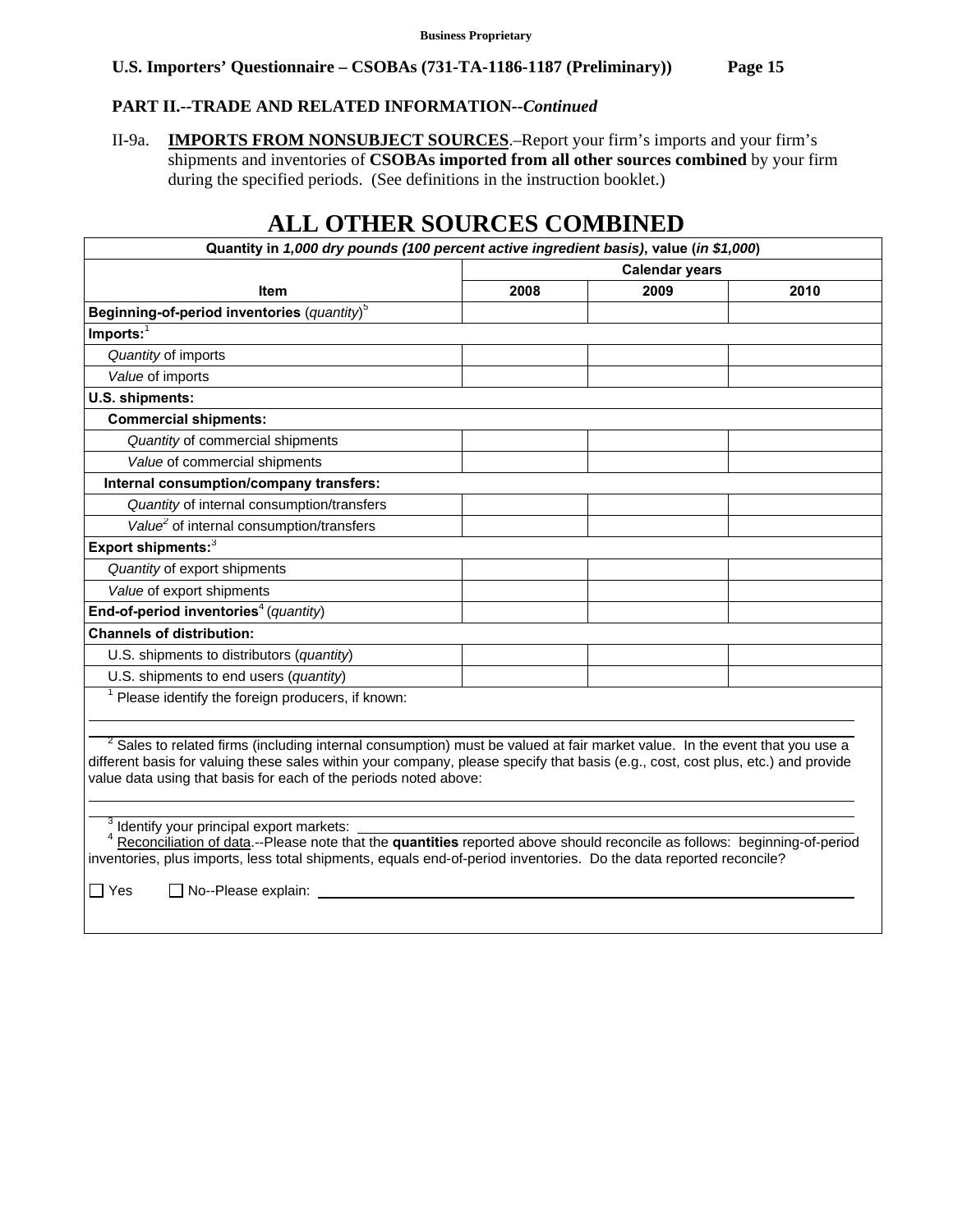# **PART II.--TRADE AND RELATED INFORMATION***--Continued*

II-9b. **IMPORTS FROM NONSUBJECT SOURCES**.–Report your firm's imports and your firm's shipments and inventories of **CSOBAs imported from all other sources combined** by your firm during the specified periods. (See definitions in the instruction booklet.)

# **ALL OTHER SOURCES COMBINED**

| Quantity in 1,000 pounds (in solution), value (in \$1,000)                                                                                                                                                                                                  |                       |      |      |  |  |  |
|-------------------------------------------------------------------------------------------------------------------------------------------------------------------------------------------------------------------------------------------------------------|-----------------------|------|------|--|--|--|
|                                                                                                                                                                                                                                                             | <b>Calendar years</b> |      |      |  |  |  |
| <b>Item</b>                                                                                                                                                                                                                                                 | 2008                  | 2009 | 2010 |  |  |  |
| Beginning-of-period inventories $(quantity)^5$                                                                                                                                                                                                              |                       |      |      |  |  |  |
| $Imports:$ <sup>15</sup>                                                                                                                                                                                                                                    |                       |      |      |  |  |  |
| Quantity of imports                                                                                                                                                                                                                                         |                       |      |      |  |  |  |
| Value of imports                                                                                                                                                                                                                                            |                       |      |      |  |  |  |
| U.S. shipments:                                                                                                                                                                                                                                             |                       |      |      |  |  |  |
| Commercial shipments: <sup>5</sup>                                                                                                                                                                                                                          |                       |      |      |  |  |  |
| Quantity of commercial shipments                                                                                                                                                                                                                            |                       |      |      |  |  |  |
| Value of commercial shipments                                                                                                                                                                                                                               |                       |      |      |  |  |  |
| Internal consumption/company transfers: <sup>5</sup>                                                                                                                                                                                                        |                       |      |      |  |  |  |
| Quantity of internal consumption/transfers                                                                                                                                                                                                                  |                       |      |      |  |  |  |
| Value <sup>2</sup> of internal consumption/transfers                                                                                                                                                                                                        |                       |      |      |  |  |  |
| Export shipments: 35                                                                                                                                                                                                                                        |                       |      |      |  |  |  |
| Quantity of export shipments                                                                                                                                                                                                                                |                       |      |      |  |  |  |
| Value of export shipments                                                                                                                                                                                                                                   |                       |      |      |  |  |  |
| End-of-period inventories <sup>45</sup> (quantity)                                                                                                                                                                                                          |                       |      |      |  |  |  |
| Channels of distribution: <sup>5</sup>                                                                                                                                                                                                                      |                       |      |      |  |  |  |
| U.S. shipments to distributors (quantity)                                                                                                                                                                                                                   |                       |      |      |  |  |  |
| U.S. shipments to end users (quantity)                                                                                                                                                                                                                      |                       |      |      |  |  |  |
| <sup>1</sup> Please identify the foreign producers, if known:                                                                                                                                                                                               |                       |      |      |  |  |  |
|                                                                                                                                                                                                                                                             |                       |      |      |  |  |  |
| <sup>2</sup> Sales to related firms (including internal consumption) must be valued at fair market value. In the event that you use a                                                                                                                       |                       |      |      |  |  |  |
| different basis for valuing these sales within your company, please specify that basis (e.g., cost, cost plus, etc.) and provide                                                                                                                            |                       |      |      |  |  |  |
| value data using that basis for each of the periods noted above:                                                                                                                                                                                            |                       |      |      |  |  |  |
|                                                                                                                                                                                                                                                             |                       |      |      |  |  |  |
| <sup>3</sup> Identify your principal export markets:                                                                                                                                                                                                        |                       |      |      |  |  |  |
| <sup>4</sup> Reconciliation of data.--Please note that the quantities reported above should reconcile as follows: beginning-of-period<br>inventories, plus imports, less total shipments, equals end-of-period inventories. Do the data reported reconcile? |                       |      |      |  |  |  |
|                                                                                                                                                                                                                                                             |                       |      |      |  |  |  |
| $\Box$ Yes<br>$\Box$ No--Please explain:                                                                                                                                                                                                                    |                       |      |      |  |  |  |
| If the quantity in these categories is not in the form of a solution, please provide the quantity in 1000 pounds and weighted<br>average percentage of active ingredient                                                                                    |                       |      |      |  |  |  |
| Category: 2008: Quantity _____________; % active ingredient ___________                                                                                                                                                                                     |                       |      |      |  |  |  |
| 2009: Quantity<br>2010: Quantity _______________; % active ingredient _____________<br>2010: Quantity ______________; % active ingredient ___________                                                                                                       |                       |      |      |  |  |  |
|                                                                                                                                                                                                                                                             |                       |      |      |  |  |  |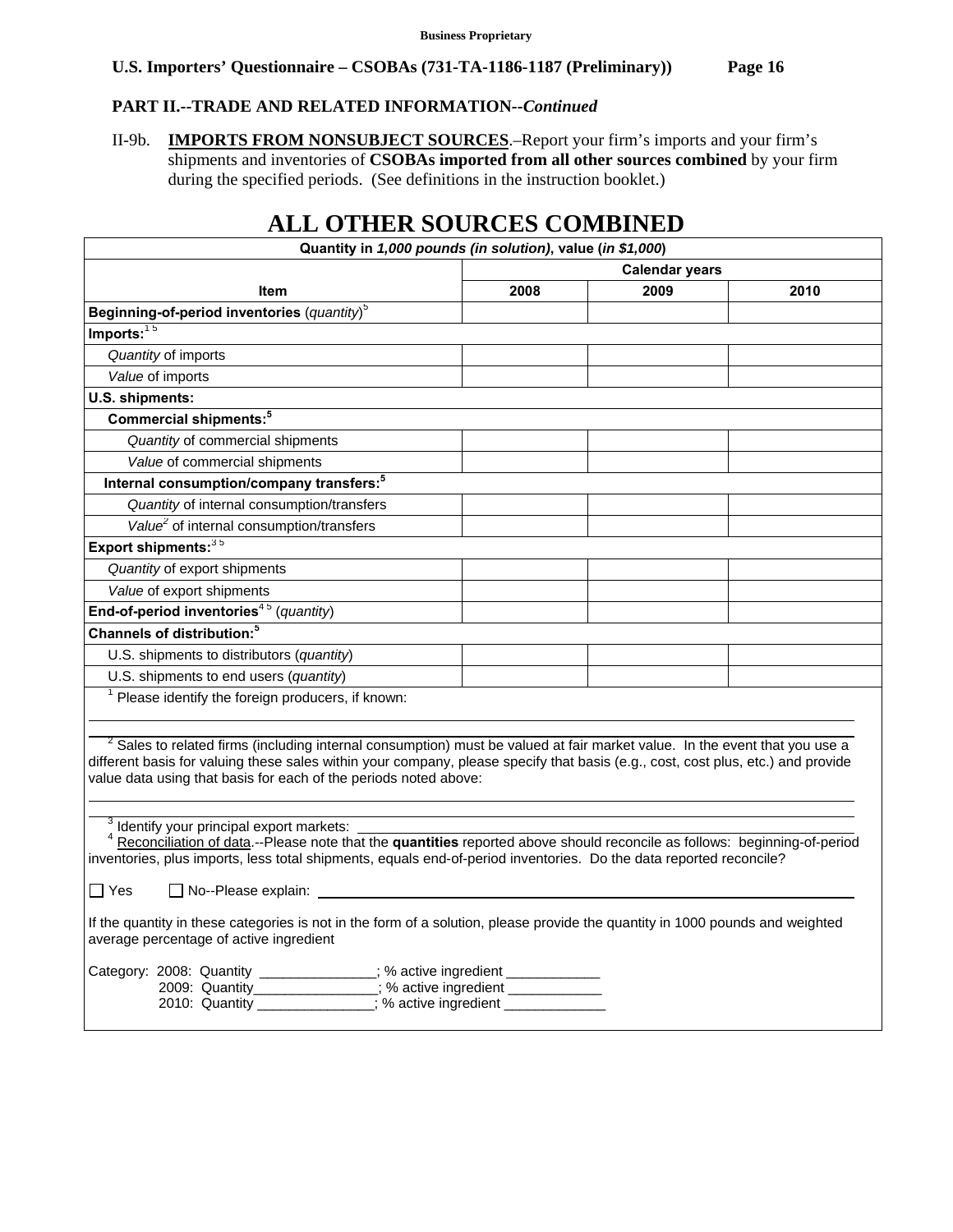# **PART II.--TRADE AND RELATED INFORMATION***--Continued*

II-10a. **Trade data**.--Report your firm's shipments by category of **CSOBAs and Fluorescent Brightener 71** from your firm's **imports from ALL OTHER SOURCES COMBINED** during the specified periods. (See definitions in the instruction booklet.)

# **ALL OTHER SOURCES COMBINED**

| Quantity in 1,000 dry pounds (100 percent active ingredient basis) and value (in \$1,000)                                                                                                                                                                                          |                       |      |      |  |  |
|------------------------------------------------------------------------------------------------------------------------------------------------------------------------------------------------------------------------------------------------------------------------------------|-----------------------|------|------|--|--|
|                                                                                                                                                                                                                                                                                    | <b>Calendar years</b> |      |      |  |  |
| <b>Item</b>                                                                                                                                                                                                                                                                        | 2008                  | 2009 | 2010 |  |  |
| U.S. commercial shipments of CSOBAs: <sup>1</sup>                                                                                                                                                                                                                                  |                       |      |      |  |  |
| Di-category:                                                                                                                                                                                                                                                                       |                       |      |      |  |  |
| Quantity of commercial U shipments                                                                                                                                                                                                                                                 |                       |      |      |  |  |
| Value of commercial shipments                                                                                                                                                                                                                                                      |                       |      |      |  |  |
| Tetra-category:                                                                                                                                                                                                                                                                    |                       |      |      |  |  |
| Quantity of commercial shipments                                                                                                                                                                                                                                                   |                       |      |      |  |  |
| Value of commercial shipments                                                                                                                                                                                                                                                      |                       |      |      |  |  |
| Hexa-category:                                                                                                                                                                                                                                                                     |                       |      |      |  |  |
| Quantity of commercial shipments                                                                                                                                                                                                                                                   |                       |      |      |  |  |
| Value of commercial shipments                                                                                                                                                                                                                                                      |                       |      |      |  |  |
| All other categories of CSOBAs:                                                                                                                                                                                                                                                    |                       |      |      |  |  |
| Quantity of commercial shipments                                                                                                                                                                                                                                                   |                       |      |      |  |  |
| Value of commercial shipments                                                                                                                                                                                                                                                      |                       |      |      |  |  |
| U.S. commercial shipments of Fluorescent<br><b>Brightener 71:</b>                                                                                                                                                                                                                  |                       |      |      |  |  |
| Quantity of commercial shipments                                                                                                                                                                                                                                                   |                       |      |      |  |  |
| Value of commercial shipments                                                                                                                                                                                                                                                      |                       |      |      |  |  |
| <sup>1</sup> Reconciliation of data.--Please note that the total of the quantities and values reported by category should equal the<br>total quantity and value of commercial shipments reported in question II-9a.  Do the data reported reconcile?<br>□ Yes□ No--Please explain: |                       |      |      |  |  |
|                                                                                                                                                                                                                                                                                    |                       |      |      |  |  |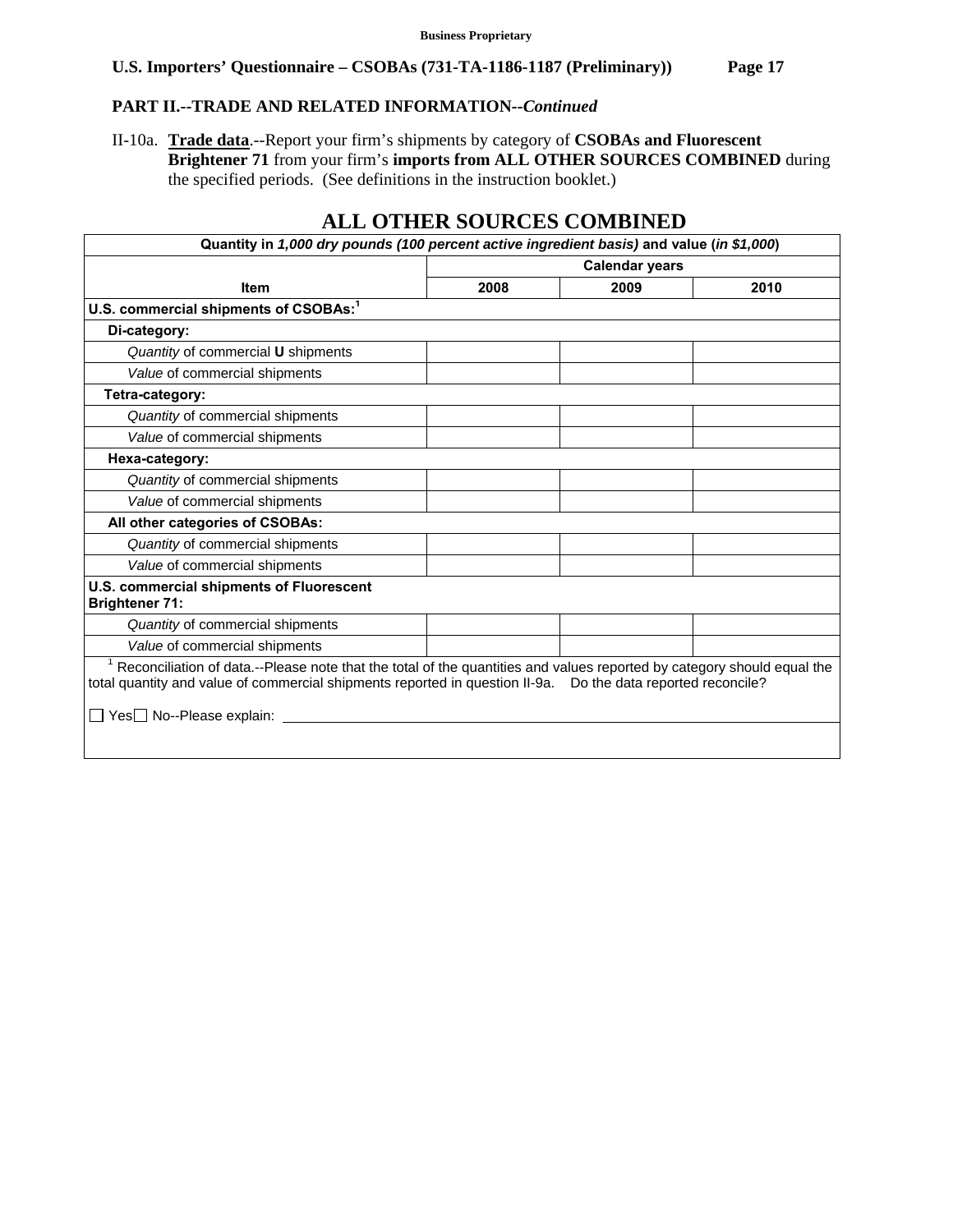# **PART II.--TRADE AND RELATED INFORMATION***--Continued*

II-10b. **Trade data**.--Report your firm's shipments by category of **CSOBAs and Fluorescent Brightener 71** from your firm's **imports from ALL OTHER SOURCES COMBINED** during the specified periods. (See definitions in the instruction booklet.)

|                                                                                                                                                                                                                                                                                                                                                                       |                       | ALL OTHER SOURCES COMBINED                                    |      |  |  |  |  |  |
|-----------------------------------------------------------------------------------------------------------------------------------------------------------------------------------------------------------------------------------------------------------------------------------------------------------------------------------------------------------------------|-----------------------|---------------------------------------------------------------|------|--|--|--|--|--|
|                                                                                                                                                                                                                                                                                                                                                                       |                       | Quantity in 1,000 pounds (in solution) and value (in \$1,000) |      |  |  |  |  |  |
|                                                                                                                                                                                                                                                                                                                                                                       | <b>Calendar years</b> |                                                               |      |  |  |  |  |  |
| <b>Item</b>                                                                                                                                                                                                                                                                                                                                                           | 2008                  | 2009                                                          | 2010 |  |  |  |  |  |
| U.S. commercial shipments of CSOBAs: <sup>1</sup>                                                                                                                                                                                                                                                                                                                     |                       |                                                               |      |  |  |  |  |  |
| Di-category:                                                                                                                                                                                                                                                                                                                                                          |                       |                                                               |      |  |  |  |  |  |
| Quantity of commercial shipments                                                                                                                                                                                                                                                                                                                                      |                       |                                                               |      |  |  |  |  |  |
| Value of commercial shipments                                                                                                                                                                                                                                                                                                                                         |                       |                                                               |      |  |  |  |  |  |
| Tetra-category:                                                                                                                                                                                                                                                                                                                                                       |                       |                                                               |      |  |  |  |  |  |
| Quantity of commercial shipments                                                                                                                                                                                                                                                                                                                                      |                       |                                                               |      |  |  |  |  |  |
| Value of commercial shipments                                                                                                                                                                                                                                                                                                                                         |                       |                                                               |      |  |  |  |  |  |
| Hexa-category:                                                                                                                                                                                                                                                                                                                                                        |                       |                                                               |      |  |  |  |  |  |
| Quantity of commercial shipments                                                                                                                                                                                                                                                                                                                                      |                       |                                                               |      |  |  |  |  |  |
| Value of commercial shipments                                                                                                                                                                                                                                                                                                                                         |                       |                                                               |      |  |  |  |  |  |
| All other categories of CSOBAs:                                                                                                                                                                                                                                                                                                                                       |                       |                                                               |      |  |  |  |  |  |
| Quantity of commercial shipments                                                                                                                                                                                                                                                                                                                                      |                       |                                                               |      |  |  |  |  |  |
| Value of commercial shipments                                                                                                                                                                                                                                                                                                                                         |                       |                                                               |      |  |  |  |  |  |
| U.S. commercial shipments of Fluorescent<br><b>Brightener 71:</b>                                                                                                                                                                                                                                                                                                     |                       |                                                               |      |  |  |  |  |  |
| Quantity of commercial shipments                                                                                                                                                                                                                                                                                                                                      |                       |                                                               |      |  |  |  |  |  |
| Value of commercial shipments                                                                                                                                                                                                                                                                                                                                         |                       |                                                               |      |  |  |  |  |  |
| <sup>1</sup> Reconciliation of data.--Please note that the total of the quantities and values reported by category should equal the<br>total quantity and value of commercial shipments reported in question II-9b. Do the data reported reconcile?<br>□ Yes□ No--Please explain: _________                                                                           |                       |                                                               |      |  |  |  |  |  |
| If the quantity in these categories is not in the form of a solution, please provide the quantity in 1000 pounds and<br>weighted average percentage of active ingredient<br>Category: 2008: Quantity _____________; % active ingredient ____________<br>2009: Quantity_______________; % active ingredient _____________<br>2010: Quantity (300); % active ingredient |                       |                                                               |      |  |  |  |  |  |

# **ALL OTHER SOURCES COMBINED**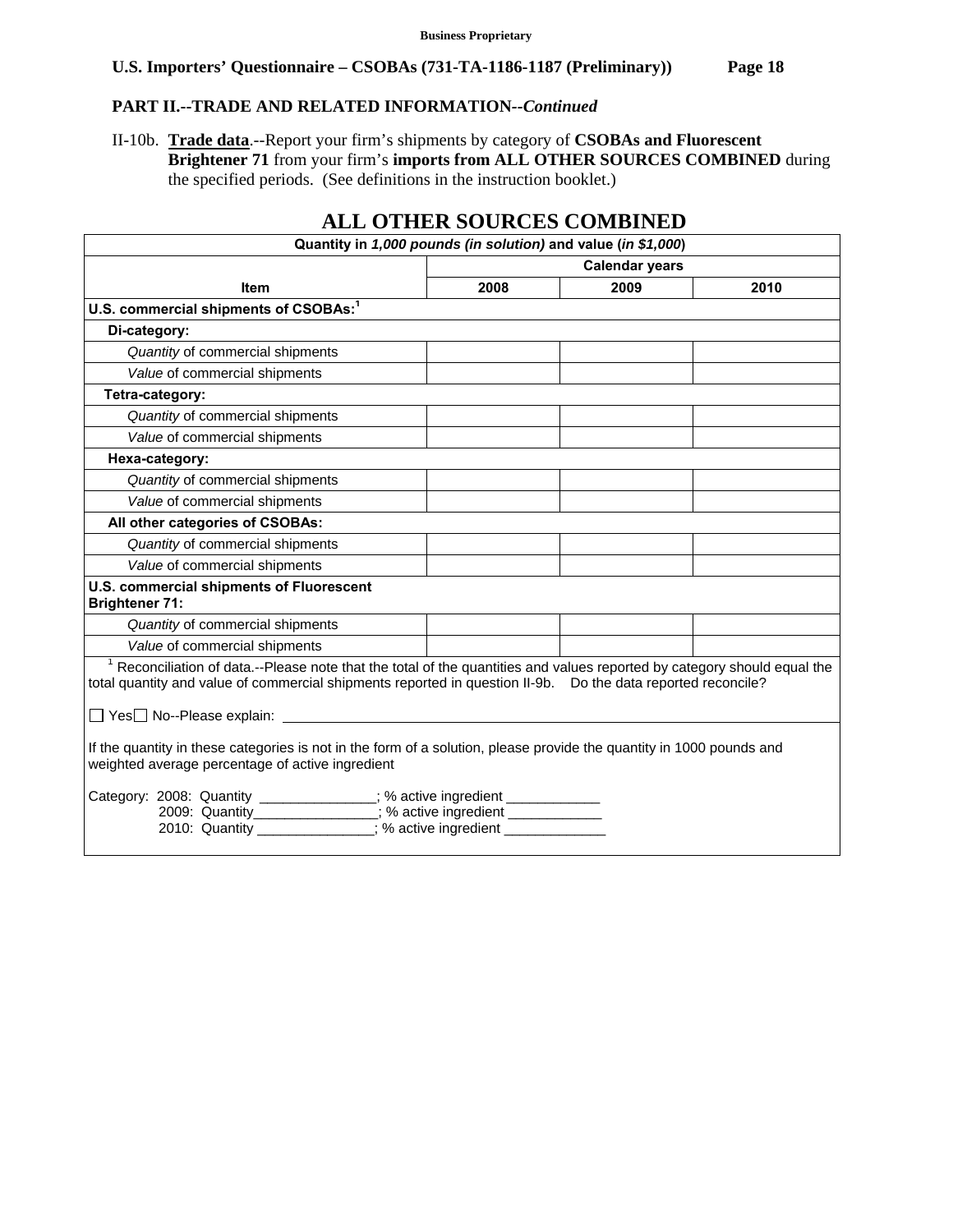#### **PART III.--PRICING AND RELATED INFORMATION**

Further information on this part of the questionnaire can be obtained from **Gerry Benedick (202-205- 3244, gerald.benedick@usitc.gov)**

III-1. Please identify the individual to be contacted regarding the confidential information requested in part III.

Name and title:

Please indicate the manner by which Commission staff may contact the individual responsible for part III with questions regarding the submitted confidential information.

E-mail: Telephone: Telephone: Telephone: Telephone: Telephone: Telephone: Telephone: Telephone: Telephone: Telephone: Telephone: Telephone: Telephone: Telephone: Telephone: Telephone: Telephone: Telephone: Telephone: Telep Fax:

#### **PRICE DATA**

 $\overline{a}$ 

Check here  $\Box$  if your firm imported CSOBAs **in solution form** (i.e., without any 'let-down' process) into the United States and sold the product in solution to U.S. paper-producing companies; if checked, please provide the requested price information in question III-2.

Check here  $\Box$  if your firm imported CSOBAs **in powder form** into the United States, then reconstituted the powder to liquid form and sold the product in solution to U.S. paper-producing companies; if checked please provide the requested price information in question III-3.

III-2. This section requests quarterly selling quantity and value data during January 2008-December 2010 for your firm's U.S. commercial shipments of the following products that it imported directly **in solution** from **China and/or Taiwan** and from its **largest nonsubject country source** and shipped **in solution** to U.S. **paper-producing companies** *unrelated* to your firm by ownership. *Such imports should represent full production of CSOBAs in these countries and without any 'let-down' operation that reconstitutes the powder form into the liquid form.*

*Product 1.*–4,4'-bis[4-[bis (2-hydroxyethyl) amino]-6-(4-sulfoanilino)-1,3,5-triazin-2-yl]amino-2,2'-stilbenedisulfonic acid,  $C_{40}H_{44}N_{12}O_{16}S_4$  ("Fluorescent Brightener 220")<sup>1</sup> --For example:

 Clariant's Leucophor T-100 Liquid, T-105 Liquid, or T-4 Liquid; BASF's Tinopal ABP-A Liquid; TFM's Taflunol UMS T/P Powder or UMS 640L Liquid; and Hongda's 4PL-C, BBU-D, or Elcowhite TS.

Report Fluorescent Brightener 220 **in solution**, in bulk packaging (e.g., *tank trucks, road tankers, and/or rail cars*);

*Product 2*.–Fluorescent Brightener 220 **in solution**, in non-bulk packaging (e.g., *drums, totes, and/or intermediate bulk containers*).

**Note: The largest nonsubject supply country is based on your firm's total U.S. imports of CSOBAs in solution from all nonsubject countries during January 2008-December 2010.** 

<sup>&</sup>lt;sup>1</sup> Representative forms of this compound include the free acid form (CAS No. 3066-05-5), identified in the product descriptions, as well as the tetrasodium salt form (CAS No. 16470-24-9).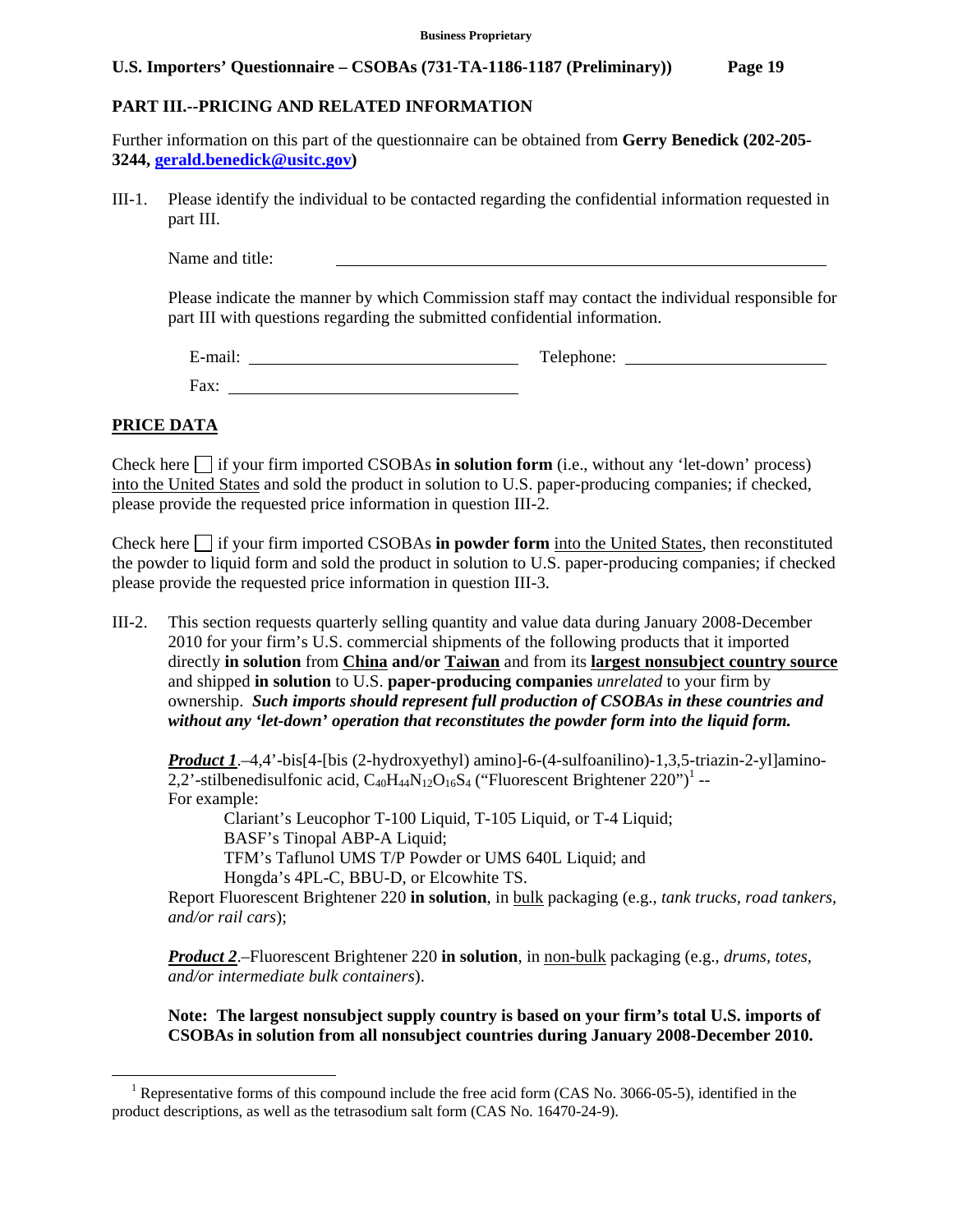#### **PART III.--PRICING AND RELATED INFORMATION***--Continued*

#### III-2.--*Continued*

Please note that the total quarterly sales values, on a shipment basis, should be reported two ways:

(1) **Delivered** to U.S. customers (paper companies)--

 **Please report transactions on a delivered sales basis**. The total quarterly quantities should correspond to sales values shown on a delivered shipment basis. Total dollar figures should reflect the FINAL NET amount paid to your firm (i.e., should be net of all deductions for discounts, allowances, rebates, and the value of returned goods).

And, to the extent possible,

 (2) **Estimated f.o.b. U.S. port(s)-of-entry, excluding all U.S.-inland freight,** to U.S. customers (paper companies)--

 Deduct from the delivered price (a) an estimate of U.S.-inland freight and shipping charges from your U.S. shipping point(s) to the U.S. customers and (b) an estimate of any U.S.-inland freight from your firm's U.S. port(s)-of-entry to its non-port U.S. shipping points, and report the resulting estimated f.o.b. U.S. port(s)-of-entry sales value. **Please report transactions only where your firm can report values on an (estimated) f.o.b. U.S. port(s)-of-entry sales basis**.

 The total quarterly quantities should correspond to sales values shown on the estimated f.o.b. U.S. port(s)-of-entry basis. Total dollar figures should reflect the FINAL NET return to your firm (i.e., should be net of all deduction for discounts, allowances, rebates, absorbed freight, and the value of returned goods).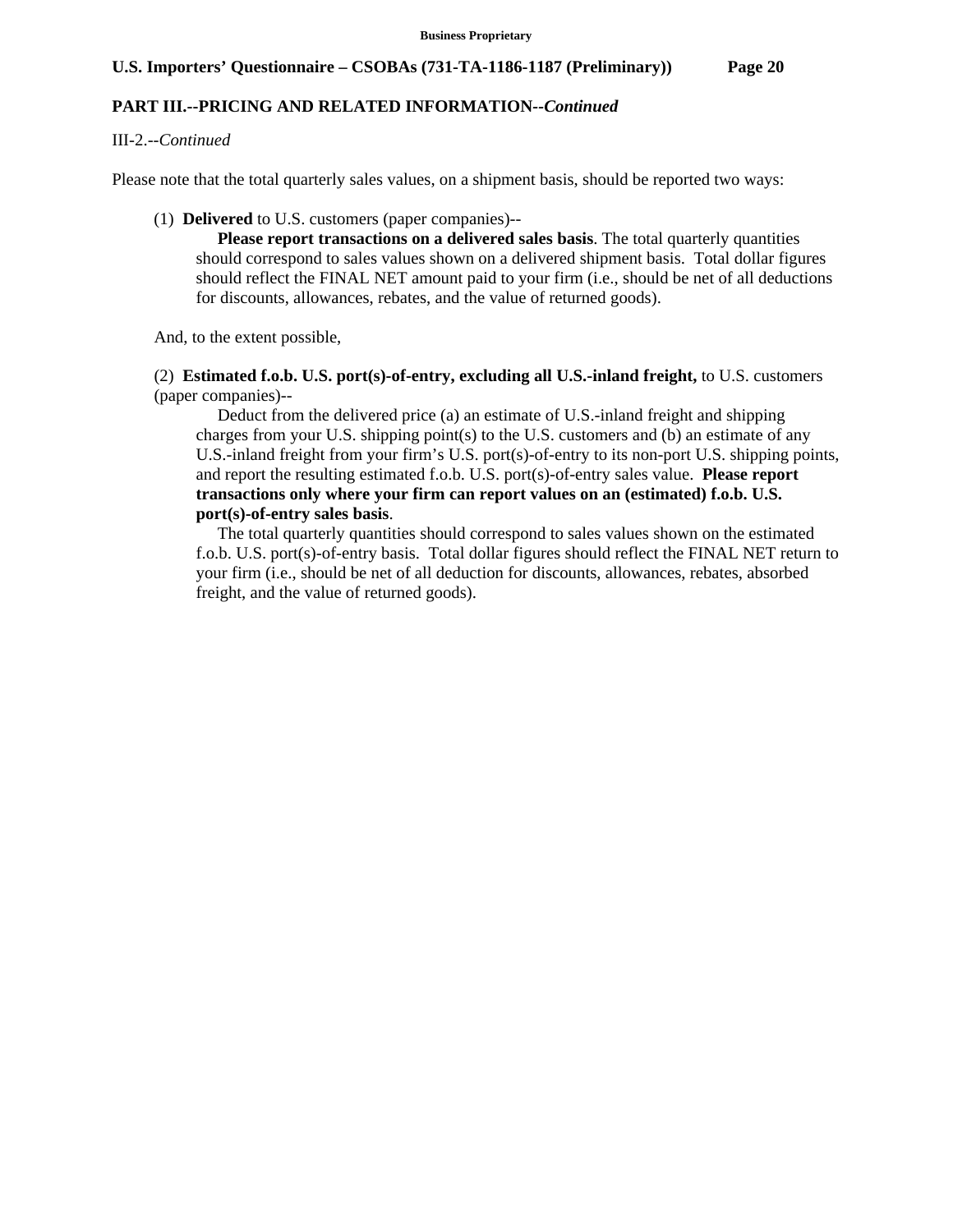# **PART III.--PRICING AND RELATED INFORMATION***--Continued*

III-2a. **Pricing data.**—Please report below the quarterly price data for the specified pricing products<sup>1</sup> imported by your firm directly **from China in solution** and sold by your firm **in solution** to U.S. **paper-producing companies** *unrelated* by ownership to your firm.

# **CHINA**

|                       | (Quantity in pounds, value in dollars) |                                                                         |          |                                   |          |                                                                                                                                                     |          |                                          |
|-----------------------|----------------------------------------|-------------------------------------------------------------------------|----------|-----------------------------------|----------|-----------------------------------------------------------------------------------------------------------------------------------------------------|----------|------------------------------------------|
|                       | <b>Product 1</b>                       |                                                                         |          | <b>Product 2</b>                  |          |                                                                                                                                                     |          |                                          |
| Period of<br>shipment | Quantity                               | <b>Delivered</b><br>Value <sup>2</sup>                                  | Quantity | U.S. f.o.b.<br>value <sup>3</sup> | Quantity | <b>Delivered</b><br>Value <sup>2</sup>                                                                                                              | Quantity | <b>U.S. f.o.b.</b><br>value <sup>3</sup> |
| 2008:                 |                                        |                                                                         |          |                                   |          |                                                                                                                                                     |          |                                          |
| Jan-Mar               |                                        |                                                                         |          |                                   |          |                                                                                                                                                     |          |                                          |
| Apr-June              |                                        |                                                                         |          |                                   |          |                                                                                                                                                     |          |                                          |
| July-Sept             |                                        |                                                                         |          |                                   |          |                                                                                                                                                     |          |                                          |
| Oct.-Dec              |                                        |                                                                         |          |                                   |          |                                                                                                                                                     |          |                                          |
| 2009:<br>Jan-Mar      |                                        |                                                                         |          |                                   |          |                                                                                                                                                     |          |                                          |
| Apr-June              |                                        |                                                                         |          |                                   |          |                                                                                                                                                     |          |                                          |
| July-Sept             |                                        |                                                                         |          |                                   |          |                                                                                                                                                     |          |                                          |
| Oct.-Dec              |                                        |                                                                         |          |                                   |          |                                                                                                                                                     |          |                                          |
| 2010:<br>Jan-Mar      |                                        |                                                                         |          |                                   |          |                                                                                                                                                     |          |                                          |
| Apr-June              |                                        |                                                                         |          |                                   |          |                                                                                                                                                     |          |                                          |
| July-Sept             |                                        |                                                                         |          |                                   |          |                                                                                                                                                     |          |                                          |
| Oct.-Dec              |                                        |                                                                         |          |                                   |          |                                                                                                                                                     |          |                                          |
| customers.            |                                        | Pricing product definitions are provided on the first page of Part III. |          |                                   |          | <sup>2</sup> Net values (i.e., gross sales values less all discounts, allowances, rebates, and the value of returned goods), delivered to your U.S. |          |                                          |

 3 Net values (*i.e.*, gross sales values less all discounts, allowances, rebates, absorbed freight, and the value of returned goods), **f.o.b.** your U.S. port(s)-of-entry, estimated to exclude U.S.-inland freight.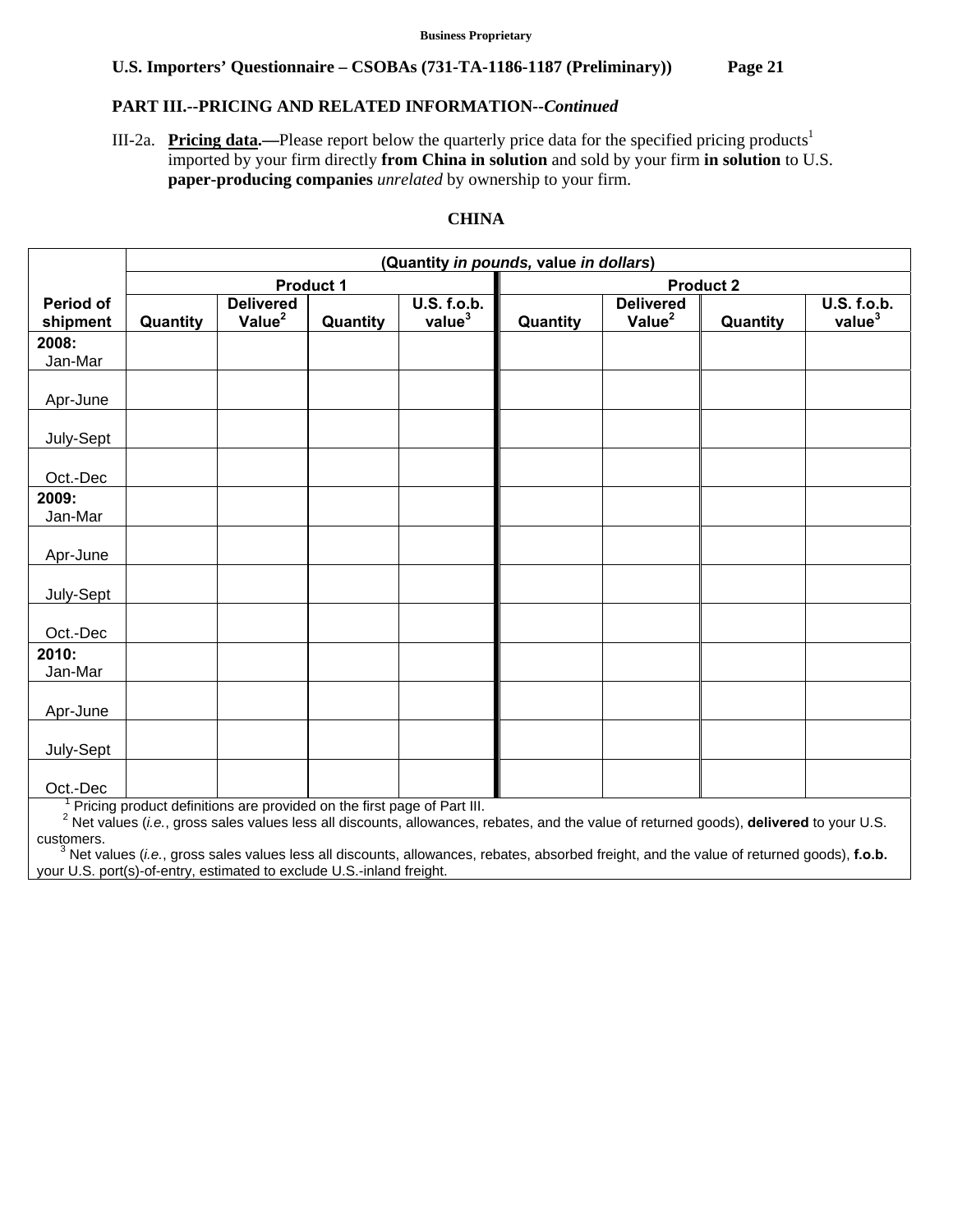# **PART III.--PRICING AND RELATED INFORMATION***--Continued*

III-2b. **Pricing data.**—Please report below the quarterly price data for the specified pricing products<sup>1</sup> imported by your firm directly **from Taiwan in solution** and sold by your firm **in solution** to U.S. **paper-producing companies** *unrelated* by ownership to your firm.

# **TAIWAN**

|                       | (Quantity in pounds, value in dollars) |                                                                         |                  |                                          |                  |                                                                                                                                                     |          |                                   |
|-----------------------|----------------------------------------|-------------------------------------------------------------------------|------------------|------------------------------------------|------------------|-----------------------------------------------------------------------------------------------------------------------------------------------------|----------|-----------------------------------|
|                       |                                        |                                                                         | <b>Product 1</b> |                                          | <b>Product 2</b> |                                                                                                                                                     |          |                                   |
| Period of<br>shipment | Quantity                               | <b>Delivered</b><br>Value <sup>2</sup>                                  | Quantity         | <b>U.S. f.o.b.</b><br>value <sup>3</sup> | Quantity         | <b>Delivered</b><br>Value <sup>2</sup>                                                                                                              | Quantity | U.S. f.o.b.<br>value <sup>3</sup> |
| 2008:                 |                                        |                                                                         |                  |                                          |                  |                                                                                                                                                     |          |                                   |
| Jan-Mar               |                                        |                                                                         |                  |                                          |                  |                                                                                                                                                     |          |                                   |
| Apr-June              |                                        |                                                                         |                  |                                          |                  |                                                                                                                                                     |          |                                   |
| July-Sept             |                                        |                                                                         |                  |                                          |                  |                                                                                                                                                     |          |                                   |
| Oct.-Dec              |                                        |                                                                         |                  |                                          |                  |                                                                                                                                                     |          |                                   |
| 2009:<br>Jan-Mar      |                                        |                                                                         |                  |                                          |                  |                                                                                                                                                     |          |                                   |
| Apr-June              |                                        |                                                                         |                  |                                          |                  |                                                                                                                                                     |          |                                   |
| July-Sept             |                                        |                                                                         |                  |                                          |                  |                                                                                                                                                     |          |                                   |
| Oct.-Dec              |                                        |                                                                         |                  |                                          |                  |                                                                                                                                                     |          |                                   |
| 2010:<br>Jan-Mar      |                                        |                                                                         |                  |                                          |                  |                                                                                                                                                     |          |                                   |
| Apr-June              |                                        |                                                                         |                  |                                          |                  |                                                                                                                                                     |          |                                   |
| July-Sept             |                                        |                                                                         |                  |                                          |                  |                                                                                                                                                     |          |                                   |
| Oct.-Dec              |                                        |                                                                         |                  |                                          |                  |                                                                                                                                                     |          |                                   |
|                       |                                        | Pricing product definitions are provided on the first page of Part III. |                  |                                          |                  |                                                                                                                                                     |          |                                   |
|                       |                                        |                                                                         |                  |                                          |                  | <sup>2</sup> Net values (i.e., gross sales values less all discounts, allowances, rebates, and the value of returned goods), delivered to your U.S. |          |                                   |
| customers.            |                                        |                                                                         |                  |                                          |                  |                                                                                                                                                     |          |                                   |

 3 Net values (*i.e.*, gross sales values less all discounts, allowances, rebates, absorbed freight, and the value of returned goods), **f.o.b.** your U.S. port(s)-of-entry, estimated to exclude U.S.-inland freight.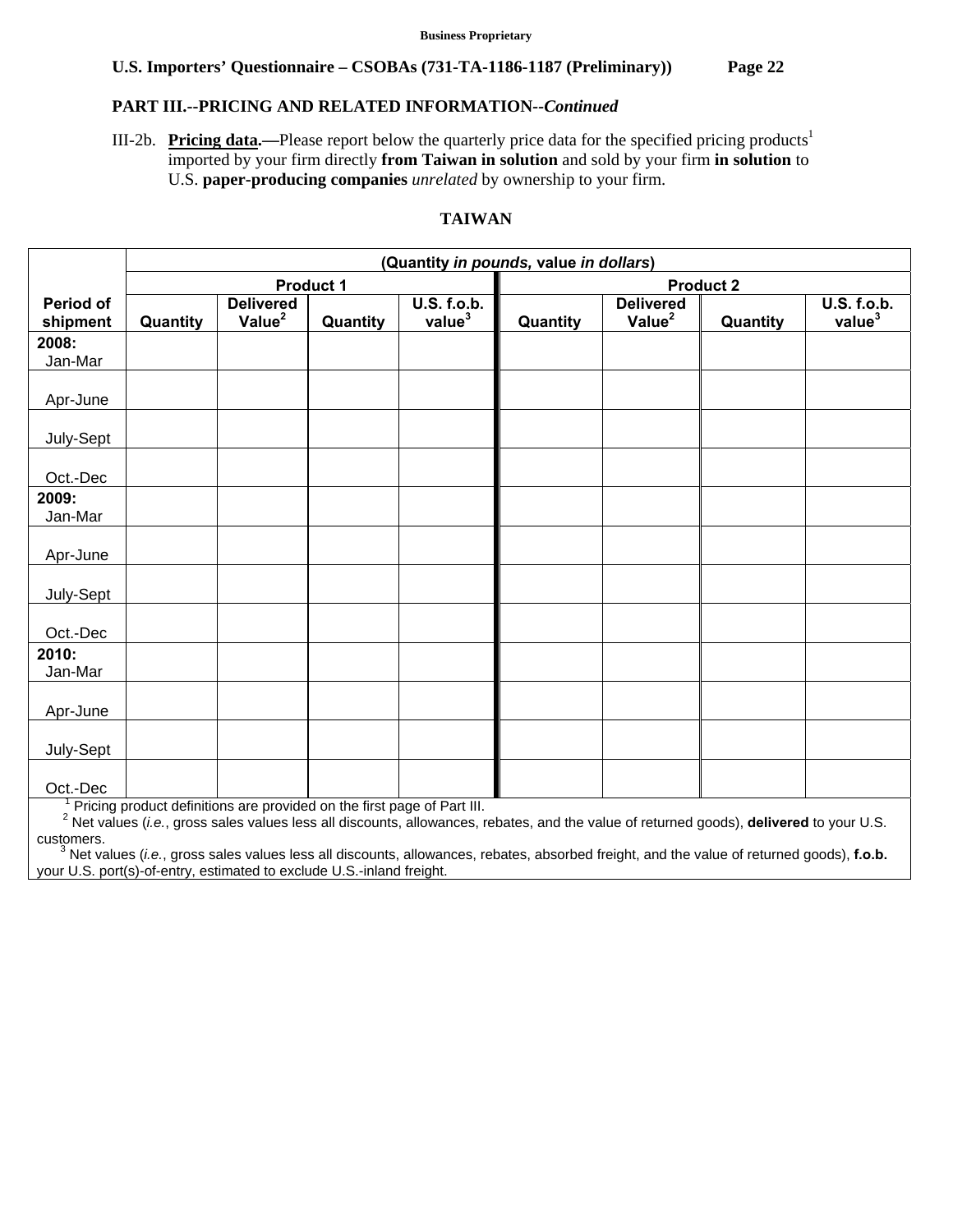#### **PART III.--PRICING AND RELATED INFORMATION***--Continued*

III-2c. **Pricing data.**—Please report below the quarterly price data for the specified pricing products<sup>1</sup> **imported** by your firm directly **from its largest nonsubject country source in solution** and sold by your firm **in solution** to U.S. **paper-producing companies** *unrelated* by ownership to your firm. *Identify the largest nonsubject country source below*.

# **Period of shipment (Quantity** *in pounds,* **value** *in dollars***)**  Product 1 **Product 2 Quantity Delivered Value<sup>2</sup> Quantity U.S. f.o.b. Quantity Delivered Value<sup>2</sup> Quantity U.S. f.o.b. value<sup>3</sup> 2008:**  Jan-Mar Apr-June July-Sept Oct.-Dec **2009:**  Jan-Mar Apr-June July-Sept Oct.-Dec **2010:**  Jan-Mar Apr-June July-Sept

#### **LARGEST NONSUBJECT COUNTRY**:

Oct.-Dec | Contained a later and the first page of Part III.

 Pricing product definitions are provided on the first page of Part III. 2 Net values (*i.e.*, gross sales values less all discounts, allowances, rebates, and the value of returned goods), **delivered** to your U.S. customers.

 3 Net values (*i.e.*, gross sales values less all discounts, allowances, rebates, absorbed freight, and the value of returned goods), **f.o.b.** your U.S. port(s)-of-entry, estimated to exclude U.S.-inland freight.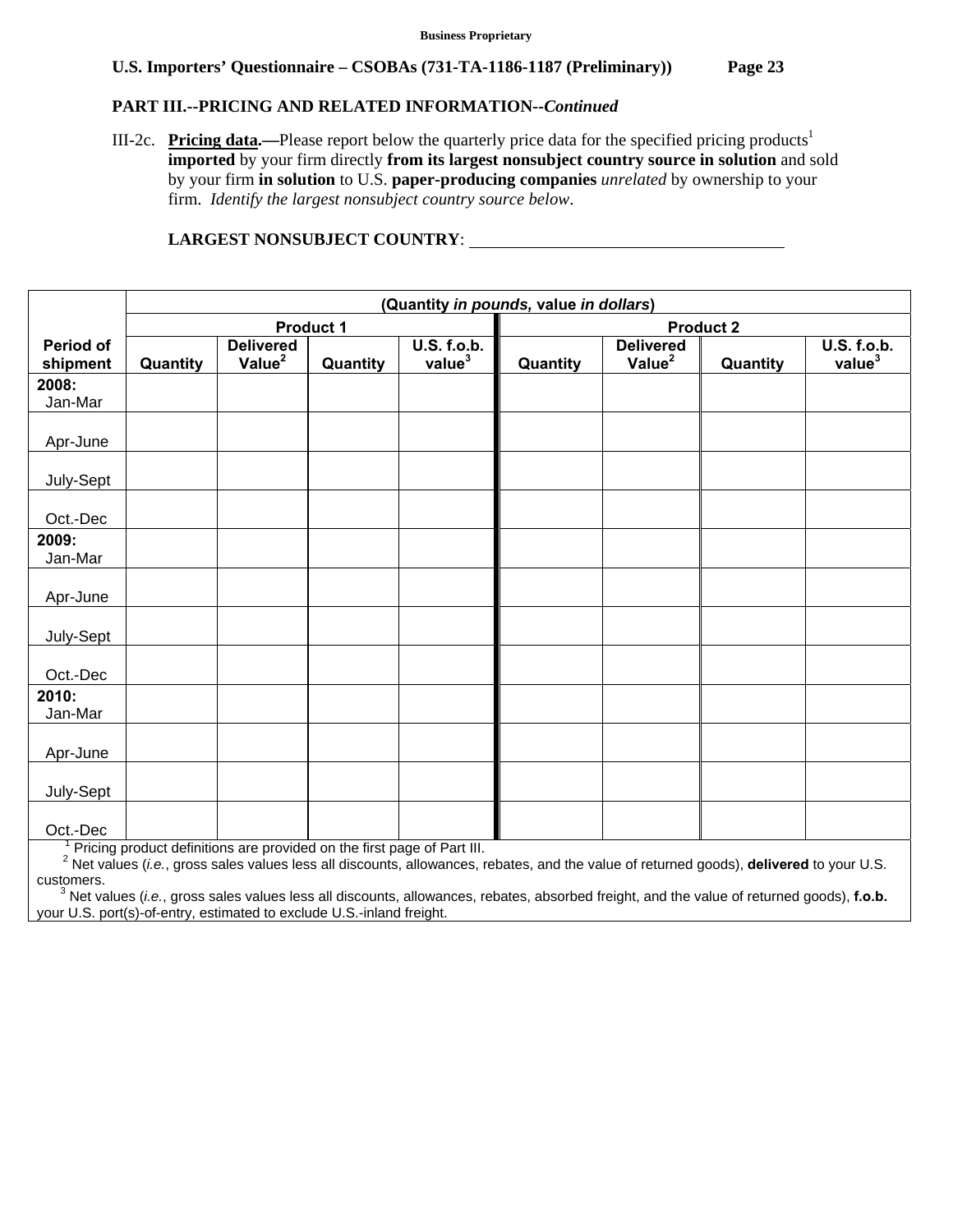#### **PART III.--PRICING AND RELATED INFORMATION***--Continued*

III-3. *Report the requested pricing data in this section only if your firm imported CSOBA products in powder form directly from China and/or Taiwan into the United States and then reconstituted (by importer or third party) the powder to the liquid form before selling the products.* 

 This section requests quarterly selling quantity and value data during January 2008-December 2010 for your firm's U.S. commercial shipments of products 1 and 2 (shown on the first page of Part III) that it imported **in powder form** into the United States directly from China and/or Taiwan, then reconstituted the powder to the liquid form and sold the products **in solution** to U.S. **paper-producing companies** *unrelated* to your firm by ownership.

Please note that the total quarterly sales values of the CSOBA products **in solution**, on a shipment basis, should be reported two ways:

(1) **Delivered** to U.S. customers (paper companies) for the products **in solution**--

 **Please report transactions on a delivered sales basis**. The total quarterly quantities should correspond to sales values shown on a delivered shipment basis. Total dollar figures should reflect the FINAL NET amount paid to your firm (i.e., should be net of all deductions for discounts, allowances, rebates, and the value of returned goods).

And, to the extent possible,

 (2) **Estimated f.o.b. U.S. port(s)-of-entry, excluding all U.S.-inland freight,** to U.S. customers (paper companies)--

 Deduct from the delivered price (a) an estimate of U.S.-inland freight and shipping charges from your U.S. shipping point(s) to the U.S. customers and (b) an estimate of any U.S.-inland freight from your firm's U.S. port(s) of entry of the CSOBAs in powder form to its U.S. let-down facilities and any other U.S. shipping points, and report the resulting estimated f.o.b. U.S. port(s)-of-entry sales value (excluding all U.S.-inland freight). **Please report transactions only where your firm can report values f.o.b. U.S. port(s)-of-entry, but excluding all U.S.-inland freight.**

 The total quarterly quantities should correspond to sales values shown on the estimated f.o.b. U.S. port(s)-of-entry, excluding U.S.-inland freight. Total dollar figures should reflect the FINAL NET return to your firm (i.e., should be net of all deduction for discounts, allowances, rebates, absorbed freight, and the value of returned goods).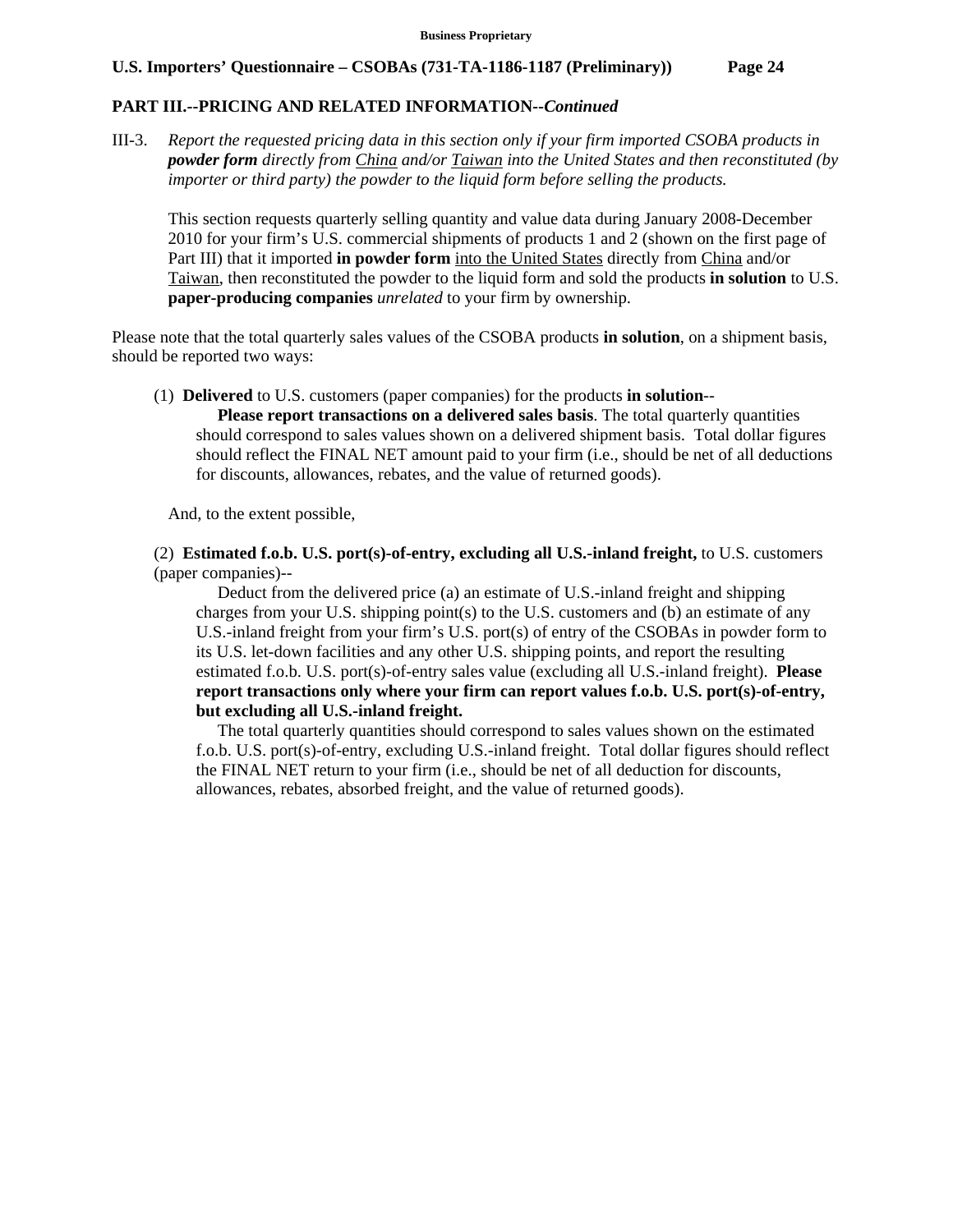## **PART III.--PRICING AND RELATED INFORMATION***--Continued*

III-3a. **Pricing data.**—Please report below the quarterly price data for the specified pricing products<sup>1</sup> imported by your firm directly **from China in powder form**, then reconstituted into liquid form and sold by your firm **in solution** to U.S. **paper-producing companies** *unrelated* by ownership to your firm.

#### **CHINA**

|                       | (Quantity in pounds, value in dollars) |                                                                                      |           |                                          |                  |                                        |          |                                          |
|-----------------------|----------------------------------------|--------------------------------------------------------------------------------------|-----------|------------------------------------------|------------------|----------------------------------------|----------|------------------------------------------|
|                       |                                        |                                                                                      | Product 1 |                                          | <b>Product 2</b> |                                        |          |                                          |
| Period of<br>shipment | Quantity                               | <b>Delivered</b><br>Value <sup>2</sup>                                               | Quantity  | <b>U.S. f.o.b.</b><br>value <sup>3</sup> | Quantity         | <b>Delivered</b><br>Value <sup>2</sup> | Quantity | <b>U.S. f.o.b.</b><br>value <sup>3</sup> |
| 2008:<br>Jan-Mar      |                                        |                                                                                      |           |                                          |                  |                                        |          |                                          |
| Apr-June              |                                        |                                                                                      |           |                                          |                  |                                        |          |                                          |
| July-Sept             |                                        |                                                                                      |           |                                          |                  |                                        |          |                                          |
| Oct.-Dec              |                                        |                                                                                      |           |                                          |                  |                                        |          |                                          |
| 2009:<br>Jan-Mar      |                                        |                                                                                      |           |                                          |                  |                                        |          |                                          |
| Apr-June              |                                        |                                                                                      |           |                                          |                  |                                        |          |                                          |
| July-Sept             |                                        |                                                                                      |           |                                          |                  |                                        |          |                                          |
| Oct.-Dec              |                                        |                                                                                      |           |                                          |                  |                                        |          |                                          |
| 2010:<br>Jan-Mar      |                                        |                                                                                      |           |                                          |                  |                                        |          |                                          |
| Apr-June              |                                        |                                                                                      |           |                                          |                  |                                        |          |                                          |
| July-Sept             |                                        |                                                                                      |           |                                          |                  |                                        |          |                                          |
| Oct.-Dec              |                                        |                                                                                      |           |                                          |                  |                                        |          |                                          |
|                       |                                        | <sup>1</sup> Pricing product definitions are provided on the first page of Part III. |           |                                          |                  |                                        |          |                                          |

 Pricing product definitions are provided on the first page of Part III. 2 Net values (*i.e.*, gross sales values less all discounts, allowances, rebates, and the value of returned goods), **delivered** to your U.S. customers.

 3 Net values (*i.e.*, gross sales values less all discounts, allowances, rebates, absorbed freight, and the value of returned goods), **f.o.b.** your U.S. port(s)-of-entry, estimated to exclude all U.S.-inland freight.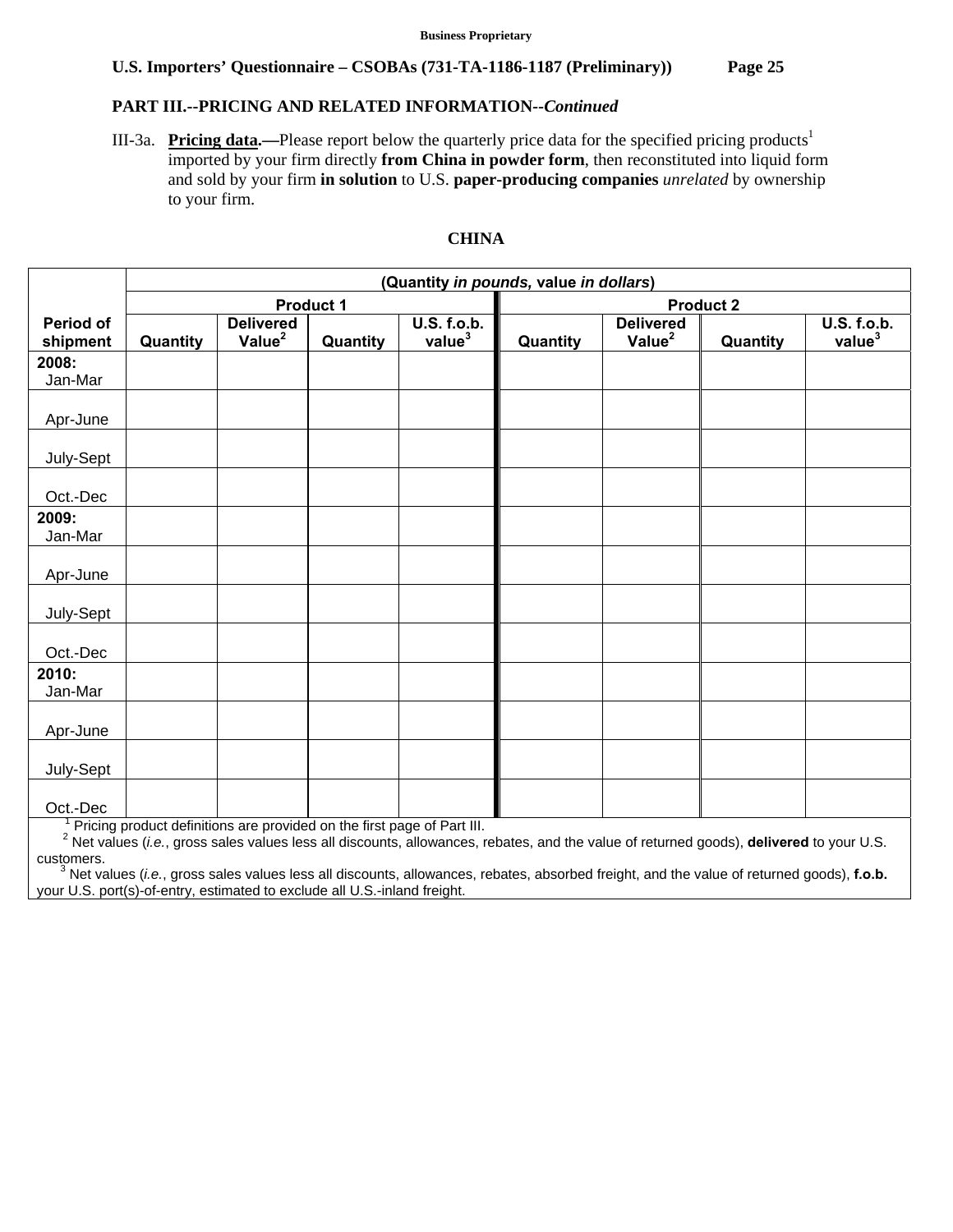## **PART III.--PRICING AND RELATED INFORMATION***--Continued*

III-3b. **Pricing data.**— Please report below the quarterly price data for the specified pricing products<sup>1</sup> imported by your firm directly **from Taiwan in powder form**, then reconstituted into liquid form and sold by your firm **in solution** to U.S. **paper-producing companies** *unrelated* by ownership to your firm.

### **TAIWAN**

|                       | (Quantity in pounds, value in dollars) |                                                                         |           |                                          |                  |                                        |          |                                          |
|-----------------------|----------------------------------------|-------------------------------------------------------------------------|-----------|------------------------------------------|------------------|----------------------------------------|----------|------------------------------------------|
|                       |                                        |                                                                         | Product 1 |                                          | <b>Product 2</b> |                                        |          |                                          |
| Period of<br>shipment | Quantity                               | <b>Delivered</b><br>Value <sup>2</sup>                                  | Quantity  | <b>U.S. f.o.b.</b><br>value <sup>3</sup> | Quantity         | <b>Delivered</b><br>Value <sup>2</sup> | Quantity | <b>U.S. f.o.b.</b><br>value <sup>3</sup> |
| 2008:<br>Jan-Mar      |                                        |                                                                         |           |                                          |                  |                                        |          |                                          |
| Apr-June              |                                        |                                                                         |           |                                          |                  |                                        |          |                                          |
| July-Sept             |                                        |                                                                         |           |                                          |                  |                                        |          |                                          |
| Oct.-Dec              |                                        |                                                                         |           |                                          |                  |                                        |          |                                          |
| 2009:<br>Jan-Mar      |                                        |                                                                         |           |                                          |                  |                                        |          |                                          |
| Apr-June              |                                        |                                                                         |           |                                          |                  |                                        |          |                                          |
| July-Sept             |                                        |                                                                         |           |                                          |                  |                                        |          |                                          |
| Oct.-Dec              |                                        |                                                                         |           |                                          |                  |                                        |          |                                          |
| 2010:<br>Jan-Mar      |                                        |                                                                         |           |                                          |                  |                                        |          |                                          |
| Apr-June              |                                        |                                                                         |           |                                          |                  |                                        |          |                                          |
| July-Sept             |                                        |                                                                         |           |                                          |                  |                                        |          |                                          |
| Oct.-Dec              |                                        |                                                                         |           |                                          |                  |                                        |          |                                          |
|                       |                                        | Pricing product definitions are provided on the first page of Part III. |           |                                          |                  |                                        |          |                                          |

 Pricing product definitions are provided on the first page of Part III. 2 Net values (*i.e.*, gross sales values less all discounts, allowances, rebates, and the value of returned goods), **delivered** to your U.S. customers.

 3 Net values (*i.e.*, gross sales values less all discounts, allowances, rebates, absorbed freight, and the value of returned goods), **f.o.b.** your U.S. port(s)-of-entry, estimated to exclude all U.S.-inland freight.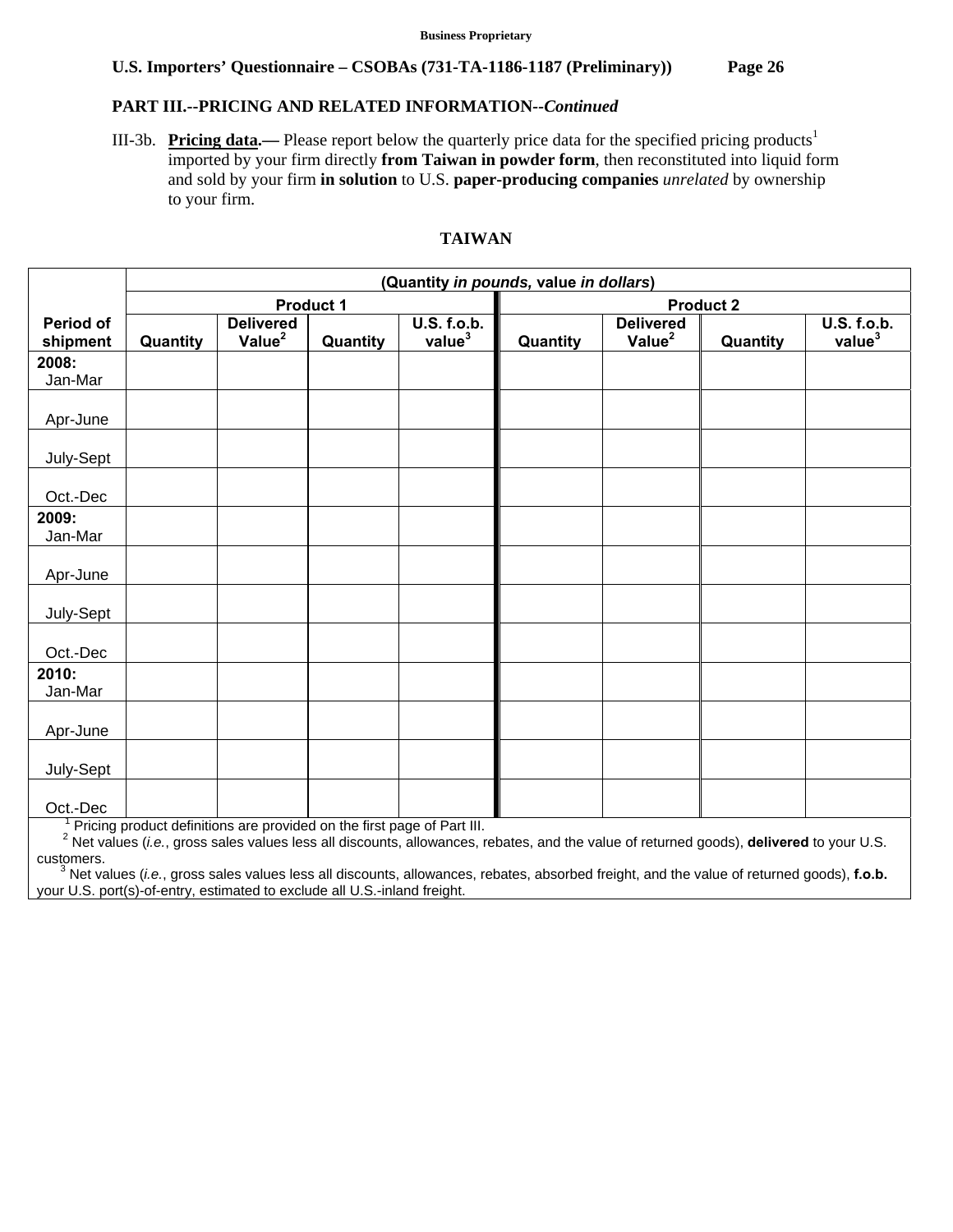## **PART III.--PRICING AND RELATED INFORMATION***--Continued*

III-3c. **Let-down value.—**Please report for products 1 and 2 that your firm imported from China and/or Taiwan in the **powder form** an estimate of the percentage share of your firm's *delivered* selling prices (on a per pound basis) of the products **in solution**, reported in sections III-3a and III-3b, accounted for by the cost of the let-down process used to reconstitute the powder form of the imported products to the liquid form. Please report as an annual average for each country, product, and year reported.

|        | China:      |                    |                |                                                                                                                                                                                                                   |
|--------|-------------|--------------------|----------------|-------------------------------------------------------------------------------------------------------------------------------------------------------------------------------------------------------------------|
|        | Product 1-- | 2008 percent       | $2009$ percent | 2010 percent                                                                                                                                                                                                      |
|        | Product 2-- | $2008$ ___ percent | $2009$ percent | $2010$ percent                                                                                                                                                                                                    |
|        | Taiwan:     |                    |                |                                                                                                                                                                                                                   |
|        | Product 1-- | $2008$ ___ percent | $2009$ percent | 2010 percent                                                                                                                                                                                                      |
|        | Product 2-- | $2008$ ___ percent | 2009 percent   | $2010$ percent                                                                                                                                                                                                    |
| III-4. |             |                    |                | <b>Price setting.</b> -- How does your firm determine the prices that it charges for sales of its imported<br>CSOBAs from China $\Box$ and/or Taiwan $\Box$ (check all countries that apply)? If your firm issues |

CSOBAs from China  $\Box$  and/or Taiwan  $\Box$  (*check all countries that apply*)? If your firm issues price lists, please include a copy of a recent price list with your submission. If your price list is large, please only submit some sample pages. (C*heck all selections that apply*)

| Reverse internet auction sales     |                                                                                                                                                                                                    |                         |
|------------------------------------|----------------------------------------------------------------------------------------------------------------------------------------------------------------------------------------------------|-------------------------|
|                                    |                                                                                                                                                                                                    |                         |
| Other--Please describe:            |                                                                                                                                                                                                    |                         |
|                                    |                                                                                                                                                                                                    |                         |
| (Check all selections that apply). | <b>Discount policy.</b> -- Please indicate and describe your firm's discount policies for sales of its<br>imported CSOBAs from China $\Box$ and/or Taiwan $\Box$ (check all countries that apply). |                         |
| Quantity discounts                 | Annual total volume discounts                                                                                                                                                                      | No discounts            |
|                                    |                                                                                                                                                                                                    |                         |
|                                    |                                                                                                                                                                                                    | Other--Please describe: |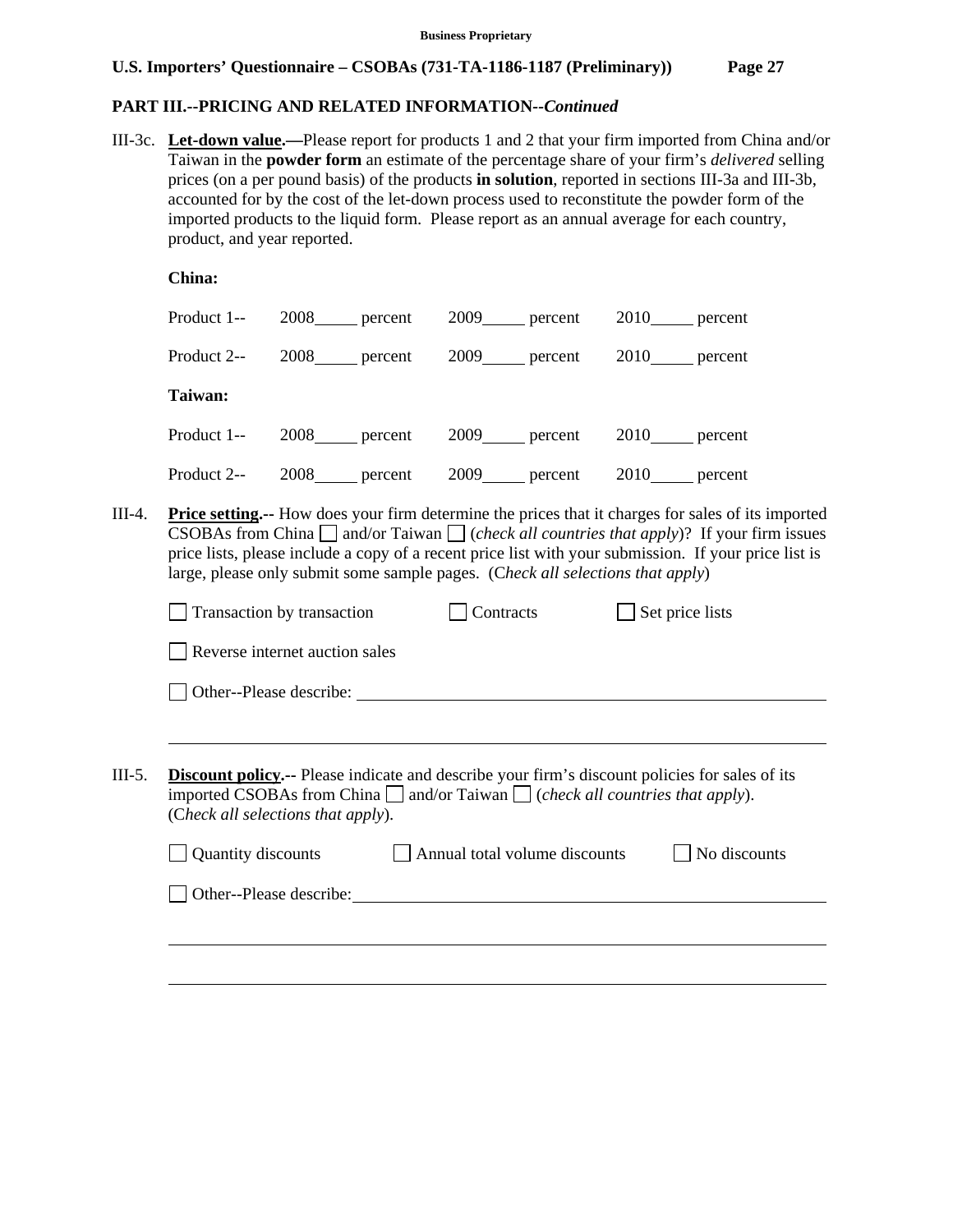## **PART III.--PRICING AND RELATED INFORMATION***--Continued*

#### III-6. **Pricing terms for CSOBAs.--**

- (a) What are your firm's typical sales terms for CSOBAs imported from China  $\Box$  and/or Taiwan  $\Box$  (*check all countries that apply*). (*e.g.*, 2/10 net 30 days)?
- (b) On what basis are your prices of imported CSOBAs from China  $\Box$  and/or Taiwan  $\Box$ (*check all countries that apply*) usually quoted? F.o.b.--Please specify point: Delivered (Check one)
- III-7. **Contract versus spot.--**Approximately what share of your firm's U.S. commercial shipment f.o.b. values of CSOBAs imported from China or Taiwan in 2010 were on a (1) long-term contract basis (multiple deliveries for more than 12 months), (2) short-term contract basis (multiple deliveries up to and including 12 months), and (3) spot sales basis (for a single delivery)?

|                      | Share of U.S. Commercial shipment values in 2010<br>(percent) |               |
|----------------------|---------------------------------------------------------------|---------------|
| <b>Type of sale</b>  | China                                                         | <b>Taiwan</b> |
|                      |                                                               |               |
| Long-term contracts  |                                                               |               |
|                      |                                                               |               |
| Short-term contracts |                                                               |               |
|                      |                                                               |               |
| Spot sales           |                                                               |               |
| Total                | 100 %                                                         | 100 %         |

III-8. **Long-term contract provisions.--**If you sell CSOBAs that your firm imported from China and/or Taiwan  $\Box$  (*check all countries that apply*) on a long-term contract basis, please answer the following questions with respect to provisions of a typical long-term contract.

| (a) | What is the average duration of a contract?                                                |
|-----|--------------------------------------------------------------------------------------------|
| (b) | $ $ No<br>Can prices be renegotiated during the contract period?<br>$ $ $ $ Yes            |
| (c) | Does the contract fix quantity, price, or both? $\Box$ Quantity<br>  Price<br>$\vert$ Both |
| (d) | Does the contract have a meet or release provision?<br>l No<br>$\vert$   Yes               |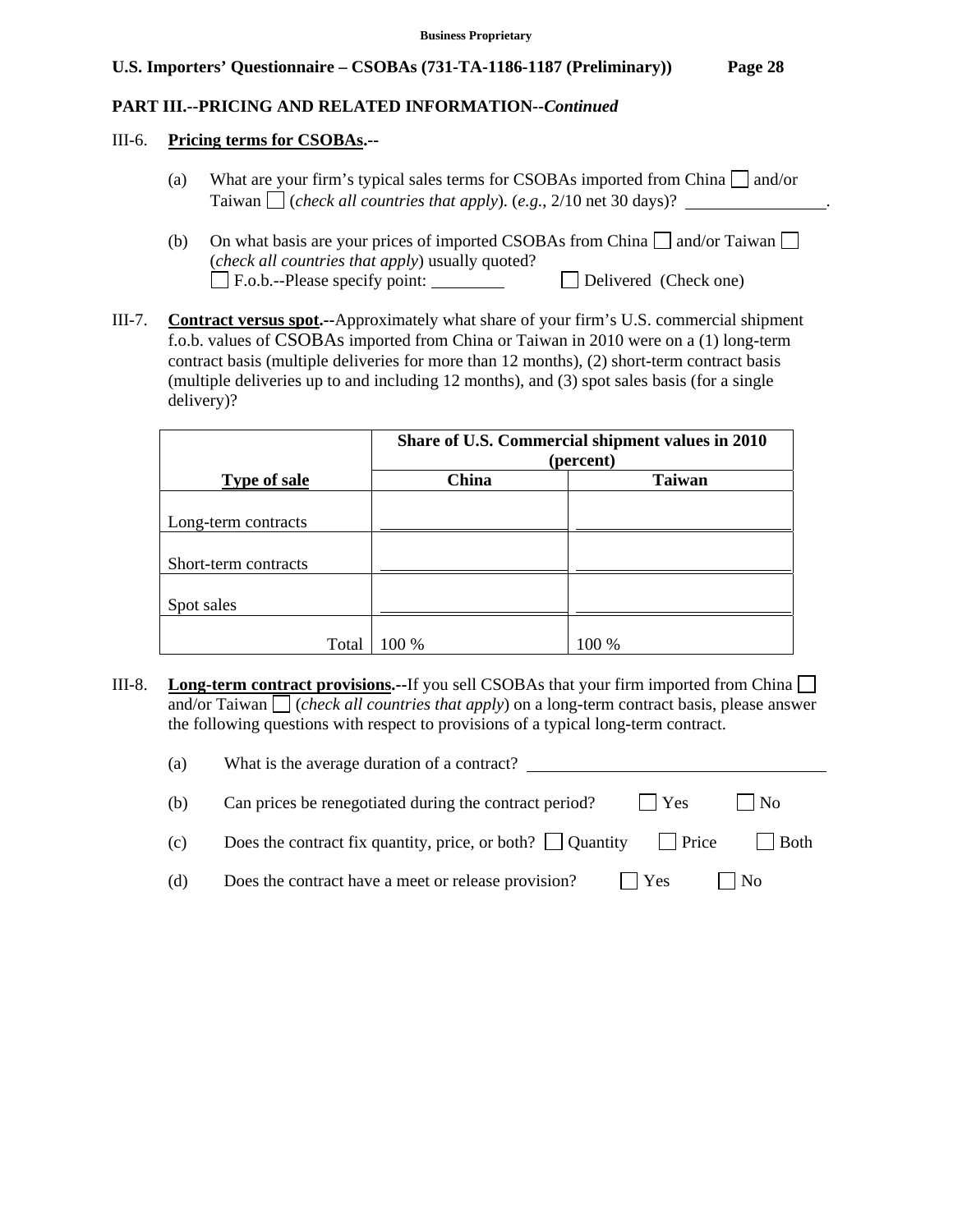# **PART III.--PRICING AND RELATED INFORMATION***--Continued*

III-9. **Short-term contract provisions.**--If you sell CSOBAs imported from China  $\Box$  and/or Taiwan (*check all countries that apply*) on a short-term contract basis, please answer the following questions with respect to provisions of a typical short-term contract.

| (a) | What is the average duration of a contract?                                                    |
|-----|------------------------------------------------------------------------------------------------|
| (b) | $ $ $ $ Yes<br>$\Box$ No<br>Can prices be renegotiated during the contract period?             |
| (c) | Does the contract fix quantity, price, or both? $\Box$ Quantity $\Box$ Price<br>$\vert$   Both |
| (d) | Does the contract have a meet or release provision?<br>$\vert$   Yes<br>l No                   |

III-10. **Lead times.--**What is your firm's share of its U.S. commercial shipment f.o.b. values in 2010 of its CSOBAs imported from China and/or Taiwan, both from inventory and produced to order, and what is the average lead time between a customer's order and the date of delivery for your firm's shipments of the imported CSOBAs?

#### **China:**

| <b>Source</b>                            | Share of U.S.<br>commercial shipment<br>values in 2010 | Lead time   |
|------------------------------------------|--------------------------------------------------------|-------------|
| From your U.S. inventory                 |                                                        | days        |
| From foreign manufacturers'<br>inventory |                                                        | <u>days</u> |
| Produced to order                        |                                                        | days        |
| <b>Total</b>                             | 100 %                                                  |             |
| Taiwan:<br>Source                        | Share of U.S.<br>commercial shipment<br>values in 2010 | Lead time   |
| From your U.S. inventory                 |                                                        | days        |
| From foreign manufacturers'<br>inventory |                                                        | days        |
| Produced to order                        |                                                        | days        |
| <b>Total</b>                             | 100 %                                                  |             |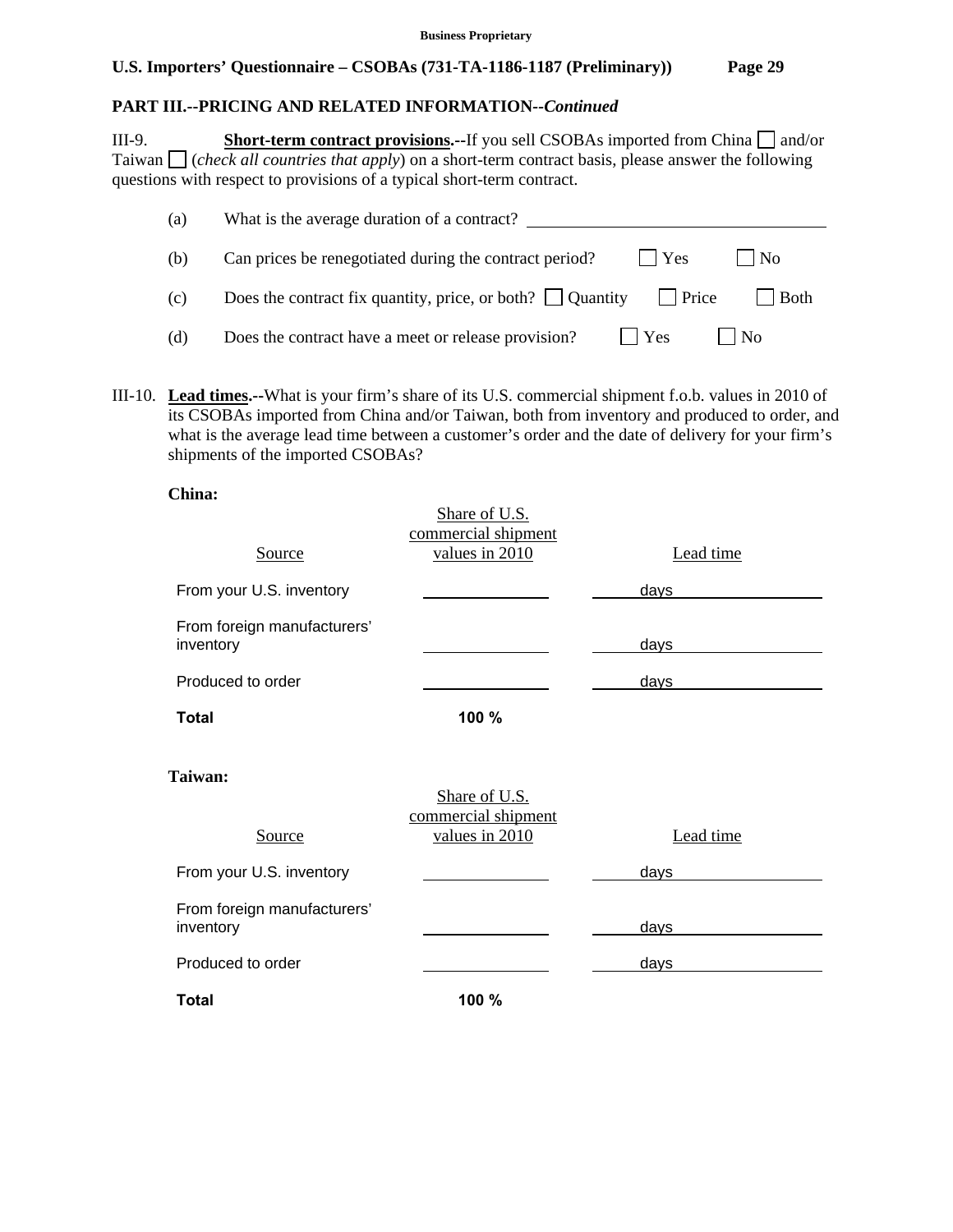#### **PART III.--PRICING AND RELATED INFORMATION***--Continued*

#### III-11. **Shipping information.—**

- (a) What is the approximate percentage of the total delivered price of your firm's imported CSOBAs from China  $\Box$  and/or Taiwan  $\Box$  (*check all countries that apply*) that is accounted for by U.S. inland transportation costs? percent.
- (b) Who generally arranges the transportation to your customers' locations? (check one)  $\Box$ Your firm  $\Box$  or purchaser
- (c) When you sell CSOBAs imported from China  $\Box$  and/or Taiwan  $\Box$  (*check all countries that apply*), from where is it shipped? (check one) point of U.S. importation  $\Box$  or U.S. storage facility  $\Box$
- (d) What proportion of your U.S. sales of CSOBAs imported from China  $\Box$  and/or Taiwan (*check all countries that apply*) are delivered within 100 miles of your U.S. point of shipment (provide the percentages)? \_\_\_\_\_\_ percent. Within 101 to 1,000 miles? \_\_\_\_\_\_ percent. Over 1,000 miles? percent.
- III-12. **Geographical shipments--**What is the geographic market area in the United States served by your firm's shipments of CSOBAs that it imported? (check all that apply)

|                                                                                                                            | $\sqrt{ }$ if applicable |               |                     |
|----------------------------------------------------------------------------------------------------------------------------|--------------------------|---------------|---------------------|
| Geographic area                                                                                                            | China                    | <b>Taiwan</b> | All other countries |
| Northeast.-CT, ME, MA, NH, NJ, NY, PA,<br>RI, and VT.                                                                      |                          |               |                     |
| Midwest.-IL, IN, IA, KS, MI, MN, MO, NE,<br>ND, OH, SD, and WI.                                                            |                          |               |                     |
| Southeast.-AL, DE, DC, FL, GA, KY, MD,<br>MS, NC, SC, TN, VA, and WV.                                                      |                          |               |                     |
| Central Southwest.-AR, LA, OK, and TX.                                                                                     |                          |               |                     |
| Mountains.-AZ, CO, ID, MT, NV, NM, UT,<br>and WY.                                                                          |                          |               |                     |
| <b>Pacific Coast.–CA, OR, and WA.</b>                                                                                      |                          |               |                     |
| <b>Other.</b> -All other markets in the United<br>States not previously listed, including AK,<br>HI, PR, VI, among others. |                          |               |                     |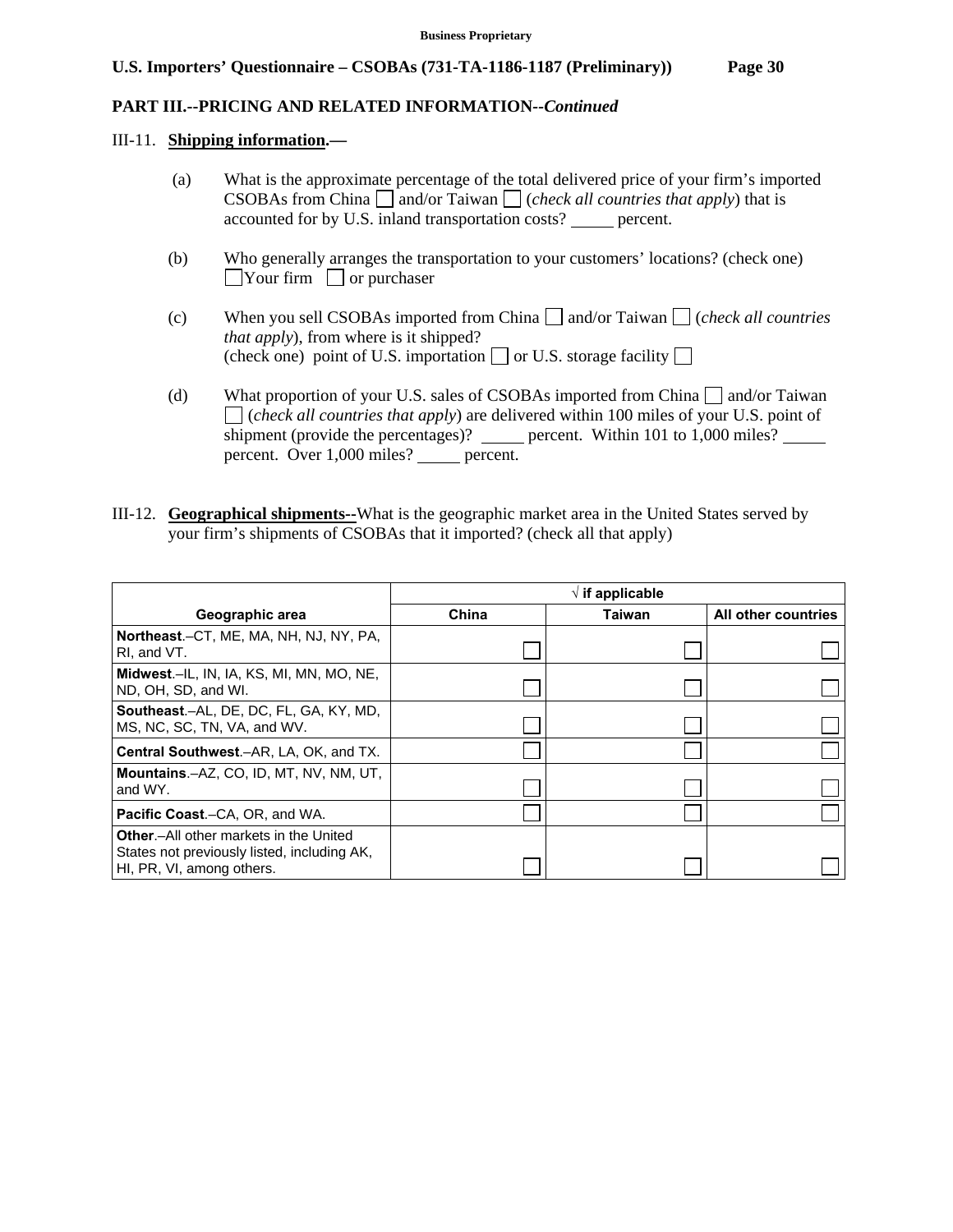# **PART III.--PRICING AND RELATED INFORMATION***--Continued*

III-13. **End uses-**Describe the top three end uses of the CSOBAs that you import from China  $\Box$  and/or Taiwan (*check all countries that apply*). For each end-use product, what percentage of the total cost is accounted for by CSOBAs and other inputs?

|                  |                 | Share of total cost of end use product<br>accounted for by |                        |       |
|------------------|-----------------|------------------------------------------------------------|------------------------|-------|
|                  | End use product | <b>CSOBAs (percent)</b>                                    | Other inputs (percent) | Total |
| $\mathbf 1$ .    |                 |                                                            |                        | 100%  |
| $\overline{2}$ . |                 |                                                            |                        | 100%  |
| 3.               |                 |                                                            |                        | 100%  |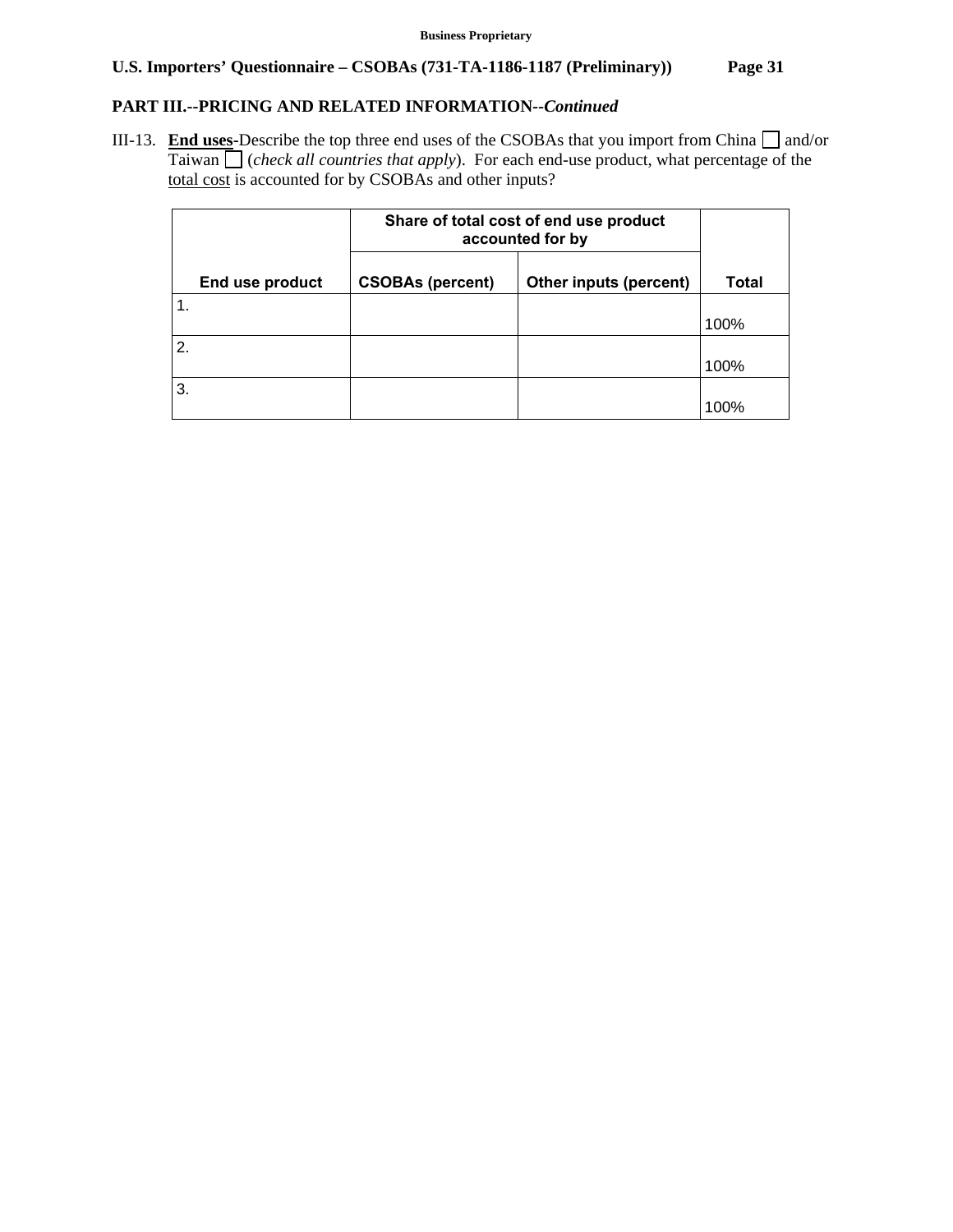## **PART III.--PRICING AND RELATED INFORMATION***--Continued*

## III-14. **Substitutes.--**

(a) Can other products be substituted for CSOBAs?

 $\Box$  No  $\Box$  Yes--Please complete (b).

 (b) Please list in order of importance any products that may be substituted for CSOBAs in the U.S. market. For each possible substitute product, please describe the degree of substitutability and indicate whether changes in the price of the substitute affect the price and/or quantity for CSOBAs.

| <b>Substitute</b> | End use(s) in which this<br>substitute is used | Have changes in the prices of this substitute<br>affected the price and/or quantity for<br><b>CSOBAS?</b> |  |
|-------------------|------------------------------------------------|-----------------------------------------------------------------------------------------------------------|--|
| 1.                |                                                | $\blacksquare$ No<br>Yes-- Please explain.                                                                |  |
| 2.                |                                                | $\Box$ No<br>Yes--Please explain.                                                                         |  |
| 3.                |                                                | $\Box$ No<br>Yes--Please explain.                                                                         |  |
| 4.                |                                                | $\Box$ No<br>Yes--Please explain.                                                                         |  |
|                   |                                                |                                                                                                           |  |
| 5.                |                                                | $\neg$ No<br>Yes--Please explain.                                                                         |  |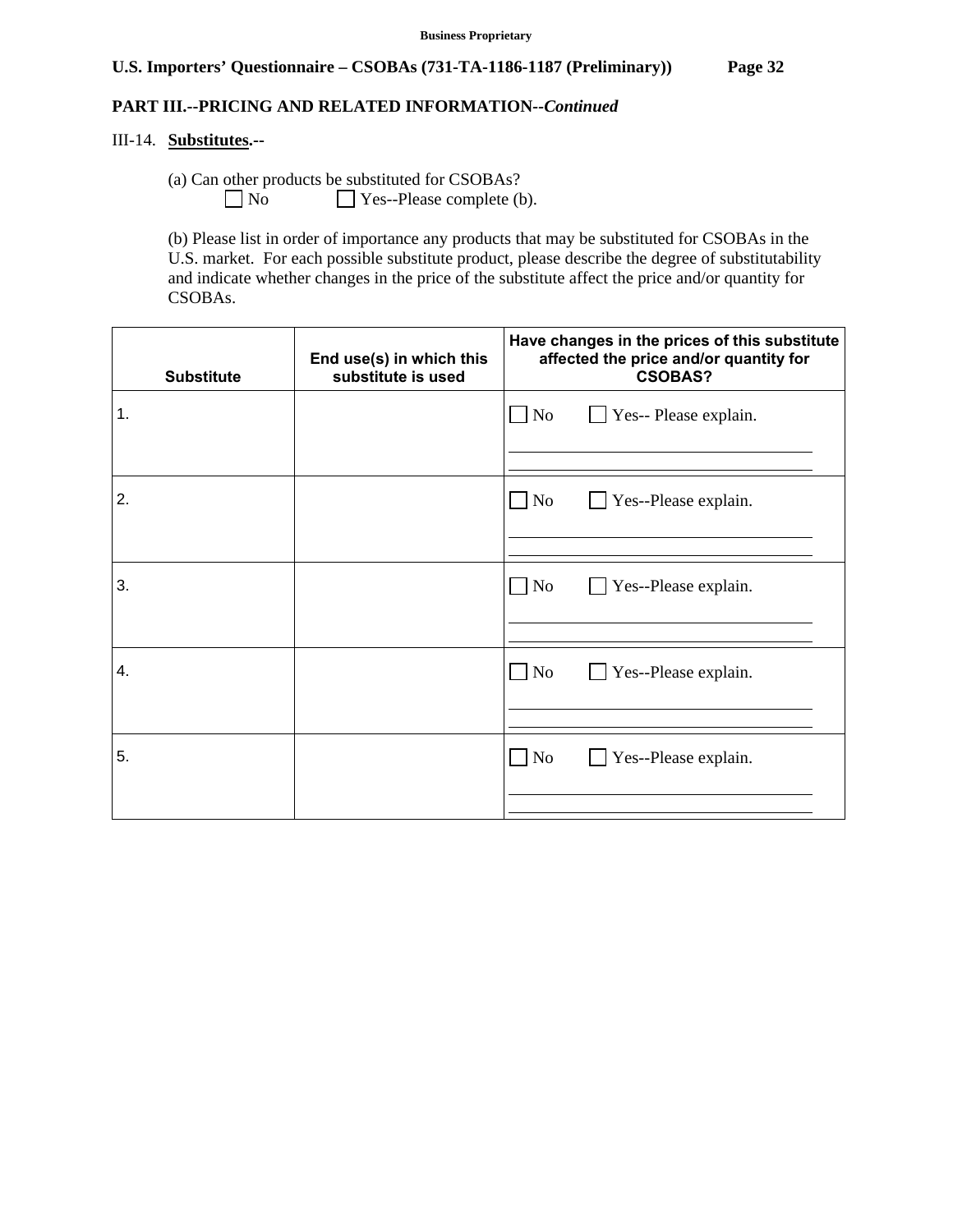# **PART III.--PRICING AND RELATED INFORMATION***--Continued*

# III-15. **Demand trends.--**

|         | (a)<br>How has the demand within the United States for CSOBAs changed since January 1,<br>2008? What principal factors affect changes in demand? |           |                                                                                                                                                       |           |                                                                                                         |
|---------|--------------------------------------------------------------------------------------------------------------------------------------------------|-----------|-------------------------------------------------------------------------------------------------------------------------------------------------------|-----------|---------------------------------------------------------------------------------------------------------|
|         |                                                                                                                                                  | Increased | No Change                                                                                                                                             | Decreased | Fluctuated                                                                                              |
|         |                                                                                                                                                  |           |                                                                                                                                                       |           |                                                                                                         |
|         | (b)                                                                                                                                              |           | How has the demand outside the United States (if known) for CSOBAs changed since<br>January 1, 2008? What principal factors affect changes in demand? |           |                                                                                                         |
|         |                                                                                                                                                  | Increased | No Change                                                                                                                                             | Decreased | Fluctuated                                                                                              |
|         |                                                                                                                                                  |           |                                                                                                                                                       |           |                                                                                                         |
| III-16. |                                                                                                                                                  |           | marketing (including sales over the internet) of CSOBAs since January 1, 2008?                                                                        |           | <b>Product changes.</b> --Have there been any significant changes in the product range, product mix, or |
|         | $\blacksquare$ No                                                                                                                                |           | Yes-- Please describe.                                                                                                                                |           |                                                                                                         |
|         |                                                                                                                                                  |           |                                                                                                                                                       |           |                                                                                                         |
|         |                                                                                                                                                  |           |                                                                                                                                                       |           |                                                                                                         |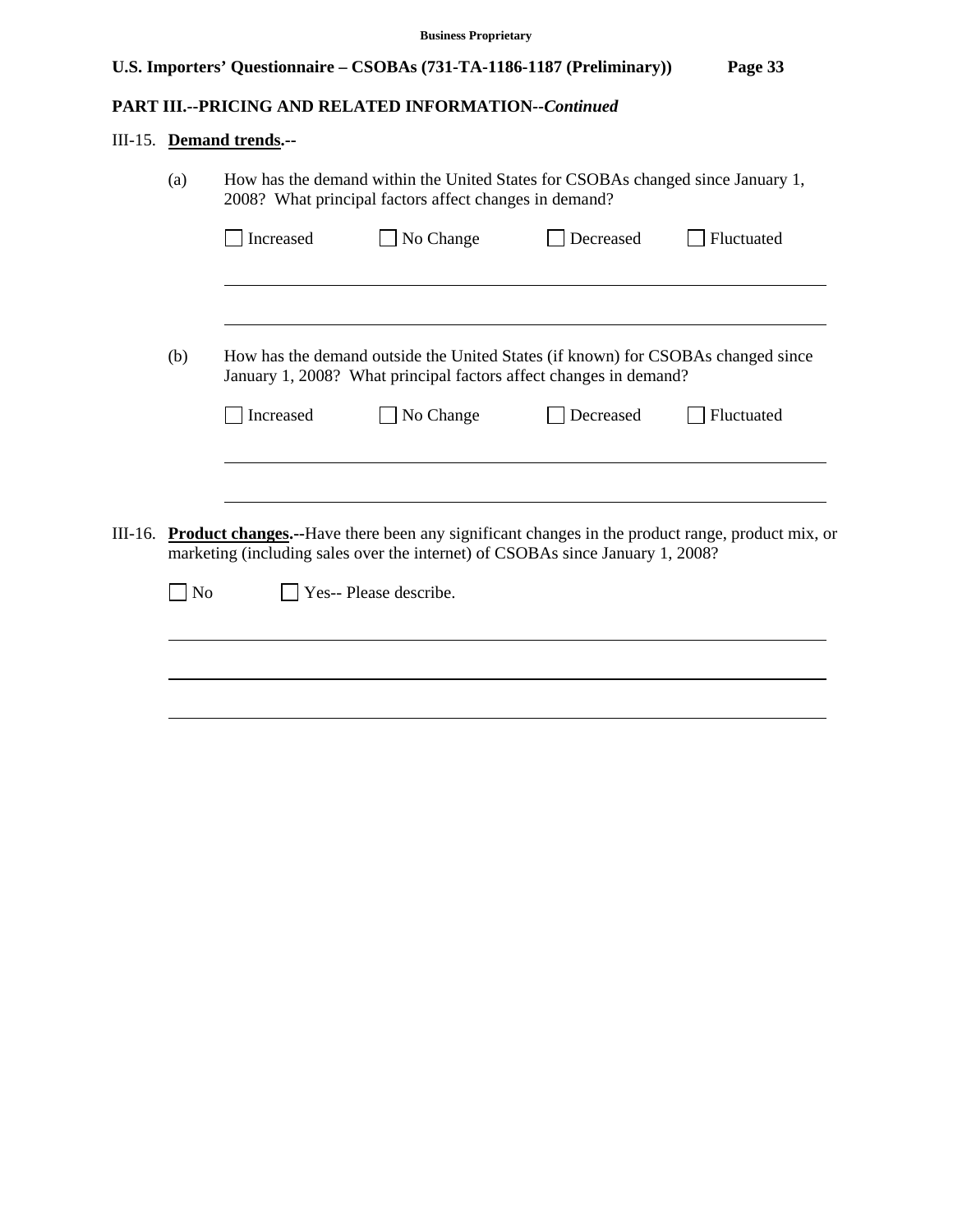# **PART III.--PRICING AND RELATED INFORMATION***--Continued*

#### III-17. **Business cycles.--**

2. 3.

l

|                                     | $\blacksquare$ No (skip to question IV-16.) |                                 | $\Box$ Yes-- Please describe below and then answer part (b).                                                                                                                                                                                                                                                                                                                                                                                                                                                   |                                        |
|-------------------------------------|---------------------------------------------|---------------------------------|----------------------------------------------------------------------------------------------------------------------------------------------------------------------------------------------------------------------------------------------------------------------------------------------------------------------------------------------------------------------------------------------------------------------------------------------------------------------------------------------------------------|----------------------------------------|
|                                     |                                             |                                 |                                                                                                                                                                                                                                                                                                                                                                                                                                                                                                                |                                        |
|                                     |                                             |                                 |                                                                                                                                                                                                                                                                                                                                                                                                                                                                                                                |                                        |
|                                     |                                             |                                 |                                                                                                                                                                                                                                                                                                                                                                                                                                                                                                                |                                        |
|                                     | CSOBAs since January 1, 2008?               |                                 | (b) If yes, have there been any changes in the business cycles or conditions of competition for                                                                                                                                                                                                                                                                                                                                                                                                                |                                        |
| $\neg$ No                           | Yes-- Please describe.                      |                                 |                                                                                                                                                                                                                                                                                                                                                                                                                                                                                                                |                                        |
|                                     |                                             |                                 |                                                                                                                                                                                                                                                                                                                                                                                                                                                                                                                |                                        |
|                                     |                                             |                                 |                                                                                                                                                                                                                                                                                                                                                                                                                                                                                                                |                                        |
|                                     |                                             |                                 |                                                                                                                                                                                                                                                                                                                                                                                                                                                                                                                |                                        |
|                                     |                                             |                                 |                                                                                                                                                                                                                                                                                                                                                                                                                                                                                                                |                                        |
|                                     |                                             |                                 |                                                                                                                                                                                                                                                                                                                                                                                                                                                                                                                |                                        |
| III-18.                             |                                             |                                 | <b>Supply constraints.</b> --Has your firm refused, declined, or been unable to supply CSOBAs that it<br>imported from China $\Box$ , Taiwan $\Box$ , and/or other countries $\Box$ ( <i>check all countries that apply</i> )<br>since January 1, 2008 (examples include placing customers on allocation or "controlled order<br>entry," declining to accept new customers or renew existing customers, delivering less than the<br>quantity promised, been unable to meet timely shipment commitments, etc.)? |                                        |
| No                                  |                                             | Yes-- Please fill in the table. |                                                                                                                                                                                                                                                                                                                                                                                                                                                                                                                |                                        |
| <b>Type of supply</b><br>constraint |                                             | When this<br>occurred           | Which purchasers<br>were affected by the<br>constraint                                                                                                                                                                                                                                                                                                                                                                                                                                                         | Why did the supply<br>constraint occur |

III-19. **Raw materials.--**Please describe any trends in the prices of raw materials used to produce  $\overline{\text{CSOBAs}}$  that your firm imported from China  $\Box$ , Taiwan  $\Box$ , and/or other countries  $\Box$  (*check all countries that apply*) and whether your firm expects these trends to continue.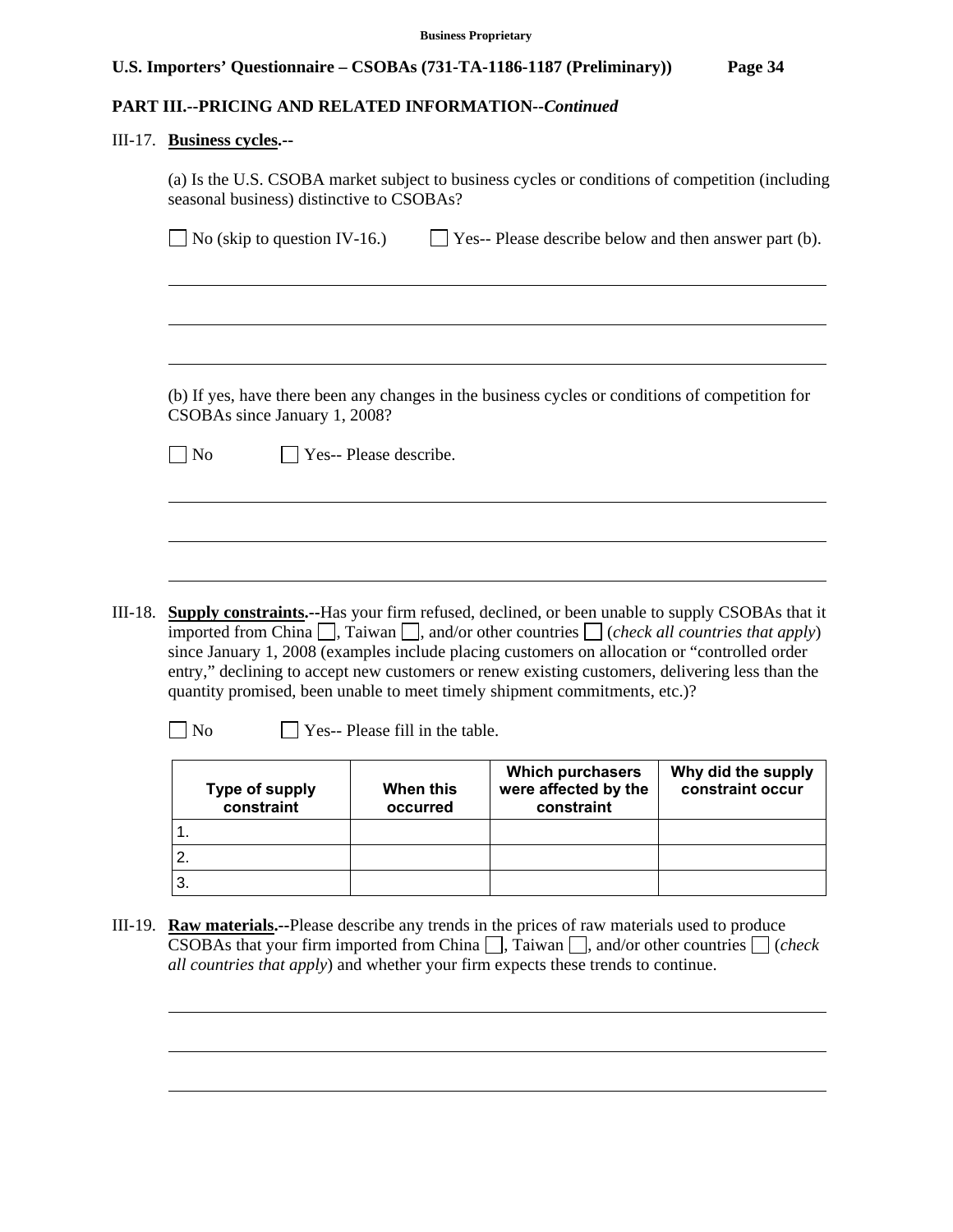# **PART III.--PRICING AND RELATED INFORMATION***--Continued*

III-20. **Interchangeability.—**Is CSOBAs produced in the United States and in other countries interchangeable in the U.S. market (*i.e.*, can they physically be used in the same applications)? Please indicate below, using "A" to indicate that the products from a specified country-pair are always interchangeable, "F" to indicate that the products are frequently interchangeable, "S" to indicate that the products are sometimes interchangeable, "N" to indicate that the products are never interchangeable, and "0" to indicate no familiarity with products from a specified country $pair.<sup>1</sup>$ 

| Country-pair                                                                                                                                                                                                     | China | <b>Taiwan</b> | Other countries |  |  |
|------------------------------------------------------------------------------------------------------------------------------------------------------------------------------------------------------------------|-------|---------------|-----------------|--|--|
| <b>United States</b>                                                                                                                                                                                             |       |               |                 |  |  |
| China                                                                                                                                                                                                            |       |               |                 |  |  |
| <b>Taiwan</b>                                                                                                                                                                                                    |       |               |                 |  |  |
| <sup>1</sup> For any country-pair producing CSOBAs that is sometimes or never interchangeable, please explain<br>the factors that limit or preclude interchangeable use (please identify any 'other countries"): |       |               |                 |  |  |
|                                                                                                                                                                                                                  |       |               |                 |  |  |
|                                                                                                                                                                                                                  |       |               |                 |  |  |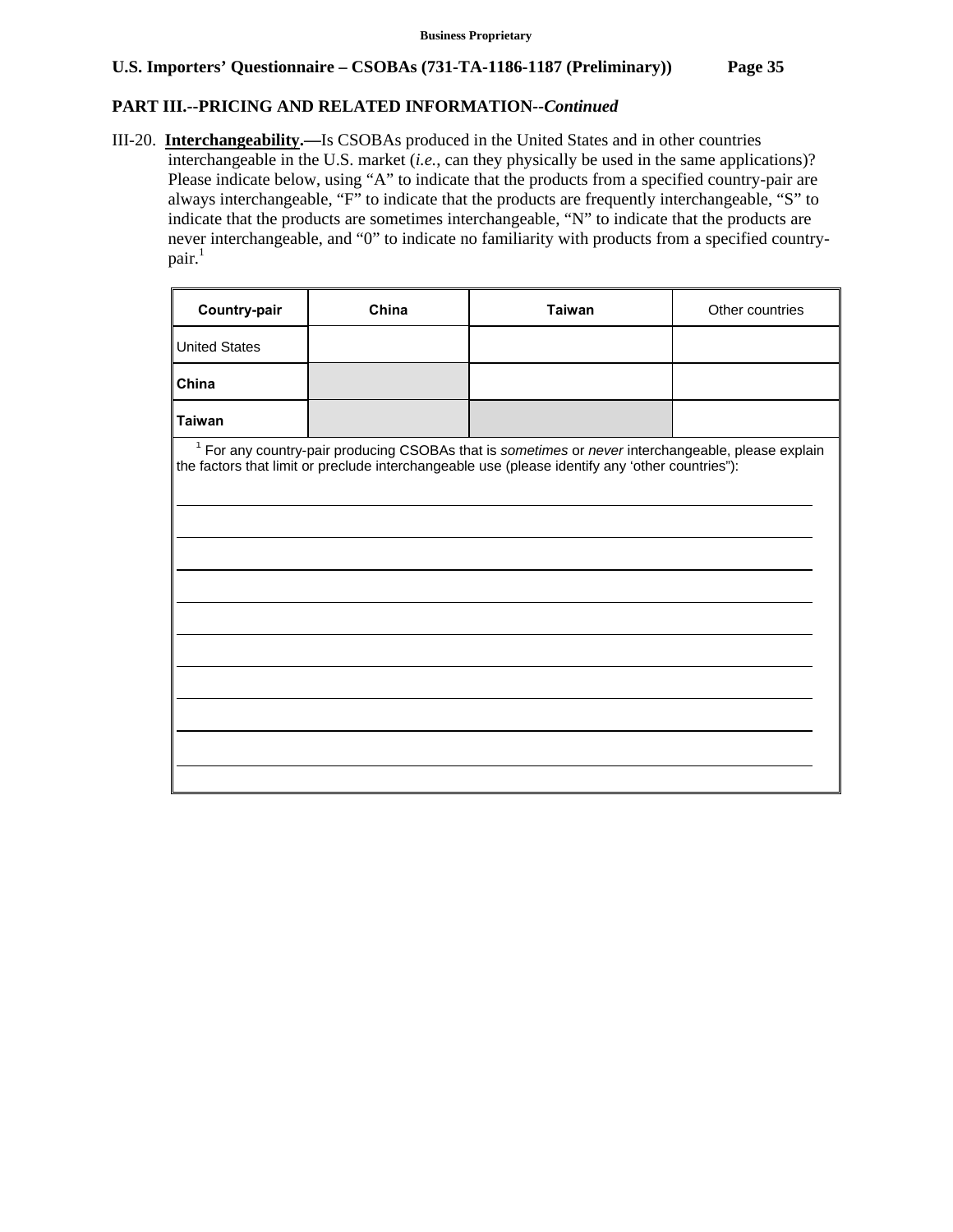# **PART III.--PRICING AND RELATED INFORMATION***--Continued*

III-21. **Factors other than price.--**Are differences other than price (*i.e.*, quality, availability, transportation network, product range, technical support, *etc.*) between CSOBAs produced in the United States and in other countries a significant factor in your firm's U.S. sales of the products? Please indicate below, using "A" to indicate that such differences are always significant, "F" to indicate that such differences are frequently significant, "S" to indicate that such differences are sometimes significant, "N" to indicate that such differences are never significant, and "0" to indicate no familiarity with products from a specified country-pair.<sup>1</sup>

| <b>Country-pair</b>  | China | <b>Taiwan</b>                                                                                                                                                                                                                                                                                                | Other countries |
|----------------------|-------|--------------------------------------------------------------------------------------------------------------------------------------------------------------------------------------------------------------------------------------------------------------------------------------------------------------|-----------------|
| <b>United States</b> |       |                                                                                                                                                                                                                                                                                                              |                 |
| China                |       |                                                                                                                                                                                                                                                                                                              |                 |
| <b>Taiwan</b>        |       |                                                                                                                                                                                                                                                                                                              |                 |
|                      |       | <sup>1</sup> For any country-pair for which factors other than price always or frequently are a significant factor in<br>your firm's sales of its imported CSOBAs, identify the country-pair and report the advantages or<br>disadvantages imparted by such factors (please identify any 'other countries'): |                 |
|                      |       |                                                                                                                                                                                                                                                                                                              |                 |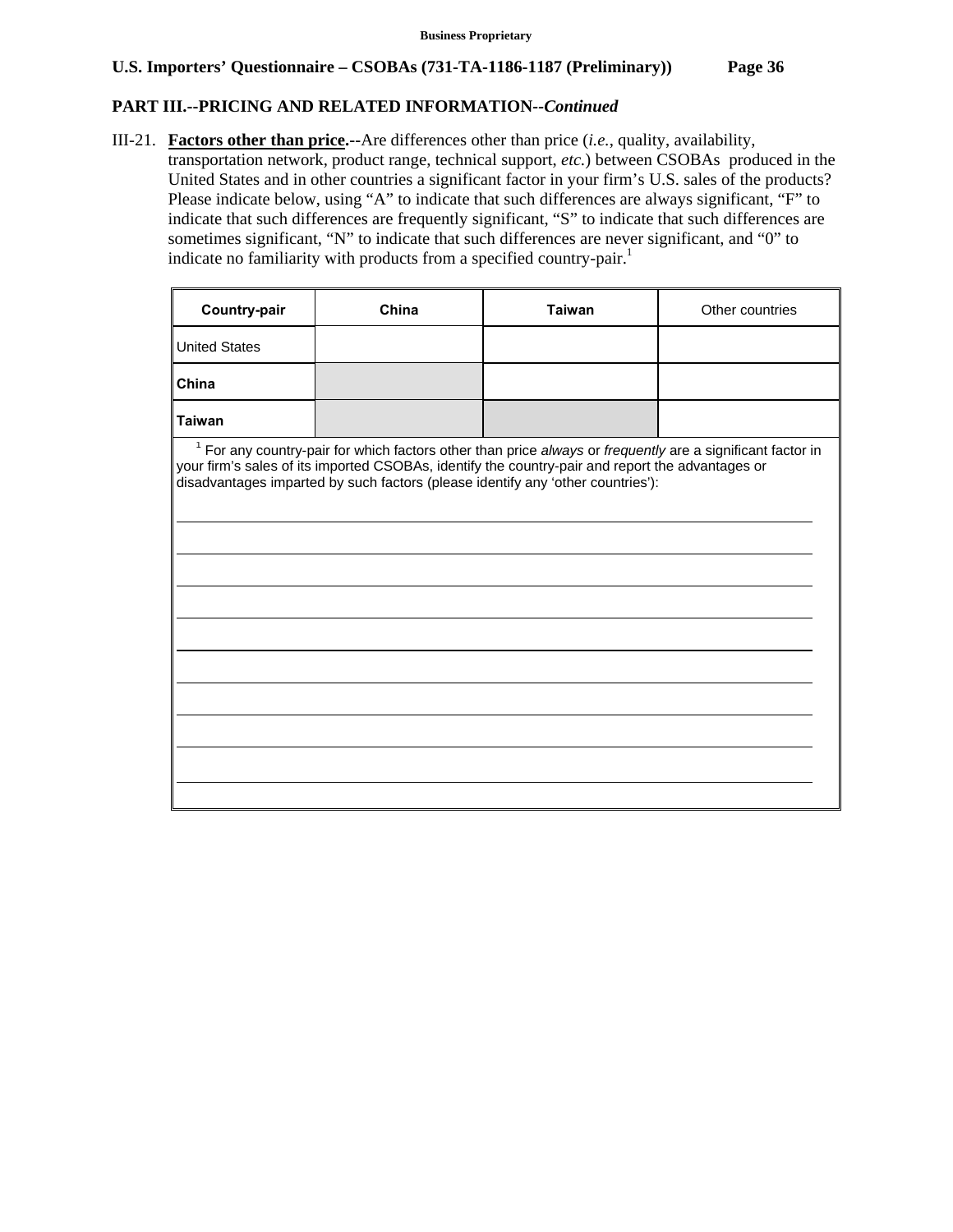# **PART III.--PRICING AND RELATED INFORMATION***--Continued*

III-22. **Customer Identification.--**Please identify below the names and addresses of your firm's 10 largest customers for its imported CSOBAs from China and/or Taiwan during 2008-2010 (next to the company name identify in parenthesis whether an end user (EU) or distributor (D)). Please also provide the name and telephone number of a contact person and the share of the U.S. f.o.b. value of your firm's total U.S. shipments of CSOBAs from China and/or Taiwan that each of these customers accounted for in 2010. Report separately for each subject country.  $\overline{\mathbf{C}}$ :

| China:                  |                 |                                                                |                                             |                                         |                                      |  |  |  |  |
|-------------------------|-----------------|----------------------------------------------------------------|---------------------------------------------|-----------------------------------------|--------------------------------------|--|--|--|--|
| No.                     | Customer's name | Street address (not P.O.<br>box), city, state, and zip<br>code | <b>Contact person and</b><br>e-mail address | Area<br>code and<br>telephone<br>number | Share of<br>2010<br>shipments<br>(%) |  |  |  |  |
| $\mathbf{1}$            |                 |                                                                |                                             |                                         |                                      |  |  |  |  |
| $\overline{\mathbf{2}}$ |                 |                                                                |                                             |                                         |                                      |  |  |  |  |
| $\mathbf{3}$            |                 |                                                                |                                             |                                         |                                      |  |  |  |  |
| $\overline{\mathbf{4}}$ |                 |                                                                |                                             |                                         |                                      |  |  |  |  |
| $\overline{\mathbf{5}}$ |                 |                                                                |                                             |                                         |                                      |  |  |  |  |
| $\bf 6$                 |                 |                                                                |                                             |                                         |                                      |  |  |  |  |
| $\overline{7}$          |                 |                                                                |                                             |                                         |                                      |  |  |  |  |
| 8                       |                 |                                                                |                                             |                                         |                                      |  |  |  |  |
| $\boldsymbol{9}$        |                 |                                                                |                                             |                                         |                                      |  |  |  |  |
| 10                      |                 |                                                                |                                             |                                         |                                      |  |  |  |  |